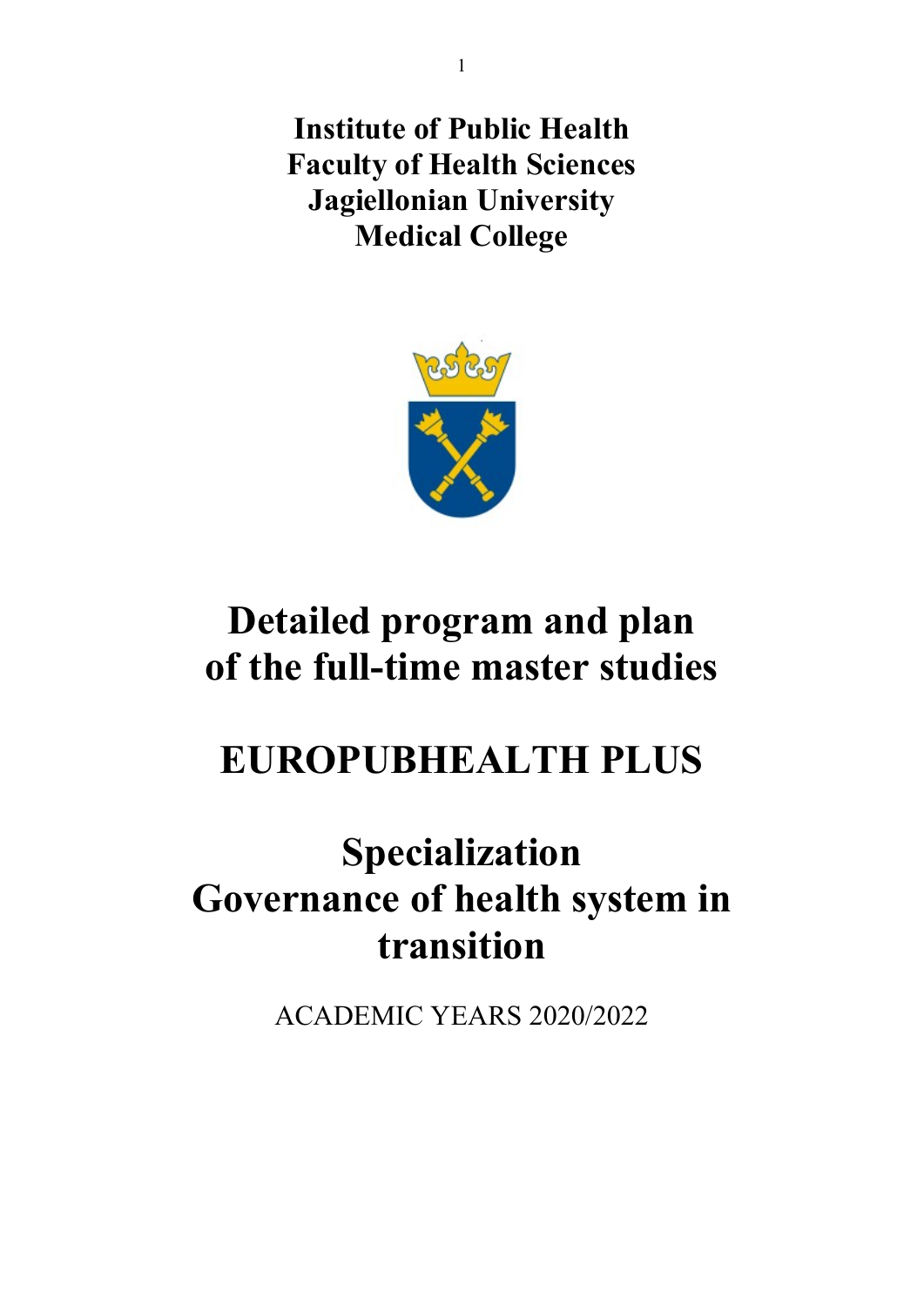## Institute of Public Health Directory:

prof. Iwona Kowalska-Bobko – Director Tomasz Bochenek PhD – Deputy Director

### Departments of the Institute of Public Health:

Department of Health Economics and Social Security, Head: prof. Christoph Sowada Department of Epidemiology and Population Studies, Head: prof. Andrzej Pająk Department of Health Policy and Management, Head: prof. Iwona Kowalska-Bobko Department of Nutrition and Drug Research, Head: prof. Paweł Kawalec Department of Health Promotion and e-Health, Head: prof. Mariusz Duplaga Department of Environmental Health, Head: prof. Grażyna Jasieńska

## Europubhealth+ managing team at the Institute of Public Health::

Academic and managing coordinator: dr hab. Christoph Sowada, prof UJ Organisational coordinator: Anna Szetela MSc MPH theses and practical placements coordinator: Tomasz Bochenek PhD

Director of the Institute of Public Health

dr hab. Iwona Kowalska-Bobko, prof. UJ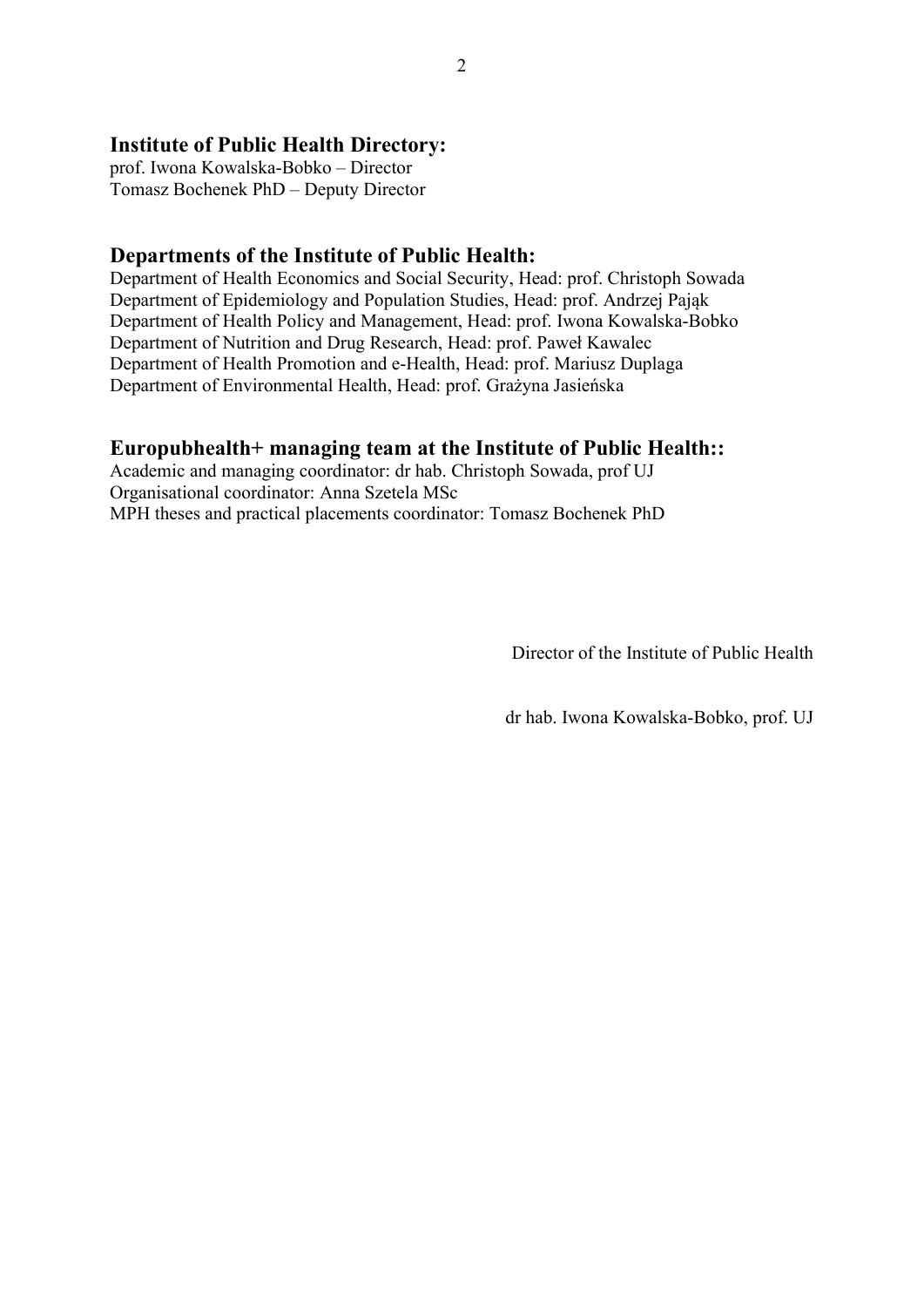#### Program of the specialization: Governance of health system in transition Classes conducted in academic year 2020/2021

The presented program of the specialization Governance of health system in transition is designated for the second year international students of the **Europubhealth Plus** program (it does not regard Polish students choosing this specialization) who completed their first year at University of Sheffield (Sheffield, Great Britain) or in Andalusian School of Public Health, University of Granada (Granada, Spain).

#### I. GENERAL REQUIREMENTS

Second year specialization encompasses two semesters. Number of mandatory teaching hours is 226 (this does not include master seminar, practical placement and Integration Module). Minimal number of acquired ECTS is 29. Additional 11 ECTS student gains during 2-months practical placement and 17 ECTS for master's seminar (master thesis preparation). Students obtain also 3 ECTS for Integration Module conducted by French School of Public Health (EHESP in Rennes, France).

#### II. QUALIFICATIONS OF THE GRADUATE

The goal of the master studies is education enabling graduates to undertake positions mentioned below, as well as to undertake further post-graduate training in epidemiology, economy, health care management, journalism, pedagogic etc or doctoral studies for professional improvement:

- member of health care programs development team,
- leader of health care programs,
- head of organization and methodical units in health care systems,
- head of units for prevention and health promotion in health care administration and health care provider institutions,
- independent professional in health care administration, governmental and self-governmental institutions, health insurance institutions and non-governmental organizations.

#### III. REQUIREMENTS FOR GRADUATIONAND OBTAINING PROFESSIONAL **TITLE**

The main condition for graduation is to obtain all mandatory credits and passing all examinations for mandatory subjects included in the program, passing practical placement, obtaining in total 120 ECTS, including ECTS obtained during first year of the program in partner university (Sheffield or Granada) and submitting master thesis along with passing master examination.

#### IV. PRACTICAL PLACEMENT

Practical placement lasts for 2 months. Students obtains 11 ECTS for passing practical placement.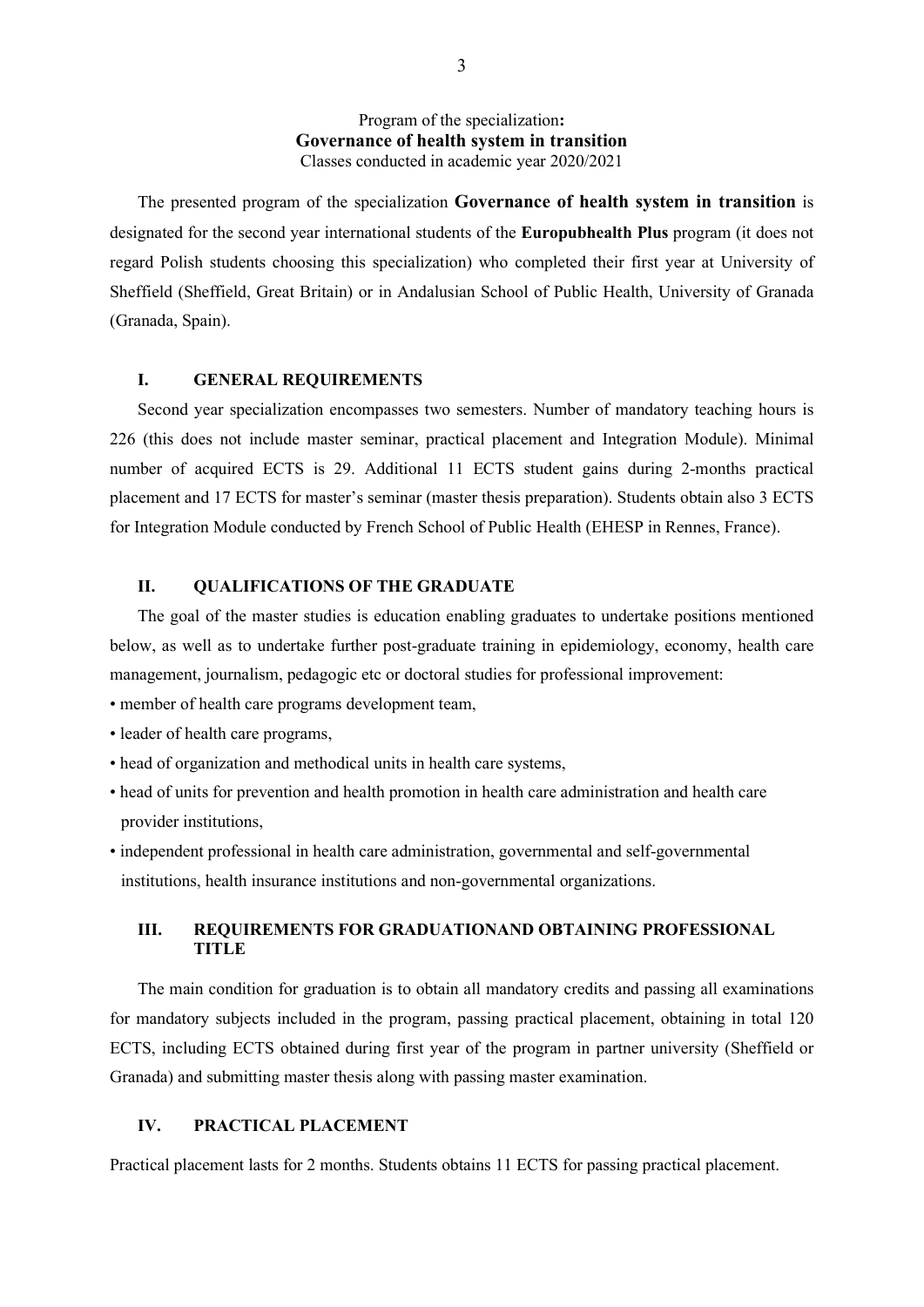## Table of contents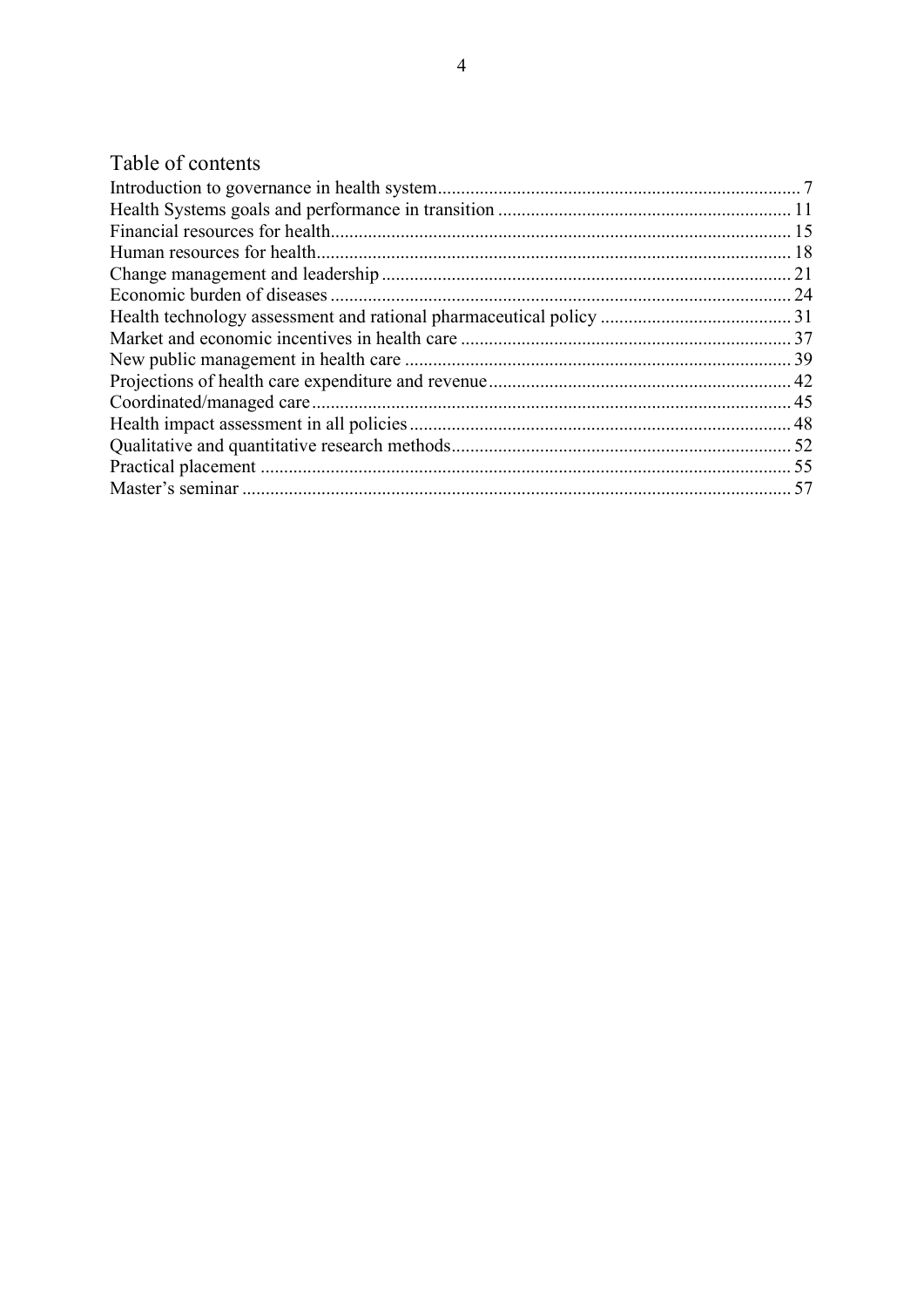Plan of the Specialization: Governance of health system in transition

### I st - semester

| N <sub>o</sub> | Name of the course         | Class      | M/F  | Grading              | Number of | <b>ECTS</b>    |
|----------------|----------------------------|------------|------|----------------------|-----------|----------------|
|                |                            | form       |      |                      | teaching  |                |
|                |                            |            |      |                      | (contact) |                |
|                |                            |            |      |                      | hours     |                |
| $\mathbf{1}$   | Introduction to governance | Practical  | M(g) | Yes - grading scale: | 22        | $\overline{3}$ |
|                | in health system           | classes    |      | 2 (insufficient)     |           |                |
|                |                            |            |      | $-5$ (very good)     |           |                |
| $\mathbf{2}$   | Health systems goals and   | Practical  | M(g) | Yes - grading scale: | 14        | $\overline{2}$ |
|                | performance in transition  | classes/se |      | 2 (insufficient)     |           |                |
|                |                            | minars     |      | $-5$ (very good)     |           |                |
|                |                            |            |      |                      |           |                |
| $\overline{3}$ | Financial resources for    | Practical  | M(g) | Yes - grading scale: | 16        | $\overline{2}$ |
|                | health                     | classes    |      | 2 (insufficient)     |           |                |
|                |                            |            |      | $-5$ (very good)     |           |                |
| $\overline{4}$ | Human resources for        | Practical  | M(g) | Yes - grading scale: | 18        | $\overline{2}$ |
|                | health                     | classes    |      | 2 (insufficient)     |           |                |
|                |                            |            |      | $-5$ (very good)     |           |                |
| 5              | Change management and      | Practical  | M(g) | Yes - grading scale: | 18        | $\overline{2}$ |
|                | leadership                 | classes    |      | 2 (insufficient)     |           |                |
|                |                            |            |      | $-5$ (very good)     |           |                |
| 6              | Economic burden of         | Lectures/  | M(g) | Yes - grading scale: | 6/12      | $\overline{3}$ |
|                | diseases                   | computer   |      | 2 (insufficient)     |           |                |
|                |                            | laboratory |      | $-5$ (very good)     |           |                |
| $\overline{7}$ | Health technology          | Practical  | M(g) | Yes - grading scale: | 30        | $\overline{4}$ |
|                | assessment and rational    | classes    |      | 2 (insufficient)     |           |                |
|                | pharmaceutical policy      |            |      | $-5$ (very good)     |           |                |
| 8              | Market and economic        | Practical  | M(g) | Yes - grading scale: | 18        | $\overline{2}$ |
|                | incentives in health care  | classes    |      | 2 (insufficient)     |           |                |
|                |                            |            |      | $-5$ (very good)     |           |                |
| 9              | New public management      | Practical  | M(g) | Yes - grading scale: | 10        | 1              |
|                | in health care             | classes    |      | 2 (insufficient)     |           |                |
|                |                            |            |      | $-5$ (very good)     |           |                |
| 10             | Projections of health care | practical  | M(g) | Yes - grading scale: | 16        | $\overline{2}$ |
|                | expenditure and revenue    | classes in |      | 2 (insufficient)     |           |                |
|                |                            | computer   |      | $-5$ (very good)     |           |                |
|                |                            | laboratory |      |                      |           |                |
| 11             | Coordinated/managed care   | Practical  | M(g) | Yes - grading scale: | 16        | $\overline{2}$ |
|                |                            | classes    |      | 2 (insufficient)     |           |                |
|                |                            |            |      | $-5$ (very good)     |           |                |
| 12             | Health impact assessment   | Practical  | M(g) | Yes - grading scale: | 12        | $\overline{2}$ |
|                | in all policies            | classes    |      | 2 (insufficient)     |           |                |
|                |                            |            |      | $-5$ (very good)     |           |                |
| 13             | Qualitative and            | Lectures/  | M(g) | Yes - grading scale: | 3/15      | $\overline{2}$ |
|                | quantitative research      | practical  |      | 2 (insufficient)     |           |                |
|                | methods                    | classes    |      | $-5$ (very good)     |           |                |

F- elective,  $M(g)$  – mandatory

Total number of mandatory hours (without self-education): 226 Total number of ECTS: 29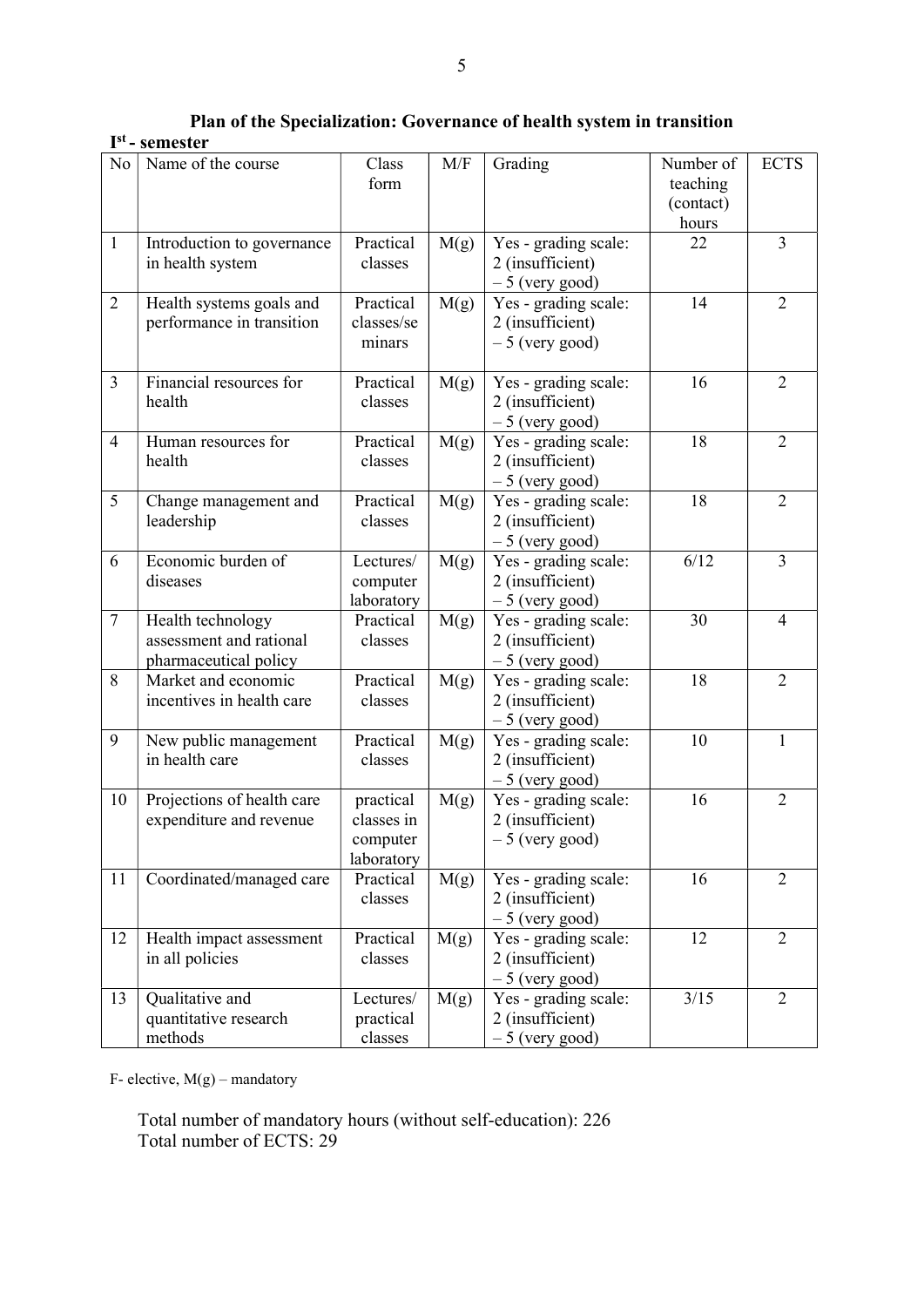## IInd semester

| N              | Name of the course     | Class     | M/F  | Grading               | Number of | <b>ECT</b> |
|----------------|------------------------|-----------|------|-----------------------|-----------|------------|
| $\Omega$       |                        | form      |      |                       | teaching/ | S          |
|                |                        |           |      |                       | contact   |            |
|                |                        |           |      |                       | hours     |            |
| $\mathbf{1}$   | Practical placement    | Practical | M(g) | not                   | 320       | 11         |
|                |                        |           |      | (passed/not passed)   |           |            |
| $\overline{2}$ | Master's seminar       | Seminar/  | M(g) | Grading for seminar:  | 100       | 17         |
|                |                        |           |      | not (passed/not       |           |            |
|                |                        |           |      | passed)               |           |            |
|                |                        |           |      |                       |           |            |
|                |                        |           |      | Grading for master    |           |            |
|                |                        |           |      | thesis and master     |           |            |
|                |                        |           |      | exam - grading scale: |           |            |
|                |                        |           |      | 2 (insufficient)      |           |            |
|                |                        |           |      | $-5$ (very good)      |           |            |
| $\overline{3}$ | Integration module 2 - | Seminar/  | M(g) | yes                   | 35        | 3          |
|                | Interspecialization -  | Self-     |      |                       |           |            |
|                | takes place in EHSP in | education |      |                       |           |            |
|                | Rennes                 |           |      |                       |           |            |

M- mandatory, F- facultative,  $M(g)$  – mandatory to graduate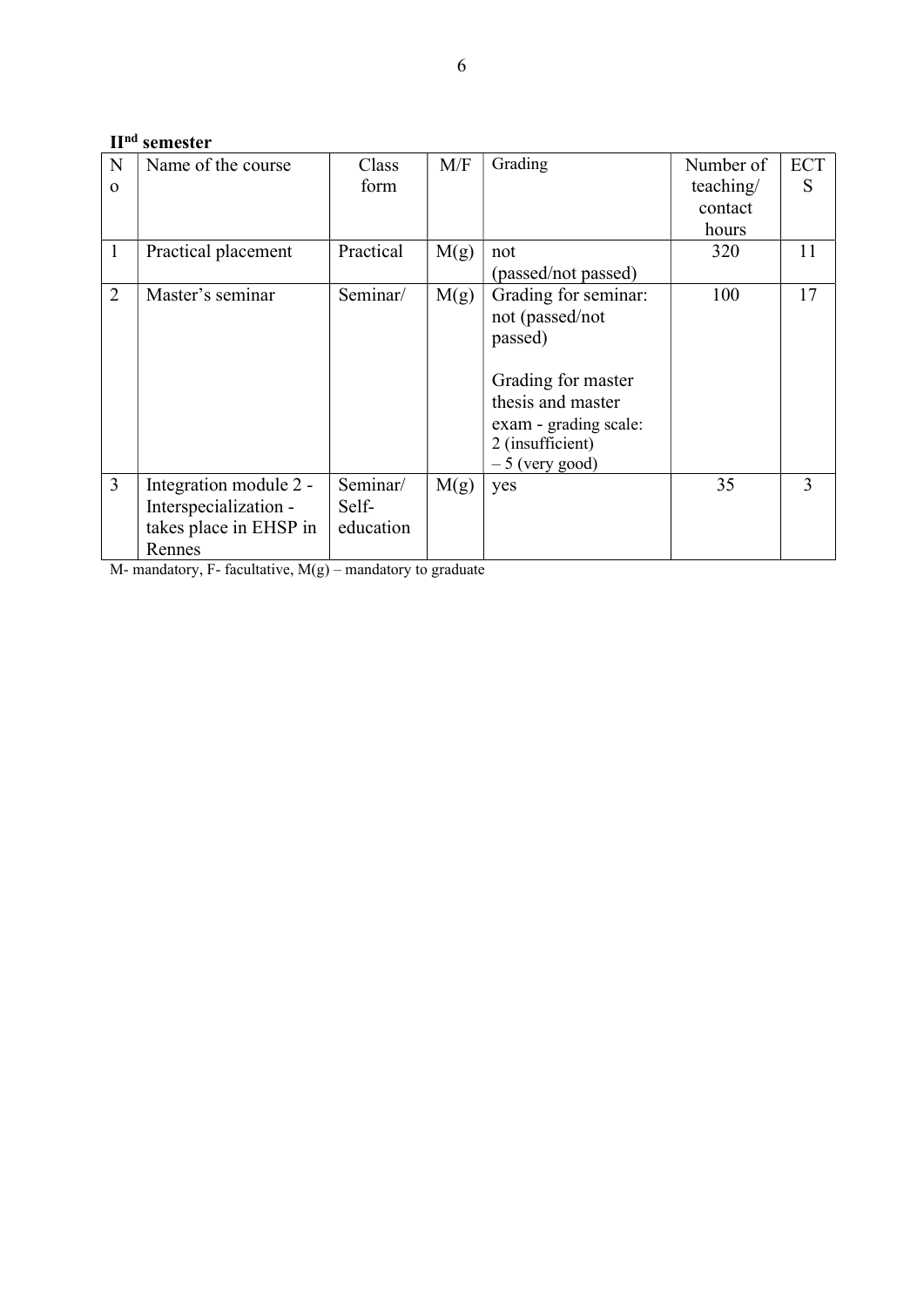| Faculty                                            | <b>Faculty of Health Sciences</b>                                                                                                                                                                                                                                                                                                                                                                                                                                                                                                                                                                                                                                                                                                                                                                                                                                            |
|----------------------------------------------------|------------------------------------------------------------------------------------------------------------------------------------------------------------------------------------------------------------------------------------------------------------------------------------------------------------------------------------------------------------------------------------------------------------------------------------------------------------------------------------------------------------------------------------------------------------------------------------------------------------------------------------------------------------------------------------------------------------------------------------------------------------------------------------------------------------------------------------------------------------------------------|
| Department conducting<br>module                    | Health Policy and Management Department<br><b>Epidemiology and Population Studies Department</b>                                                                                                                                                                                                                                                                                                                                                                                                                                                                                                                                                                                                                                                                                                                                                                             |
| Course unit title                                  | Introduction to governance in health system                                                                                                                                                                                                                                                                                                                                                                                                                                                                                                                                                                                                                                                                                                                                                                                                                                  |
| Language of instruction                            | English                                                                                                                                                                                                                                                                                                                                                                                                                                                                                                                                                                                                                                                                                                                                                                                                                                                                      |
| Aim of the course                                  | The purpose of the course is to deliver to the students the<br>information about the important role that governance plays in<br>the health sector, detailing how governance is synergistic but<br>different with management and leadership approaches, and<br>ultimately contributes to the highest attainable level of health<br>system performance and good health outcomes for beneficiaries.<br>There will be introduced the key governance terms, concepts,<br>and definitions, and students will useful gain an understanding<br>of how governance works in the public sector and within civil<br>society organizations.                                                                                                                                                                                                                                               |
| Course objectives and<br>learning outcomes         | Knowledge - student:<br>1. is aware of the contemporary challenges to policy-making in<br>health.<br>2. understands principles and values of good governance in<br>health and correctly identify its features<br><b>Abilities - student:</b><br>3. is able to identify various situational constrains and<br>determinants of policy-making in health<br>4. is able to adequately propose governance tools in dealing<br>with those issues<br>5. is able to relate theoretical and normative aspects of<br>governance to various real-life cases of decision-making<br>Social skills - student:<br>6. is able to clearly present own views and opinions on<br>governance in health<br>7. can engage in a constructive critique and consideration of any<br>relevant health policy issue<br>8. is able to express engagement and willingness to explore the<br>subject further |
| Assessment methods and<br>criteria, course grading | Students are required to be prepared and participate actively on<br>classes.<br>The final course grade will be composed of:<br>20% oral Power Point presentation<br>70% final exam<br>10% activity during classes<br><b>Final Exam:</b> questions will be related to the obligatory reading<br>material as well as to the content presenting during the classes.<br>Grades will be determined by the percentage achieved.                                                                                                                                                                                                                                                                                                                                                                                                                                                    |

Introduction to governance in health system

 $\overline{\phantom{a}}$ 

٦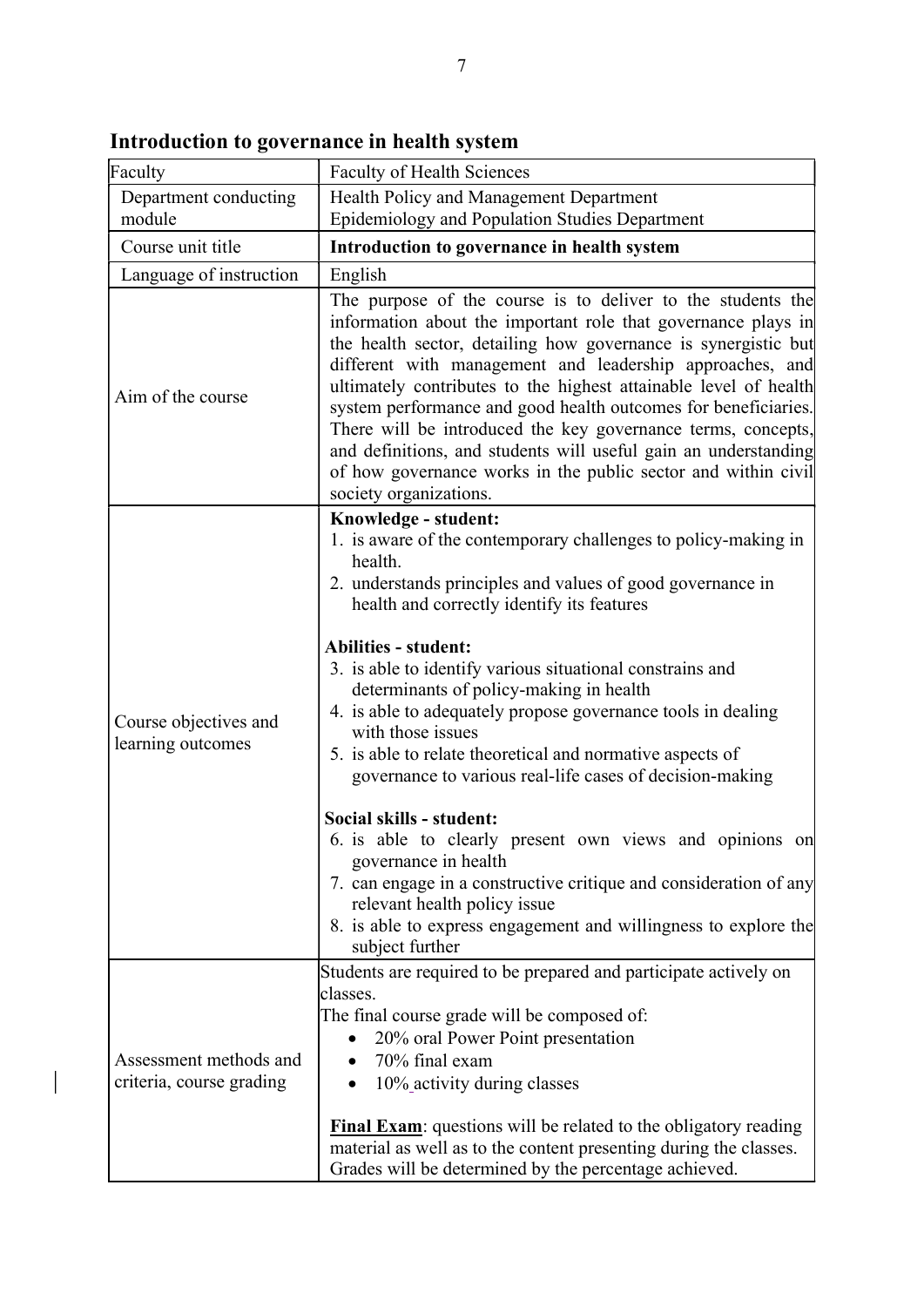| Type of course unit<br>(mandatory/optional)                                                       | mandatory for EPH students                                                                                                                                                                                                                                                                                                                                                                                                                                                                                                                                                                                                                                                                                                                                                                                |
|---------------------------------------------------------------------------------------------------|-----------------------------------------------------------------------------------------------------------------------------------------------------------------------------------------------------------------------------------------------------------------------------------------------------------------------------------------------------------------------------------------------------------------------------------------------------------------------------------------------------------------------------------------------------------------------------------------------------------------------------------------------------------------------------------------------------------------------------------------------------------------------------------------------------------|
| Year of study (if<br>applicable)                                                                  | 2                                                                                                                                                                                                                                                                                                                                                                                                                                                                                                                                                                                                                                                                                                                                                                                                         |
| Semester                                                                                          | 3                                                                                                                                                                                                                                                                                                                                                                                                                                                                                                                                                                                                                                                                                                                                                                                                         |
| Type of studies                                                                                   | full-time                                                                                                                                                                                                                                                                                                                                                                                                                                                                                                                                                                                                                                                                                                                                                                                                 |
| Teacher responsible                                                                               | dr hab. Iwona Kowalska – Bobko, prof. UJ<br>dr Michał Zabdyr-Jamróz<br>dr Roman Topór-Mądry                                                                                                                                                                                                                                                                                                                                                                                                                                                                                                                                                                                                                                                                                                               |
| Name of examiner                                                                                  | dr hab. Iwona Kowalska - Bobko, prof. UJ<br>dr Michał Zabdyr-Jamróz                                                                                                                                                                                                                                                                                                                                                                                                                                                                                                                                                                                                                                                                                                                                       |
| Mode of delivery                                                                                  | practical classes                                                                                                                                                                                                                                                                                                                                                                                                                                                                                                                                                                                                                                                                                                                                                                                         |
| Prerequisites                                                                                     | knowledge of basic concepts of health and social policy, English<br>language skills at a level, which enables to efficiently utilize<br>scientific literature and participate actively in seminars.                                                                                                                                                                                                                                                                                                                                                                                                                                                                                                                                                                                                       |
| Type of classes and<br>number of hours<br>taught directly by an<br>academic teacher               | practical classes - 22                                                                                                                                                                                                                                                                                                                                                                                                                                                                                                                                                                                                                                                                                                                                                                                    |
| Number of ECTS credits<br>allocated                                                               | 3                                                                                                                                                                                                                                                                                                                                                                                                                                                                                                                                                                                                                                                                                                                                                                                                         |
| Estimation of the student<br>workload needed in order<br>to achieve expected<br>learning outcomes | participation in contact activities (seminars): 22 hours - 1<br><b>ECTS</b><br>preparation for seminars $-17$ hours- 0,6 ECTS<br>preparation of a presentation: $35$ hours $-1,4$ ECTS                                                                                                                                                                                                                                                                                                                                                                                                                                                                                                                                                                                                                    |
| Teaching & learning<br>methods                                                                    | The detailed structure of the course is based on the topics listed<br>above. Each meeting starts with a lecture, which introduces the<br>topic and presents the main problems. The second part of the<br>seminar serves for discussing case studies and applying<br>alternative theoretical models. Class sessions will consist of a<br>variety of activities including: small group discussions,<br>presentations, in-class exercises, and case study analysis.                                                                                                                                                                                                                                                                                                                                          |
| Form and conditions for<br>the award of a credit                                                  | The module will complete with an oral examination. The final<br>assessment is based on 3 elements: passing the oral exam 70%,<br>oral presentation 20%, activity during classes 10%.<br>Participation in the classes is obligatory - 10% absence in<br>classes is allowed, as a general rule. Pre-requisites for exam<br>entry: appropriate presence and active involvement in seminars,<br>preparation of the oral presentation.<br>Assessment of each of 3 elements contributing to the final grade:<br>1) Active participation:<br>very good – highly active involvement in seminars,<br>discussions and group work as well as excellent team<br>work and 100% presence throughout the course;<br>good plus – highly active involvement in seminars,<br>discussions and group work, combined with 100% |

 $\begin{array}{c} \end{array}$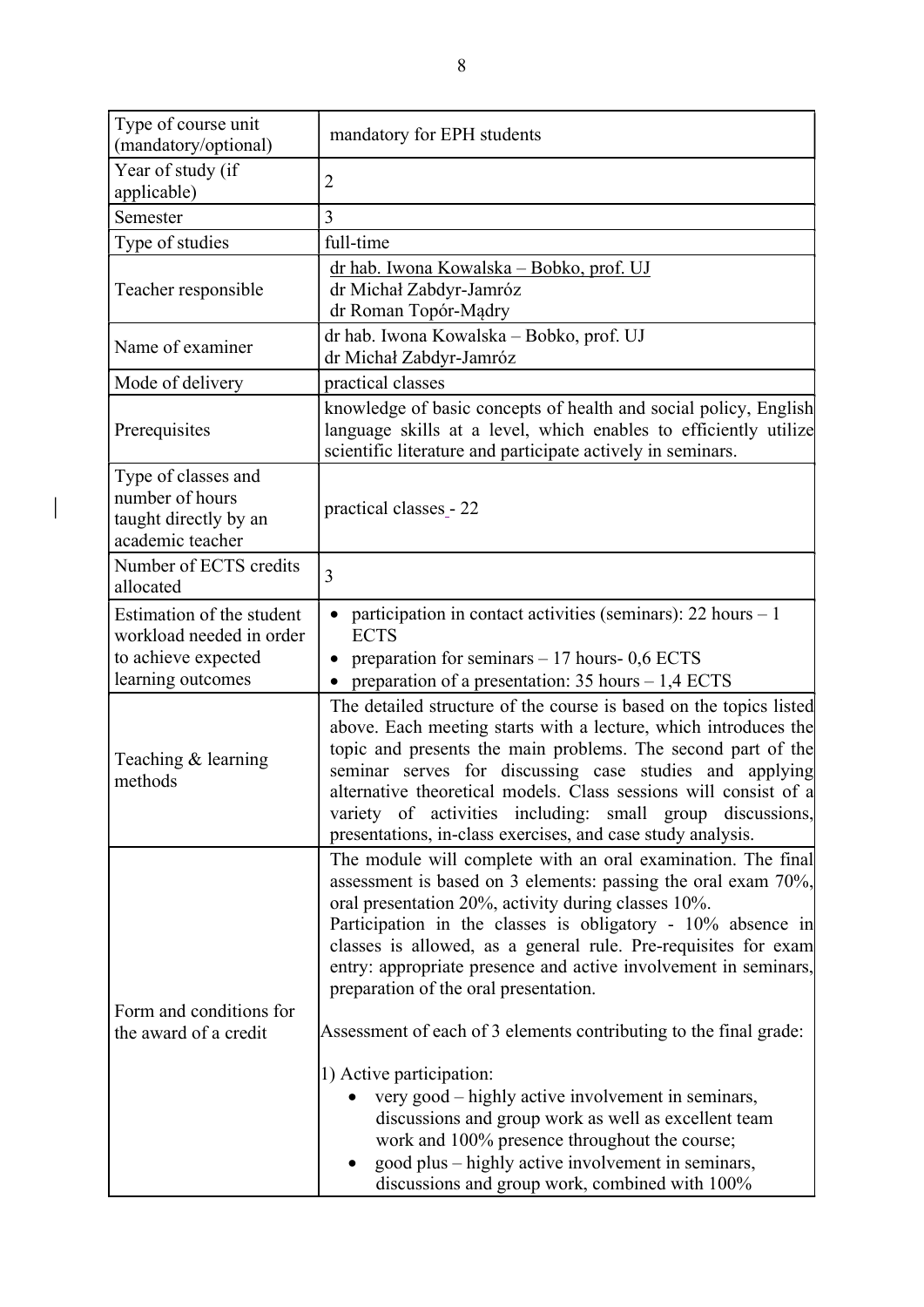|               | presence throughout the course;<br>good – moderately intensive involvement in seminars,<br>discussions and group work;<br>sufficient plus - basic involvement in seminars,<br>discussions and group work, combined with 100%<br>presence throughout the course;<br>sufficient – only basic involvement in seminars,<br>discussions and group work.                                                                                                                                                                                                                                                                                                                                                                                                 |
|---------------|----------------------------------------------------------------------------------------------------------------------------------------------------------------------------------------------------------------------------------------------------------------------------------------------------------------------------------------------------------------------------------------------------------------------------------------------------------------------------------------------------------------------------------------------------------------------------------------------------------------------------------------------------------------------------------------------------------------------------------------------------|
|               | 2) Oral presentations:<br>very good – excellent form and content of presentation,<br>good timing, influential discussion with the audience;<br>good plus – credible form, content and timing of<br>presentation, formative discussion with the audience;<br>good – appropriate form, content and timing of<br>presentation, formative discussion with the audience;<br>sufficient plus – acceptable form and content of<br>presentation and big effort to involve the audience into a<br>discussion;<br>sufficient – acceptable form and content of presentation,<br>weak efforts to involve the audience into a discussion.                                                                                                                       |
|               | 3) Oral exam: Round Table discussion:<br>very good: 91-100% of points; highly active involvement<br>in the discussions, excellent timing, influential discussion<br>with the audience;<br>good plus: 84-90% of points; highly active involvement in<br>the discussion, very good timing, influential discussion<br>with the audience;<br>good: 77-83% of points; very active involvement in the<br>discussion, good timing, influential discussion with the<br>audience;<br>sufficient plus: 70-76% of points; acceptable involvement<br>in the discussion, good timing, discussion with the<br>audience;<br>sufficient: 60-69% of points: acceptable involvement in<br>the discussion, weak efforts to involve the audience into a<br>discussion. |
| Course topics | 1. Concept of governance (WHO, European Commission and<br>leading governmental health national agencies)<br>2. Determinants of health (demographic, epidemiological,<br>economic, social, technological, health systems)<br>Evidence based policy-making (information resources)<br>3.<br>State – market – society (economic determinants of health<br>4.<br>and market vs. state dilemma)<br>Models of health systems in transition (coordination models<br>5.<br>of health system)<br>6. Political context (centralization, decentralization,<br>globalization, political systems)                                                                                                                                                               |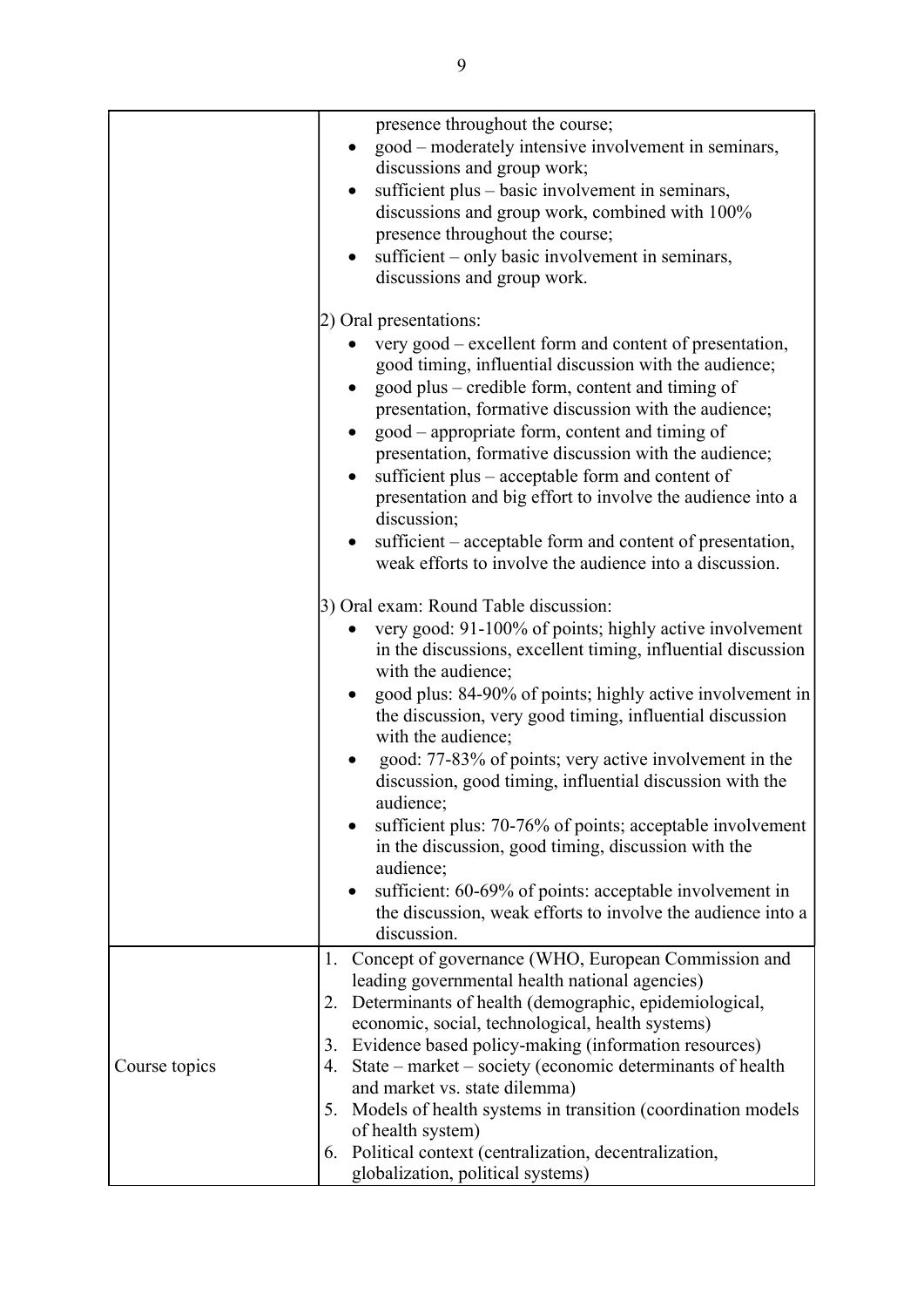|                                     |           | 7. Multi-level systemic legislation<br>8. Social values in healthcare (human rights, solidarity, equality,<br>inclusion, autonomy, people's voice, liquid modernity)<br>9. New modes of health policy-making (good governance,<br>stewardship, participatory governance, models of policy-<br>making and models of democracy)                                                                          |
|-------------------------------------|-----------|--------------------------------------------------------------------------------------------------------------------------------------------------------------------------------------------------------------------------------------------------------------------------------------------------------------------------------------------------------------------------------------------------------|
| Recommended and<br>required reading | $\bullet$ | Kickbush I., Gleicher D (2012), Governance for Health in the<br>21 st Century, EuroWHO, Copenhagen<br>Kickbush I., (2016), Global Health Governance. Challenges<br>2016- Are We ready?, Int. Health Policy Mang. 5 (6): 349-<br>353<br>USAID Health Governance: Concepts, Experience, and<br>Programming Options, February 2008,<br>http://www.healthsystems2020.org/content/resource/detail/19<br>14/ |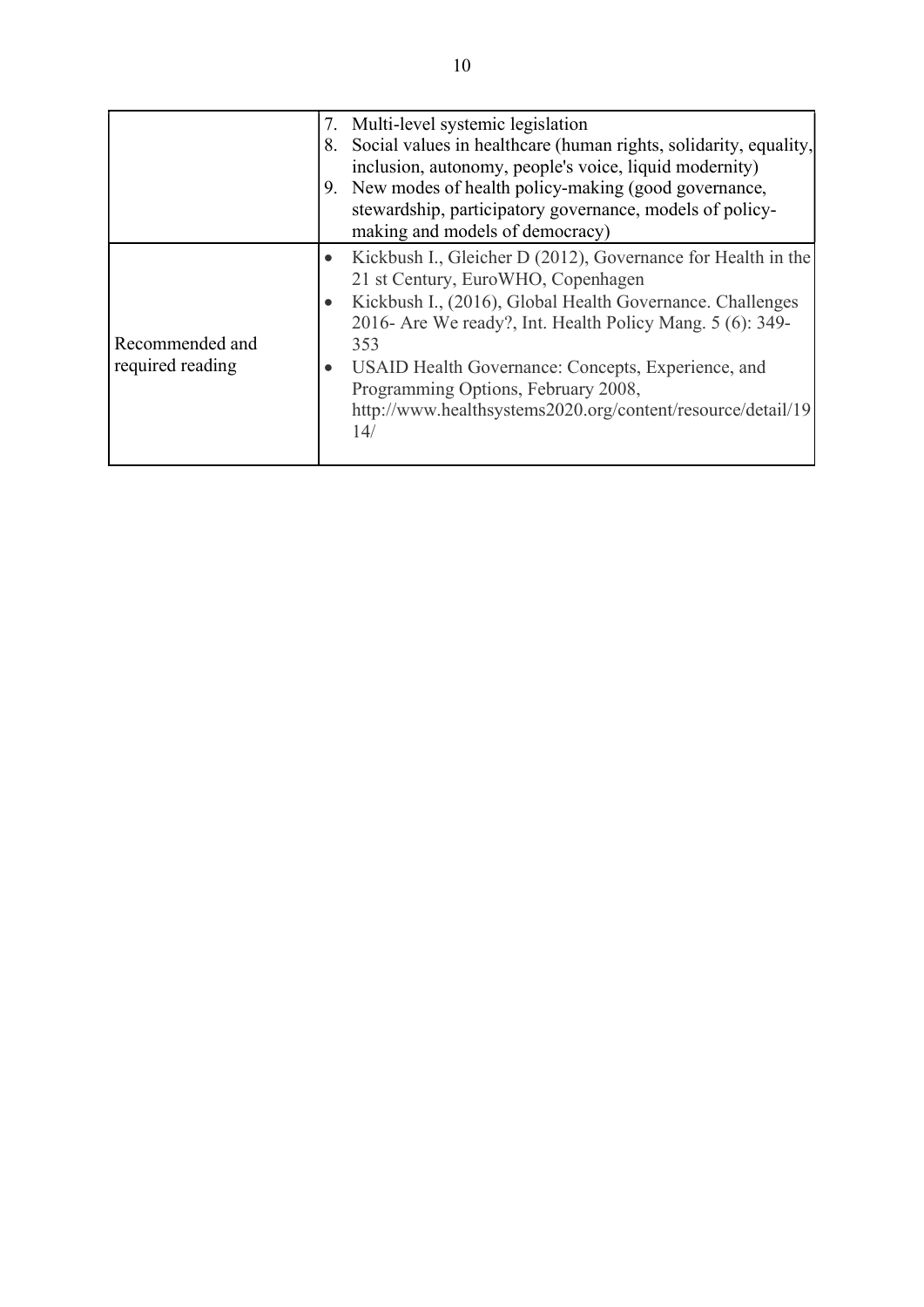| Faculty                                            | <b>Faculty of Health Sciences</b>                                                                                                                                                                                                                                                                                                                                                                                                                                                                                                                                                                                                                                                                                                                                                     |
|----------------------------------------------------|---------------------------------------------------------------------------------------------------------------------------------------------------------------------------------------------------------------------------------------------------------------------------------------------------------------------------------------------------------------------------------------------------------------------------------------------------------------------------------------------------------------------------------------------------------------------------------------------------------------------------------------------------------------------------------------------------------------------------------------------------------------------------------------|
| Department conducting<br>module                    | Health Policy and Management Department                                                                                                                                                                                                                                                                                                                                                                                                                                                                                                                                                                                                                                                                                                                                               |
| Course unit title                                  | Health systems goals and performance in transition                                                                                                                                                                                                                                                                                                                                                                                                                                                                                                                                                                                                                                                                                                                                    |
| Language of instruction                            | English                                                                                                                                                                                                                                                                                                                                                                                                                                                                                                                                                                                                                                                                                                                                                                               |
| Aim of the course                                  | This course presents a comparative analysis of the origin,<br>structure, and organization of health care systems goals in the<br>global, European and country perspective as well as the global<br>ideas of the public health operation and the concepts of HiAP<br>and Universal Health Care Coverage. The course should expand<br>students understanding of health care systems by observing<br>systemic differences rooted in history, culture, social, economic<br>and political factors. Models of organizing and delivering health<br>care will be presented and why and how these models have been<br>adopted and adapted by each country resulting in health service<br>delivery systems that are unique to each country.                                                     |
| Course objectives and<br>learning outcomes         | Knowledge - student:<br>1. identifies specific health system strengths and weaknesses,<br>employing comparative analysis as a research tool<br>2. compares the health system performance of the different<br>health care systems<br>3. recognizes differences in health systems of the industrialized<br>countries in this class<br>Abilities - student:<br>4. is able to evaluate the health system performance of several<br>industrialized nations<br>5. is able to identified, evaluated, and discussed the strengths<br>and weaknesses of these various national health systems<br>6. can better assess the health care systems by putting it into a<br>broader perspective<br>Social skills -student:<br>7. uses some strategy formulating methods in the social<br>environment |
| Assessment methods and<br>criteria, course grading | Students are required to be prepared and participate actively on<br>classes.<br>The final course grade will be composed of:<br>20% oral Power Point presentation<br>70% final exam<br>10% activity during classes<br><b>Final Exam:</b> questions will be related to the obligatory reading<br>material as well as the content of the classes. Grades will be<br>determined by the percentage achieved.                                                                                                                                                                                                                                                                                                                                                                               |
| Type of course unit<br>(mandatory/optional)        | mandatory for EPH students                                                                                                                                                                                                                                                                                                                                                                                                                                                                                                                                                                                                                                                                                                                                                            |

Health Systems goals and performance in transition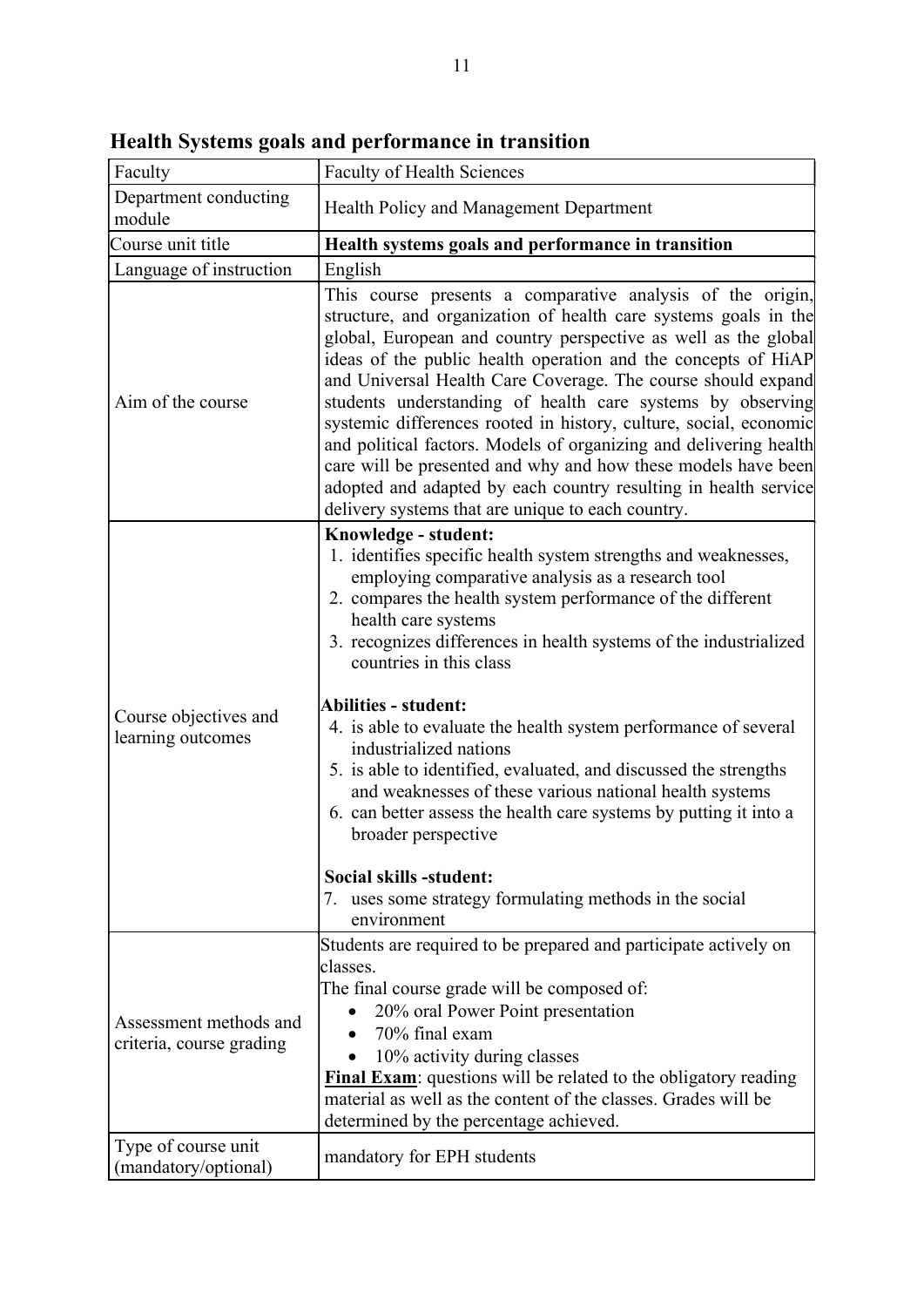| Year of study (if                                                                                 | $\overline{2}$                                                                                                                                                                                                                                                                                                                                                                                                                                                                                                                                                                                                         |
|---------------------------------------------------------------------------------------------------|------------------------------------------------------------------------------------------------------------------------------------------------------------------------------------------------------------------------------------------------------------------------------------------------------------------------------------------------------------------------------------------------------------------------------------------------------------------------------------------------------------------------------------------------------------------------------------------------------------------------|
| applicable)                                                                                       |                                                                                                                                                                                                                                                                                                                                                                                                                                                                                                                                                                                                                        |
| Semester                                                                                          | 3                                                                                                                                                                                                                                                                                                                                                                                                                                                                                                                                                                                                                      |
| Type of studies                                                                                   | full-time                                                                                                                                                                                                                                                                                                                                                                                                                                                                                                                                                                                                              |
| Teacher responsible                                                                               | dr hab. Iwona Kowalska- Bobko, prof. UJ<br>dr Michał Zabdyr-Jamróz                                                                                                                                                                                                                                                                                                                                                                                                                                                                                                                                                     |
| Name of examiner                                                                                  | dr hab. Iwona Kowalska – Bobko, prof. UJ                                                                                                                                                                                                                                                                                                                                                                                                                                                                                                                                                                               |
| Mode of delivery                                                                                  | practical classes/seminars                                                                                                                                                                                                                                                                                                                                                                                                                                                                                                                                                                                             |
| Prerequisites                                                                                     | basic knowledge of health policy, English language skills at a<br>level, which enables to efficiently utilize scientific literature and<br>participate actively in seminars                                                                                                                                                                                                                                                                                                                                                                                                                                            |
| Type of classes and<br>number of hours taught<br>directly by an academic<br>teacher               | practical classes/seminars - 14                                                                                                                                                                                                                                                                                                                                                                                                                                                                                                                                                                                        |
| Number of ECTS credits<br>allocated                                                               | $\overline{2}$                                                                                                                                                                                                                                                                                                                                                                                                                                                                                                                                                                                                         |
| Estimation of the student<br>workload needed in order<br>to achieve expected<br>learning outcomes | participation in contact activities (seminars): $14 \text{ hours} - 0.5$<br><b>ECTS</b><br>preparation for seminars: $15$ hours $-0.5$ ECTS                                                                                                                                                                                                                                                                                                                                                                                                                                                                            |
|                                                                                                   | preparation of a presentation: 25 hours - 1 ECTS                                                                                                                                                                                                                                                                                                                                                                                                                                                                                                                                                                       |
| Teaching & learning<br>methods                                                                    | Class sessions will consist of a variety of activities including<br>small group discussions, presentations, in-class exercises, and<br>case study analysis.                                                                                                                                                                                                                                                                                                                                                                                                                                                            |
|                                                                                                   | The module will complete with an oral examination. The final<br>assessment is based on 3 elements: passing the oral exam 70%,<br>oral presentation 20%, activity during classes 10%.<br>Participation in the classes is obligatory - 10% absence in<br>classes is allowed, as a general rule. Pre-requisites for exam<br>entry: appropriate presence and active involvement in seminars,<br>preparation of the oral presentation.<br>Assessment of each of 3 elements contributing to the final grade:                                                                                                                 |
|                                                                                                   |                                                                                                                                                                                                                                                                                                                                                                                                                                                                                                                                                                                                                        |
| Form and conditions for<br>the award of a credit                                                  | 1) Active participation:<br>very good – highly active involvement in seminars,<br>discussions and group work as well as excellent team<br>work and 100% presence throughout the course;<br>good plus – highly active involvement in seminars,<br>discussions and group work, combined with 100%<br>presence throughout the course;<br>good – moderately intensive involvement in seminars,<br>discussions and group work;<br>sufficient plus - basic involvement in seminars,<br>discussions and group work, combined with 100%<br>presence throughout the course;<br>sufficient – only basic involvement in seminars, |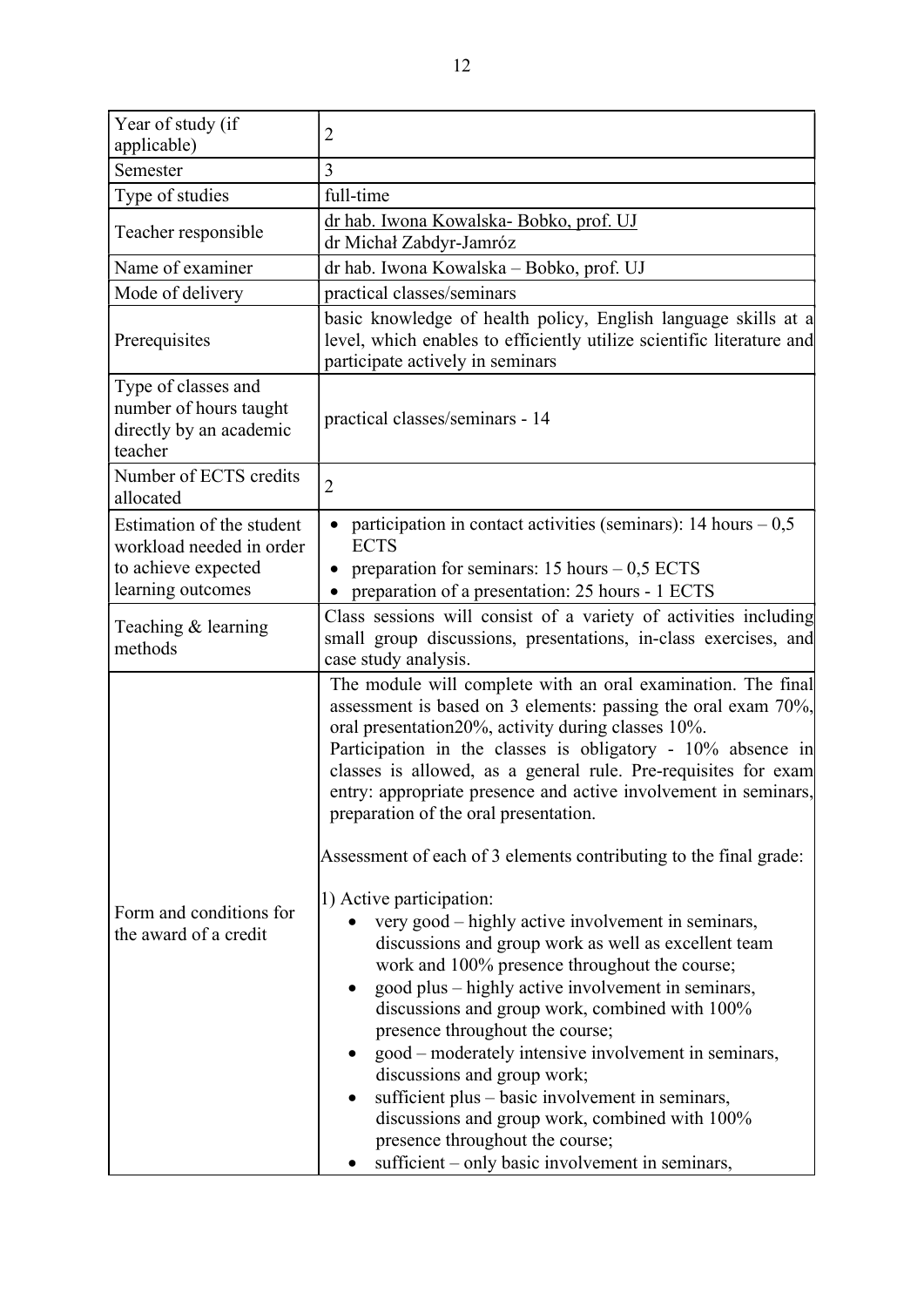|                                     | discussions and group work.                                                                                                                                                                                                                                                                                                                                                                                                                                                                                                                                                                                                                                                                                                                                                                                                                   |
|-------------------------------------|-----------------------------------------------------------------------------------------------------------------------------------------------------------------------------------------------------------------------------------------------------------------------------------------------------------------------------------------------------------------------------------------------------------------------------------------------------------------------------------------------------------------------------------------------------------------------------------------------------------------------------------------------------------------------------------------------------------------------------------------------------------------------------------------------------------------------------------------------|
|                                     | 2) Oral presentations:<br>very good – excellent form and content of presentation,<br>good timing, influential discussion with the audience;<br>good plus - credible form, content and timing of<br>presentation, formative discussion with the audience;<br>good – appropriate form, content and timing of<br>presentation, formative discussion with the audience;<br>sufficient plus – acceptable form and content of<br>presentation and big effort to involve the audience into a<br>discussion;<br>sufficient – acceptable form and content of presentation,<br>weak efforts to involve the audience into a discussion.                                                                                                                                                                                                                  |
|                                     | 3) Oral exam: Round Table discussion:<br>very good: 91-100% of points; highly active involvement<br>in the discussions, excellent timing, influential discussion<br>with the audience;<br>good plus: 84-90% of points; highly active involvement in<br>the discussion, very good timing, influential discussion<br>with the audience;<br>good: 77-83% of points; very active involvement in the<br>discussion, good timing, influential discussion with the<br>audience;<br>sufficient plus: 70-76% of points; acceptable involvement<br>$\bullet$<br>in the discussion, good timing, discussion with the<br>audience;<br>sufficient: 60-69% of points: acceptable involvement in<br>the discussion, weak efforts to involve the audience into a<br>discussion.                                                                               |
| Course topics                       | 1. Global Health Care Systems Goals: Millennium Development<br>Goals (MDGs)<br>2. Health regulations, role for health care systems goals: global<br>and European<br>3. Supporting, implementing and monitoring health systems<br>goals on global and European level. The concepts of public<br>health operations (functions, activities) and Health System<br>Performance Assessment (HSPA)<br>4. Interrelationships of health and social systems. Challenges on<br>the local, national and European levels. The concepts of<br>HiAP and Universal Health Care Coverage<br>5. Main contemporary trends towards universal systemic<br>coverage of health needs: perspectives on the formal grounds<br>6. Health systems performance: global administrative law,<br>public health surveillance and networks<br>7. Health system goals in Poland |
| Recommended and<br>required reading | OECD (2015), Health at a Glance 2015: OECD Indicators,<br>OECD Publishing, Paris,                                                                                                                                                                                                                                                                                                                                                                                                                                                                                                                                                                                                                                                                                                                                                             |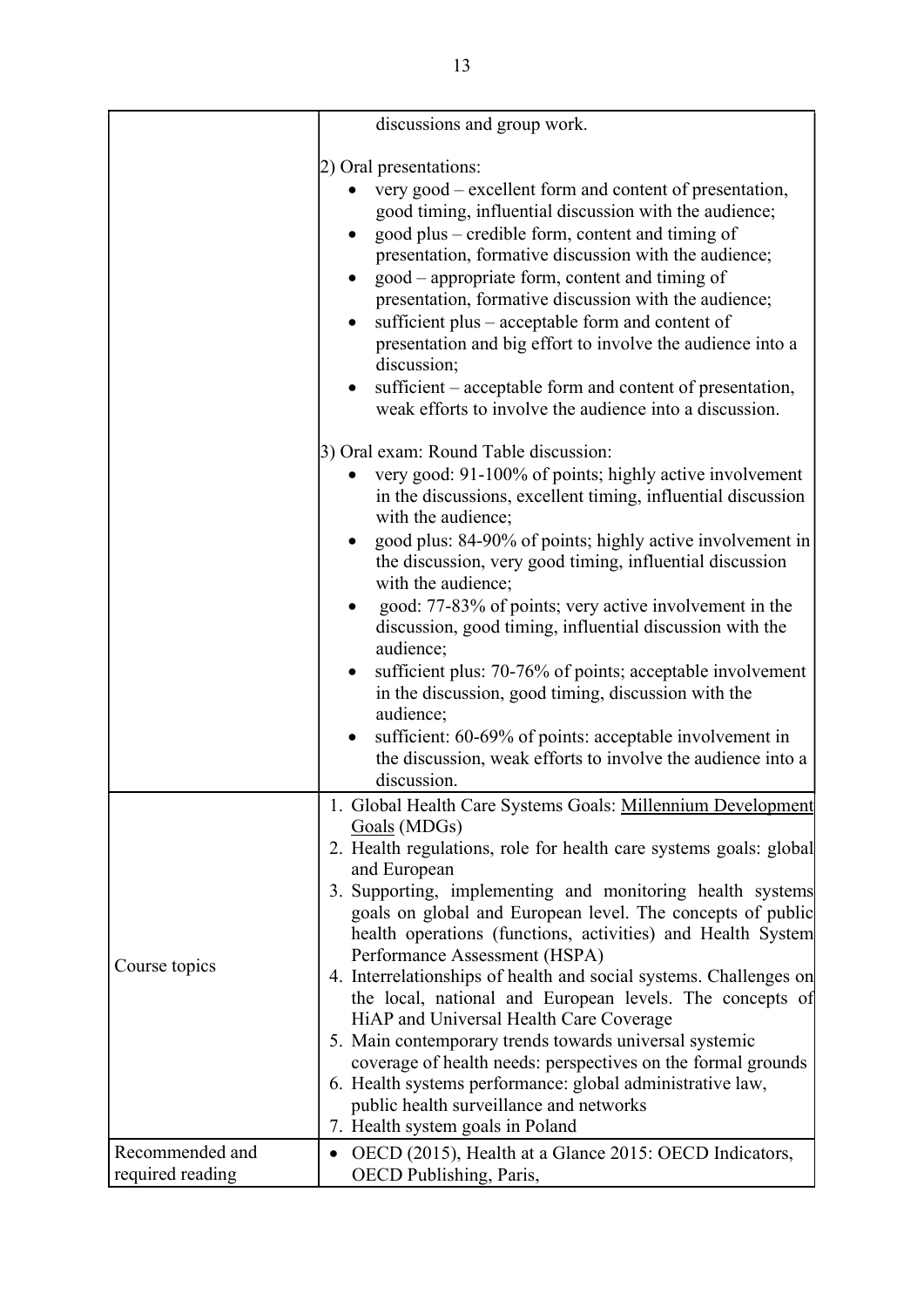|           | http://dx.doi.org/10.1787/health glance-2015-en            |
|-----------|------------------------------------------------------------|
|           | Marmor T., Freeman R., Okma K.et al. (eds.) (2009),        |
|           | Comparative Studies & the Politics of Modern Medical       |
|           | Care, Yale University Press, New Haven                     |
|           | Włodarczyk W.C., Mokrzycka A., Kowalska I. (2012),         |
|           | Efforts to Improve the Health Systems, Difin, Warszawa     |
|           | Sowada Ch., Sagan A., Kowalska-Bobko I. (red) (2019),      |
|           | Health in Transition Poland, European Observatory on       |
|           | Health Systems and Policies, WHO, Copenhagen               |
|           | • UN General Assembly Resolution, Transforming our world:  |
|           | the 2030 Agenda for Sustainable Development;               |
|           | http://www.un.org/ga/search/view doc.asp?symbol=A/RES/     |
|           | 70/1⟪=E                                                    |
|           | Websites: information about health policy in the           |
|           | industrialized countries                                   |
|           | Commonwealth:                                              |
|           | http://www.cmwf.org/topics/topics.htm?attrib_id=12009      |
| $\bullet$ | Kaiser Family Foundation: http://www.globalhealthfacts.org |
| $\bullet$ | Kaiser Family Foundation:                                  |
|           | http://www.globalhealthreporting.org                       |
| $\bullet$ | European Observatory on Health Systems and Policies:       |
|           | http://www.euro.who.int/observatory                        |

 $\begin{array}{c} \hline \end{array}$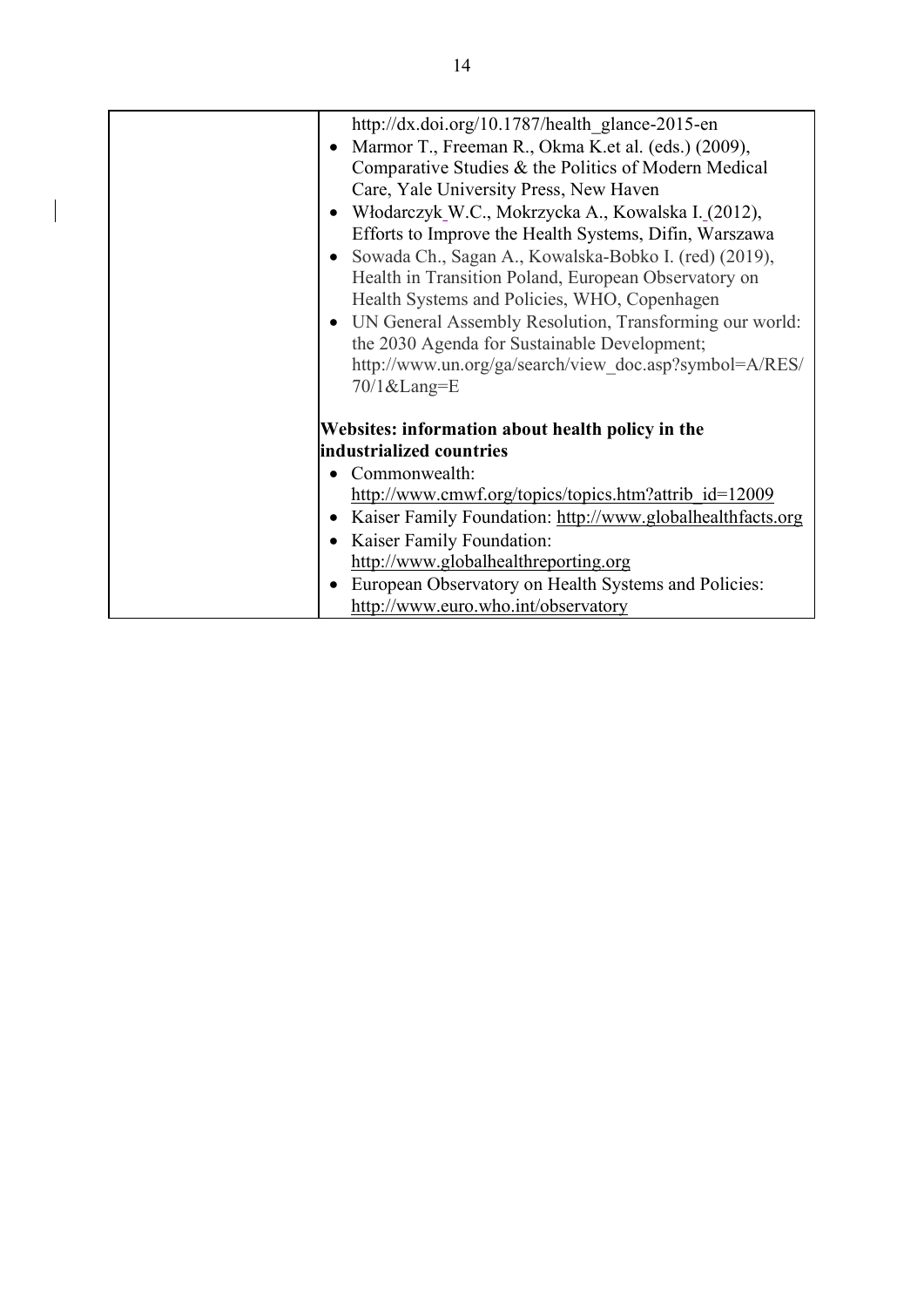Financial resources for health

| Faculty                                            | Faculty of Health Sciences                                                                                                                                                                                                                                                                                                                                                                                                                                                                           |
|----------------------------------------------------|------------------------------------------------------------------------------------------------------------------------------------------------------------------------------------------------------------------------------------------------------------------------------------------------------------------------------------------------------------------------------------------------------------------------------------------------------------------------------------------------------|
| Department conducting<br>module                    | Health Economics and Social Security Department                                                                                                                                                                                                                                                                                                                                                                                                                                                      |
| Course unit title                                  | <b>Financial resources for health</b>                                                                                                                                                                                                                                                                                                                                                                                                                                                                |
| Language of instruction                            | English                                                                                                                                                                                                                                                                                                                                                                                                                                                                                              |
| Aim of the course                                  | The aim of this module is to provide students with the knowledge<br>on health care financing, and to enhance a students' ability to<br>analyze and evaluate health care financing systems.                                                                                                                                                                                                                                                                                                           |
|                                                    | Knowledge - student:<br>1. presents the elements of helth care financing system and its<br>objectives<br>2. explains different methods of health care financing (public<br>and private) and their basic characteristics<br>3. presents the concept of universal health coverage (UHC) and<br>the measures for achieveing UHC<br>4. presents the evidence on the perfomances of different health<br>care financing methods                                                                            |
| Course objectives and<br>learning outcomes         | <b>Abilities - student:</b><br>5. is able to comprehensively analyze and evaluate the health<br>care financing system in a given country<br>6. is able to perform a critical evaluation of the evidence on<br>health care financing methods<br>Social competences - student:<br>7. is able to take into account different opinions and values that<br>shape health care financing systems<br>8. is capable of independent learning and improvement of skills<br>in the area of health care financing |
| Assessment methods and<br>criteria, course grading | To complete the module student is required to write and present<br>the essay on a given topic. Student's activity during the classes<br>(performing group tasks, participating in discussions) will also<br>be assessed.<br>Effect 1-6, 8: evaluation of essay<br>Effect: 1-4: group evaluation<br>Effects 1-4, 7-8: monitoring student's activity during the classes                                                                                                                                |
| Type of course unit<br>(mandatory/optional)        | mandatory for EPH students                                                                                                                                                                                                                                                                                                                                                                                                                                                                           |
| Year of study (if<br>applicable)                   | $\overline{2}$                                                                                                                                                                                                                                                                                                                                                                                                                                                                                       |
| Semester                                           | 3                                                                                                                                                                                                                                                                                                                                                                                                                                                                                                    |
| Type of studies                                    | full-time                                                                                                                                                                                                                                                                                                                                                                                                                                                                                            |
| Teacher responsible                                | dr Marzena Tambor                                                                                                                                                                                                                                                                                                                                                                                                                                                                                    |
| Name of examiner                                   | dr Marzena Tambor                                                                                                                                                                                                                                                                                                                                                                                                                                                                                    |
| Mode of delivery                                   | practical classes                                                                                                                                                                                                                                                                                                                                                                                                                                                                                    |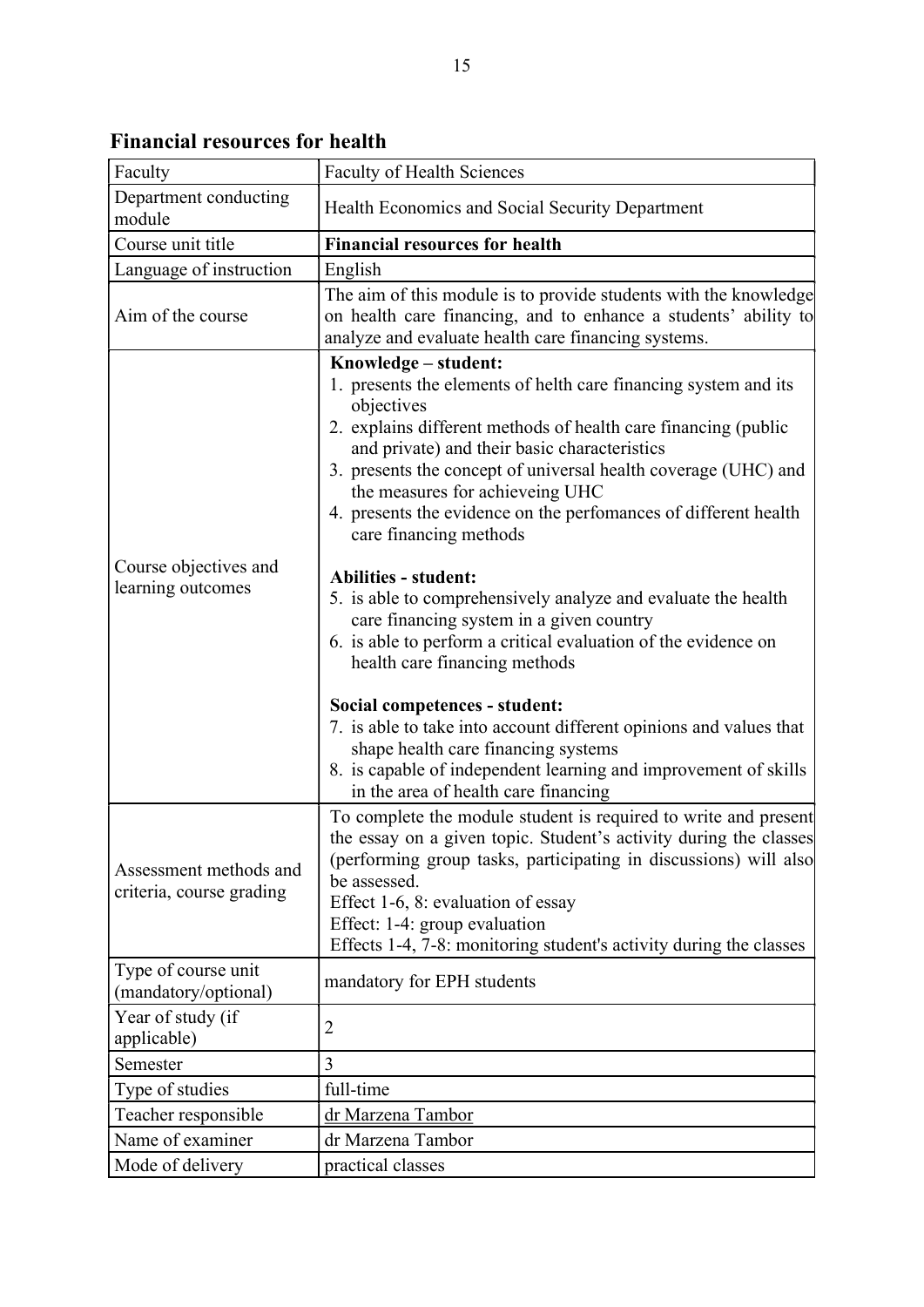| Prerequisites                                                                                     | A basic knowledge of health economics, English language skills<br>at a level, which enables to efficiently utilize scientific literature<br>and participate actively in seminars.                                                                                                                                                                                                                                                                                                                                                                                                                                                                                                                                                                                                                                                                                         |
|---------------------------------------------------------------------------------------------------|---------------------------------------------------------------------------------------------------------------------------------------------------------------------------------------------------------------------------------------------------------------------------------------------------------------------------------------------------------------------------------------------------------------------------------------------------------------------------------------------------------------------------------------------------------------------------------------------------------------------------------------------------------------------------------------------------------------------------------------------------------------------------------------------------------------------------------------------------------------------------|
| Type of classes and<br>number of hours taught<br>directly by an academic<br>teacher               | practical classes - 16                                                                                                                                                                                                                                                                                                                                                                                                                                                                                                                                                                                                                                                                                                                                                                                                                                                    |
| Number of ECTS credits<br>allocated                                                               | $\overline{2}$                                                                                                                                                                                                                                                                                                                                                                                                                                                                                                                                                                                                                                                                                                                                                                                                                                                            |
| Estimation of the student<br>workload needed in order<br>to achieve expected<br>learning outcomes | participation in contact activities (seminars): 16 hours $-0.6$<br><b>ECTS</b><br>preparation for seminars: $12$ hours $-0.4$ ECTS<br>preparation of essay and presentation: 25 hours - 1 ECTS                                                                                                                                                                                                                                                                                                                                                                                                                                                                                                                                                                                                                                                                            |
| Teaching & learning<br>methods                                                                    | Interactive lecture, group work, presentations and discussions                                                                                                                                                                                                                                                                                                                                                                                                                                                                                                                                                                                                                                                                                                                                                                                                            |
| Form and conditions for<br>the award of a credit                                                  | The evaluation of the essay and presentation will take into<br>account: a students' knowledge and understanding of a given<br>topic, the ability to gather and analyze a broad range of relevant<br>data, the ability to critically evaluate evidence, a clear reasoning,<br>a proper use of terminology, clarity and logic in the essay /<br>presentation, language style and correctness, writing and<br>presentation skills.<br>The evaluation of student's work during the classes will take into<br>account: student's involvement in discussions and performing<br>group tasks as well as his/her knowledge, skills and social<br>competences demonstrated during the classes.<br>Final grade: weighted average of grades from the written work<br>(60% of the final grade), oral presentation (20% of the final<br>grade) and class work (20% of the final grade). |
| Course topics                                                                                     | 1. Health care financing system - objectives, functions and<br>models<br>2. Public health care financing (taxation, social health<br>insurance)<br>3. Private health care financing (voluntary health insurance, out-<br>of-pocket payments, medical saving accounts)<br>4. Universal health coverage<br>5. The evaluation of health care financing system                                                                                                                                                                                                                                                                                                                                                                                                                                                                                                                |
| Recommended and<br>required reading                                                               | Kutzin J. (2013), Health financing for universal coverage and<br>health system performance: concepts and implications for<br>policy, Bulletin of the World Health Organization, 91, s. 602-<br>611<br>Thomson S., Mossialos E. (2009), Private Health Insurance<br>in the European Union. Final report prepared for the<br>European Commission, Directorate General for Employment,<br>Social Affairs and Equal Opportunities, LSE Health and<br>Social Care London School of Economics and Political<br>Science, London<br>Wouters O. J., Cylus J., Yang W., Thomson S., McKee M.<br>(2016), Medical savings accounts: assessing their impact on                                                                                                                                                                                                                         |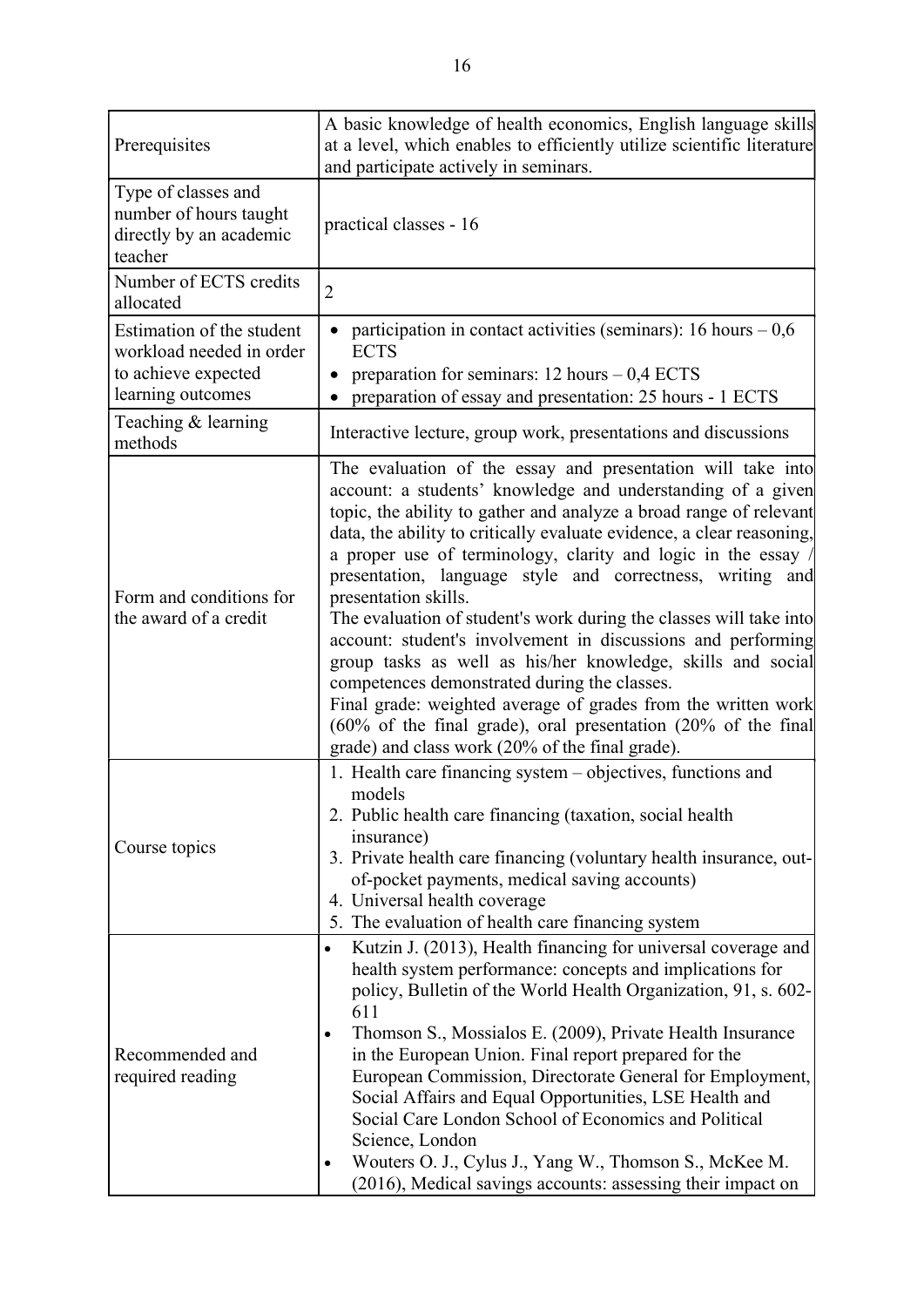|           | efficiency, equity and financial protection in health care,<br>Health Economics, Policy and Law, 11(3), s. 321-335<br>Tambor M., Pavlova M., Golinowska S., Groot W. (2015),<br>Can European countries improve sustainability of health care<br>financing through patient cost-sharing?, Frontiers in Public<br>Health, 3, s. 196<br>Mossialos E., Dixon A., Figueras J., Kutzin J. (red.) (2002),<br>Funding health care: options for Europe, European<br>Observatory on Health Care Systems Series, Open University<br>Press, Buckingham/Philadelphia |
|-----------|---------------------------------------------------------------------------------------------------------------------------------------------------------------------------------------------------------------------------------------------------------------------------------------------------------------------------------------------------------------------------------------------------------------------------------------------------------------------------------------------------------------------------------------------------------|
|           |                                                                                                                                                                                                                                                                                                                                                                                                                                                                                                                                                         |
|           | Additional readings:                                                                                                                                                                                                                                                                                                                                                                                                                                                                                                                                    |
|           | Brook R.H., Keeler E.B., Lohr K.N., Newhouse J.P., Ware                                                                                                                                                                                                                                                                                                                                                                                                                                                                                                 |
|           | J.E., Rogers W.H., Davies A.R., Sherbourne C.D., Goldberg                                                                                                                                                                                                                                                                                                                                                                                                                                                                                               |
|           | G.A, Camp P., Kamberg C., Leibowitz A., Keesey J.,                                                                                                                                                                                                                                                                                                                                                                                                                                                                                                      |
|           | Reboussin D. (2006), The health insurance experiment: A<br>classic RAND study speaks to the current health care reform                                                                                                                                                                                                                                                                                                                                                                                                                                  |
|           | debate, RAND Corporation, Santa Monica, CA                                                                                                                                                                                                                                                                                                                                                                                                                                                                                                              |
|           | Kutzin J., Cashin C., Jakab M. (red.) (2010), Implementing                                                                                                                                                                                                                                                                                                                                                                                                                                                                                              |
|           | health financing reform: lessons from countries in transition,                                                                                                                                                                                                                                                                                                                                                                                                                                                                                          |
|           | World Health Organization Regional Office for Europe, on                                                                                                                                                                                                                                                                                                                                                                                                                                                                                                |
|           | behalf of the European Observatory on Health Systems and                                                                                                                                                                                                                                                                                                                                                                                                                                                                                                |
|           | Policies, Copenhagen                                                                                                                                                                                                                                                                                                                                                                                                                                                                                                                                    |
|           | Vallgårda S. (2006), When are health inequalities a political                                                                                                                                                                                                                                                                                                                                                                                                                                                                                           |
|           | problem?, The European Journal of Public Health, 16(6), s.                                                                                                                                                                                                                                                                                                                                                                                                                                                                                              |
|           | 615-616                                                                                                                                                                                                                                                                                                                                                                                                                                                                                                                                                 |
|           | Thomson S., Evetovits T., Cylus J., Jakab M. (2016),                                                                                                                                                                                                                                                                                                                                                                                                                                                                                                    |
|           | Monitoring financial protection to assess progress towards                                                                                                                                                                                                                                                                                                                                                                                                                                                                                              |
|           | universal health coverage in Europe, Public Health                                                                                                                                                                                                                                                                                                                                                                                                                                                                                                      |
|           | Panorama, 2(03), s. 357-366                                                                                                                                                                                                                                                                                                                                                                                                                                                                                                                             |
| $\bullet$ | Preker A. S., Carrin G. (red.) (2004), Health financing for                                                                                                                                                                                                                                                                                                                                                                                                                                                                                             |
|           | poor people: resource mobilization and risk sharing, The                                                                                                                                                                                                                                                                                                                                                                                                                                                                                                |
|           | World Bank, Washington                                                                                                                                                                                                                                                                                                                                                                                                                                                                                                                                  |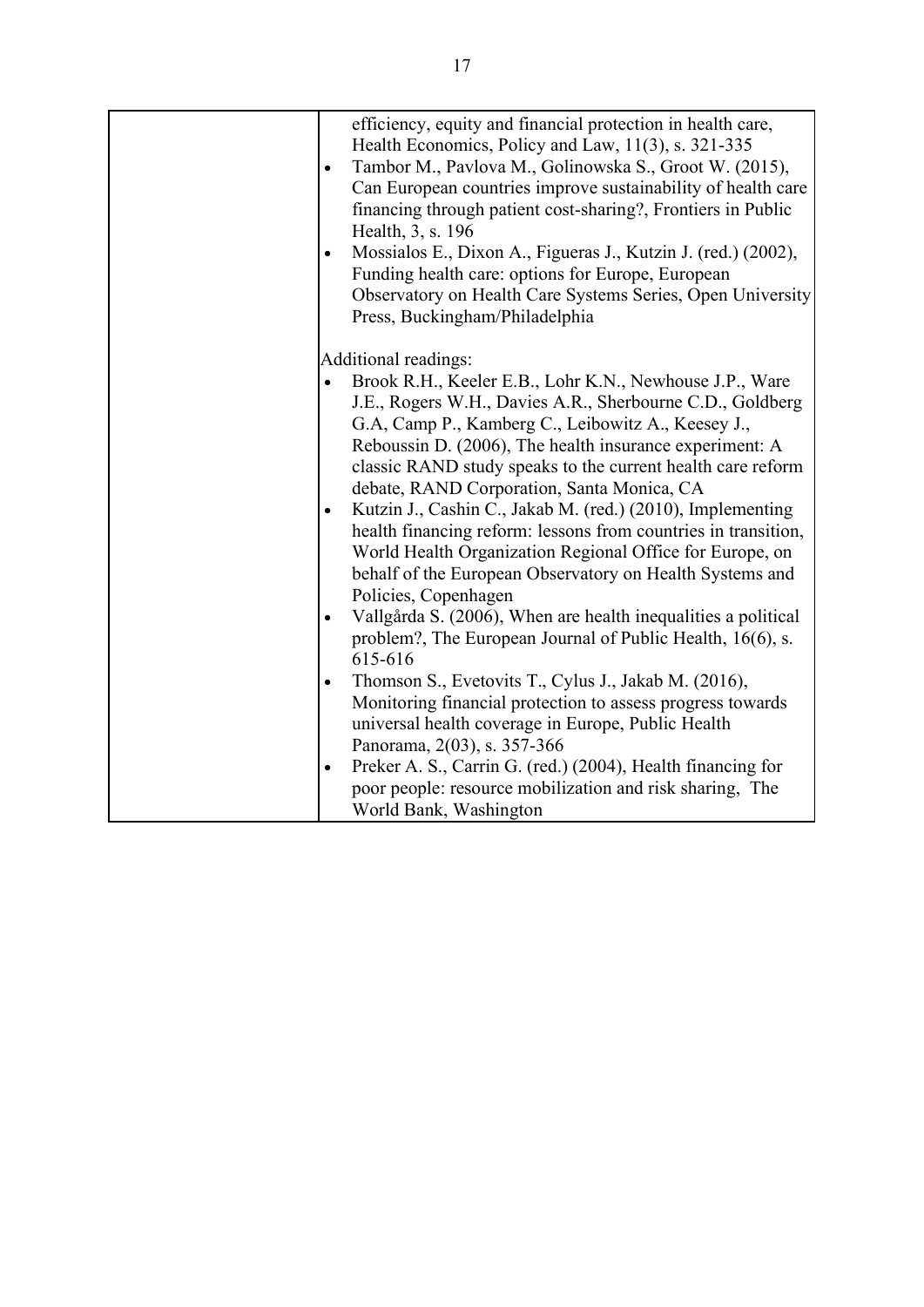ן

| Department conducting<br>module                    | Health Policy and Management Department                                                                                                                                                                                                                                                                                                                                                                                                                                                                                                                                                                                                                                                                                                                                                                                                                                                                                                                                                                                        |
|----------------------------------------------------|--------------------------------------------------------------------------------------------------------------------------------------------------------------------------------------------------------------------------------------------------------------------------------------------------------------------------------------------------------------------------------------------------------------------------------------------------------------------------------------------------------------------------------------------------------------------------------------------------------------------------------------------------------------------------------------------------------------------------------------------------------------------------------------------------------------------------------------------------------------------------------------------------------------------------------------------------------------------------------------------------------------------------------|
| Course unit title                                  | <b>Human resources for health</b>                                                                                                                                                                                                                                                                                                                                                                                                                                                                                                                                                                                                                                                                                                                                                                                                                                                                                                                                                                                              |
| Language of instruction                            | English                                                                                                                                                                                                                                                                                                                                                                                                                                                                                                                                                                                                                                                                                                                                                                                                                                                                                                                                                                                                                        |
| Aim of the course                                  | The main goal of this module is to present to the students current<br>information regarding the health care market and practical tools<br>of human resources management. On the basis of acquired<br>theoretical knowledge in the area of Human Resources<br>Management and skills connected with this knowledge, students<br>obtain the fundamentals of the proper management of health care<br>staff.                                                                                                                                                                                                                                                                                                                                                                                                                                                                                                                                                                                                                        |
| Course objectives and<br>learning outcomes         | Knowledge - student:<br>1. explains, compares and digest the rules of creation and<br>implementation of the public health strategy and health<br>politics in the field of human resources for health at the<br>regional, national and international levels<br>2. knows, categorises, justifies the prinicples and rules for<br>effective and efficient human resources management<br><b>Abilities - student:</b><br>3. proposes and plans solutions to various problems in the field<br>of human resources for health<br>Social competencies - student:<br>4. is able to work and cooperate in a group                                                                                                                                                                                                                                                                                                                                                                                                                         |
| Assessment methods and<br>criteria, course grading | Effect 1: written examination (multiple choice test)<br>Effect 2: written examination (multiple choice test),<br>Effect 3: student's presentation (prepared in pairs)<br>Effect 4: group work (during lessons)<br>Final rating: 70% - written exam, 30% -presentation prepared by<br>students (students will prepare presentation on current problems<br>of Human resources for health in their country).<br>Assessment of Effects 1-2: Results of the final written exam<br>(multiple choice test):<br>2 –student wrote the test below $60\%$ of the test,<br>3- student wrote the test on $60-70\%$<br>$3,5$ – student wrote the test on 71-79%<br>4 –students wrote the test on $80-86\%$<br>$4,5$ – student wrote the test on 87-93%<br>5- student wrote the test more than 93%<br>Asessment of Effect 3:<br>2 - Student is not able to propose any solutions of the problems.<br>$3 -$ Student is able to propose limited solutions of the problems<br>4 – Student is able to propose different solutions of the problems |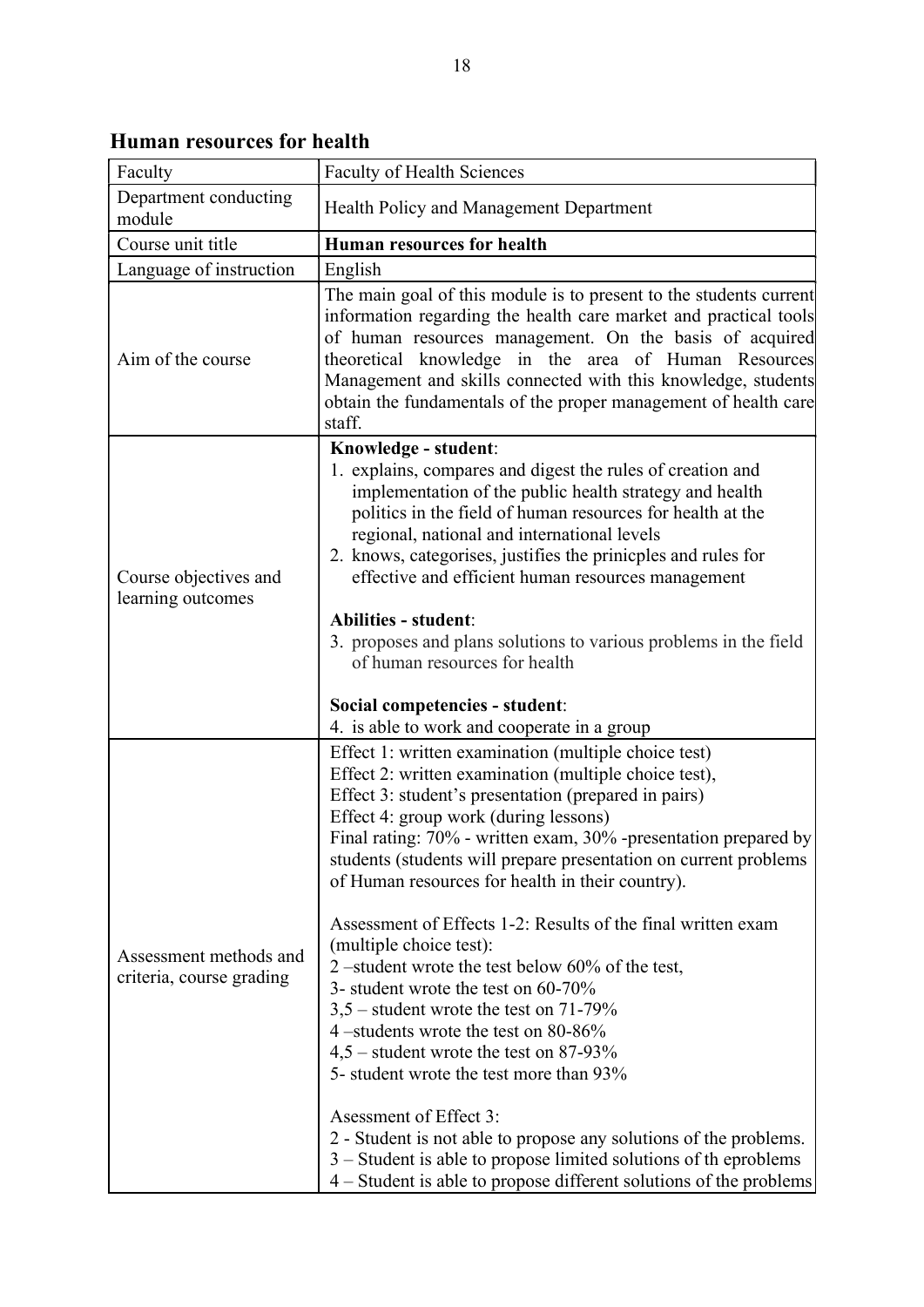|                                                                                                   | 5 - Student is able to propose different solutions of the problems<br>and can define the limitations and adventage of particular<br>solutions.                                                                                                                                                                                                                                                                                                                                                                                                                                      |
|---------------------------------------------------------------------------------------------------|-------------------------------------------------------------------------------------------------------------------------------------------------------------------------------------------------------------------------------------------------------------------------------------------------------------------------------------------------------------------------------------------------------------------------------------------------------------------------------------------------------------------------------------------------------------------------------------|
|                                                                                                   | Assessmet of Effect 4:<br>2 - Student does not work and cooperate in a group<br>3 - Student is able to work and cooperate in a group but only in<br>limited scope, his/her activity is limited<br>4 - Student is able active work and cooperate in a group<br>5 - Student is able active work and active cooperate in a group<br>and takes the lead in the group                                                                                                                                                                                                                    |
| Type of course unit<br>(mandatory/optional)                                                       | mandatory for EPH students                                                                                                                                                                                                                                                                                                                                                                                                                                                                                                                                                          |
| Year of study (if<br>applicable)                                                                  | $\overline{2}$                                                                                                                                                                                                                                                                                                                                                                                                                                                                                                                                                                      |
| Semester                                                                                          | 3                                                                                                                                                                                                                                                                                                                                                                                                                                                                                                                                                                                   |
| Type of studies                                                                                   | full-time                                                                                                                                                                                                                                                                                                                                                                                                                                                                                                                                                                           |
| Teacher responsible                                                                               | dr Alicja Domagała<br>dr Marcin Kautsch<br>dr hab. Katarzyna Czabanowska                                                                                                                                                                                                                                                                                                                                                                                                                                                                                                            |
| Name of examiner                                                                                  | dr Alicja Domagała                                                                                                                                                                                                                                                                                                                                                                                                                                                                                                                                                                  |
| Mode of delivery                                                                                  | practical classes                                                                                                                                                                                                                                                                                                                                                                                                                                                                                                                                                                   |
| Prerequisites                                                                                     | basic knowledge of health care management                                                                                                                                                                                                                                                                                                                                                                                                                                                                                                                                           |
| Type of classes and<br>number of hours<br>taught directly by an<br>academic teacher               | practical classes - 18                                                                                                                                                                                                                                                                                                                                                                                                                                                                                                                                                              |
| Number of ECTS credits<br>allocated                                                               | $\overline{2}$                                                                                                                                                                                                                                                                                                                                                                                                                                                                                                                                                                      |
| Estimation of the student<br>workload needed in order<br>to achieve expected<br>learning outcomes | preparation to classes, self-work: 25 hours - 1 ECTS<br>participation in the seminar and written examination: 25<br>hours - 1 ECTS                                                                                                                                                                                                                                                                                                                                                                                                                                                  |
| Teaching & learning<br>methods                                                                    | Seminars are performed with the assistance of audio-visual<br>presentations with elements of discussion on presented issues.<br>Seminars include small group work, brainstorming, case-studies,<br>discussion and presentations prepared by students. Presentations<br>concern topics of human resources for health in Poland as well<br>as interesting example from other European Union countries.<br>Independent learning includes hours engaged with essential<br>reading of recommended literature for discussions during<br>seminars and preparation of visual presentations. |
| Form and conditions for<br>the award of a credit                                                  | Participation in the classes is obligatory.<br>The module will complete with a written examination whilst<br>single classes will be credited based on the student presence,<br>activity and ability to solve case studies during the classes and<br>computer laboratory.<br>Final assessment: 70% - written exam, 30% -presentation                                                                                                                                                                                                                                                 |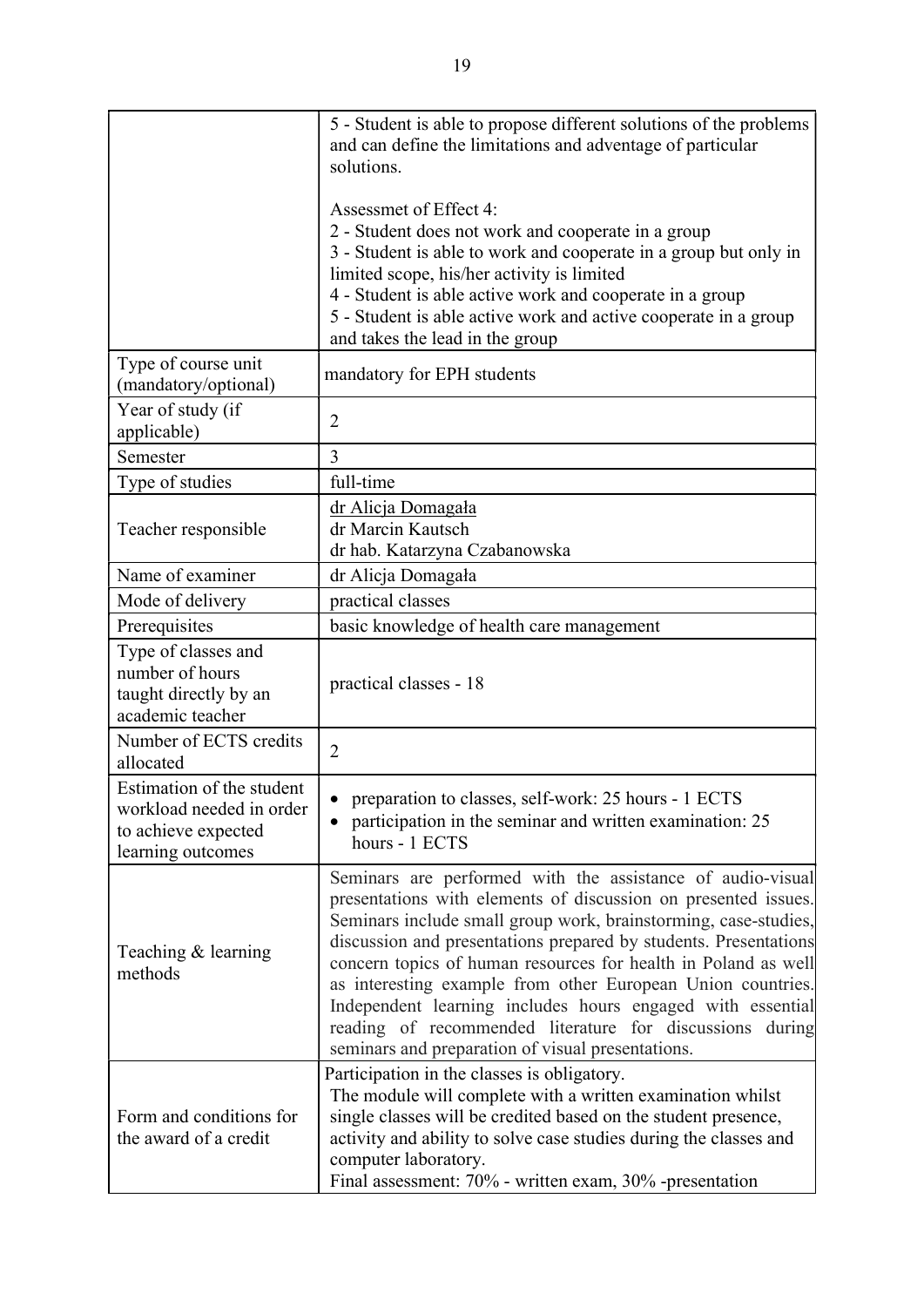|                                     | prepared by students (students will prepare presentation focused<br>on current problems of Human resources for health in their |  |
|-------------------------------------|--------------------------------------------------------------------------------------------------------------------------------|--|
|                                     | country).<br>Scores for the final assessment:                                                                                  |  |
|                                     | - sufficent $(3,0)$ : 60-70%                                                                                                   |  |
|                                     | - sufficient plus $(3.5)$ : 71-79%                                                                                             |  |
|                                     | - good (db): $80-86%$                                                                                                          |  |
|                                     | - good plus $(4,5)$ : 87-92%                                                                                                   |  |
|                                     | - very good $(5,0)$ : 93-100%                                                                                                  |  |
|                                     |                                                                                                                                |  |
|                                     | 1. Human resources for health: definition, characteristics,                                                                    |  |
|                                     | international comparison<br>2. The concept and scope of the labour market of health sector                                     |  |
|                                     | 3. Employment of medical staff (trends, shortages). Human                                                                      |  |
|                                     | resources planning                                                                                                             |  |
|                                     | 4. Education for health. Training and professional development                                                                 |  |
|                                     | 5. Motivation of health care personnel: incentives for health                                                                  |  |
| Course topics                       | professional, financial and non-financial incentives, effective                                                                |  |
|                                     | incentive scheme                                                                                                               |  |
|                                     | 6. Migration of health care workers - scale and reasons                                                                        |  |
|                                     | worldwide                                                                                                                      |  |
|                                     | 7. The key international initiatives on Human Resourses for                                                                    |  |
|                                     | Health (e.g. WHO Human Resources Framework, Global                                                                             |  |
|                                     | Health Workforce Alliance)                                                                                                     |  |
|                                     | Buchan J., Perfilieva G. (2015), Making Progress Towards<br>$\bullet$                                                          |  |
|                                     | Health Workforce Sustainability in the WHO European                                                                            |  |
|                                     | Region, WHO Regional Office for Europe, Copenhagen 2015                                                                        |  |
|                                     | European Union, (2012), EU level Collaboration on                                                                              |  |
|                                     | Forecasting Health Workforce Needs, Workforce Planning                                                                         |  |
|                                     | and Health Workforce Trends $-A$ Feasibility Study, May                                                                        |  |
|                                     | 2012                                                                                                                           |  |
|                                     | Malgieri A., Michelutti P., Van Hoegaerden M. (eds) (2015),                                                                    |  |
|                                     | Handbook on Health Workforce Planning Methodologies                                                                            |  |
| Recommended and<br>required reading | Across EU Countries, DO52, Release 1, Bratislava                                                                               |  |
|                                     | Ono T., Lafortune G., Schoenstein M. (2013), Health                                                                            |  |
|                                     | Workforce Planning in OECD Countries: A Review of 26                                                                           |  |
|                                     | Projection Models from 18 Countries, OECD Health                                                                               |  |
|                                     | <i>Working Papers, No. 62, OECD Publishing</i>                                                                                 |  |
|                                     | World Health Organization (2014), A Universal Truth: No                                                                        |  |
|                                     | Health Without a Workforce                                                                                                     |  |
|                                     | World Health Organization (2010), Models and tools for                                                                         |  |
|                                     | health<br>workforce planning and projections,<br>Human                                                                         |  |
|                                     | Resources for Health Observer, 3, 2010                                                                                         |  |
|                                     | Other documents prepared and distributed by lecturers.                                                                         |  |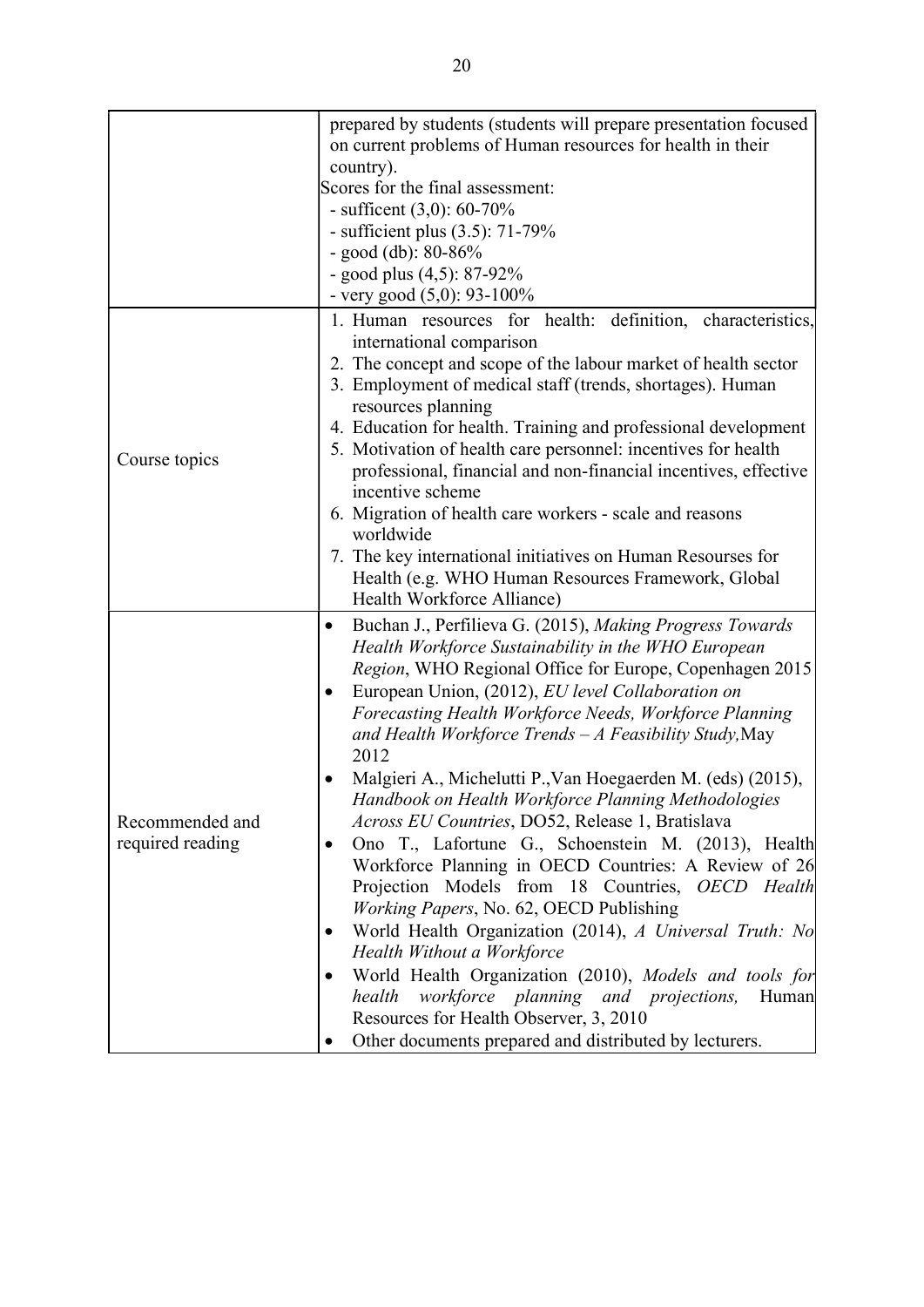| Faculty                                            | <b>Faculty of Health Sciences</b>                                                                                                                                                                                                                                                                                                                                                                                                                         |
|----------------------------------------------------|-----------------------------------------------------------------------------------------------------------------------------------------------------------------------------------------------------------------------------------------------------------------------------------------------------------------------------------------------------------------------------------------------------------------------------------------------------------|
| Department conducting<br>module                    | Health Policy and Management Department                                                                                                                                                                                                                                                                                                                                                                                                                   |
| Course unit title                                  | <b>Change management and leadership</b>                                                                                                                                                                                                                                                                                                                                                                                                                   |
| Language of instruction                            | English                                                                                                                                                                                                                                                                                                                                                                                                                                                   |
| Aim of the course                                  | Organizations are nowadays subjects of constant change. This is<br>in order to adjust their operations to the evolving environment as<br>well as due to the internal organizations' forces. To successfully<br>master these changes the proper knowledge and skills are<br>necessary. The aim of this course is to learn the nature and<br>mechanisms of such changes as well as to understand the major<br>management problems of organizational change. |
|                                                    | Knowledge - student:                                                                                                                                                                                                                                                                                                                                                                                                                                      |
|                                                    | 1. identifies the specifity of planning, and managing in changing<br>organizational environment, especially oriented towards<br>HRM, leadership and communication<br>2. knows the basic tools to diagnose the necessity of<br>organizational change and rules of preparing the plan of such<br>change                                                                                                                                                     |
| Course objectives and<br>learning outcomes         | <b>Abilities - student:</b>                                                                                                                                                                                                                                                                                                                                                                                                                               |
|                                                    | 3. is able to collect the relevant data and show them in a form of<br>a presentation containing description and background<br>explanation of the methodology chosen, as well as a plan of<br>introducing change in the organization<br>4. is able to evaluate the actions undertaken in the area of<br>organizational change, and propose relevant solutions.                                                                                             |
|                                                    | Social competencies - student:                                                                                                                                                                                                                                                                                                                                                                                                                            |
|                                                    | 5. can work in a team analyzing the need and preparing the plan<br>of organizational change                                                                                                                                                                                                                                                                                                                                                               |
| Assessment methods and<br>criteria, course grading | Evaluation of the project and its presentations (60-70%)<br>Evaluation of students' activity during the course (preparation to<br>the courses, participation in the discussions) $(20\%)$<br>Evaluation of written essays prepared according to the lecturer's<br>requirements $(10-20\%)$                                                                                                                                                                |
| Type of course unit<br>(mandatory/optional)        | optional (mandatory for EPH students)                                                                                                                                                                                                                                                                                                                                                                                                                     |
| Year of study (if<br>applicable)                   | 2                                                                                                                                                                                                                                                                                                                                                                                                                                                         |
| Semester                                           | 3                                                                                                                                                                                                                                                                                                                                                                                                                                                         |
| Type of studies                                    | full-time                                                                                                                                                                                                                                                                                                                                                                                                                                                 |
| Teacher responsible                                | dr Stojgniew Sitko                                                                                                                                                                                                                                                                                                                                                                                                                                        |
| Name of examiner                                   | dr Stojgniew Sitko                                                                                                                                                                                                                                                                                                                                                                                                                                        |
| Mode of delivery                                   | practical classes                                                                                                                                                                                                                                                                                                                                                                                                                                         |

Change management and leadership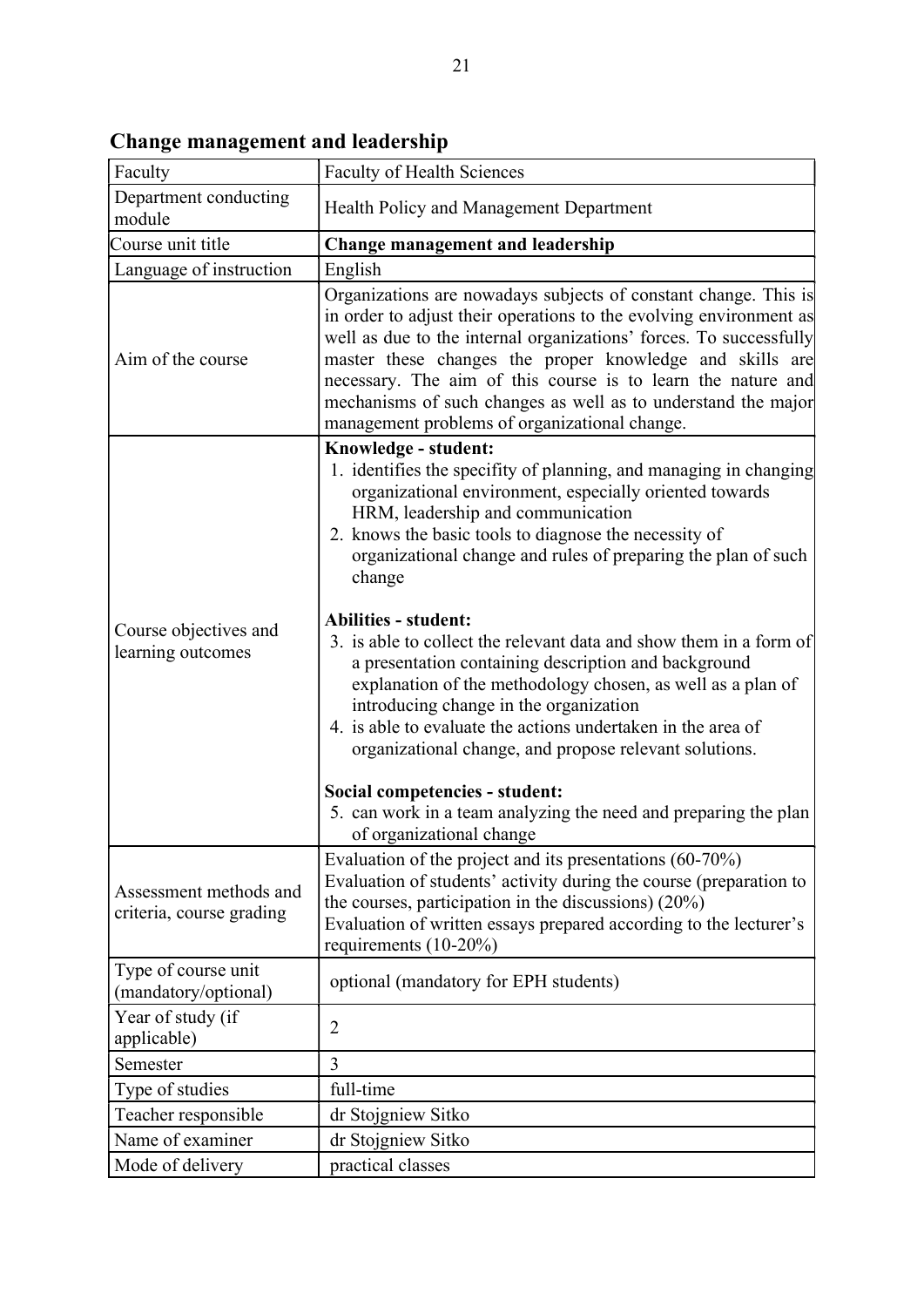| Prerequisites                                                                                     | basic knowledge in management and in human resources<br>management / psychology                                                                                                                                                                                                                                                                                                                                                                                                                                                                                                                                                                                                                                                                                                                                       |
|---------------------------------------------------------------------------------------------------|-----------------------------------------------------------------------------------------------------------------------------------------------------------------------------------------------------------------------------------------------------------------------------------------------------------------------------------------------------------------------------------------------------------------------------------------------------------------------------------------------------------------------------------------------------------------------------------------------------------------------------------------------------------------------------------------------------------------------------------------------------------------------------------------------------------------------|
| Type of classes and<br>number of hours taught<br>directly by an academic<br>teacher               | practical classes - 18                                                                                                                                                                                                                                                                                                                                                                                                                                                                                                                                                                                                                                                                                                                                                                                                |
| Number of ECTS credits<br>allocated                                                               | $\overline{2}$                                                                                                                                                                                                                                                                                                                                                                                                                                                                                                                                                                                                                                                                                                                                                                                                        |
| Estimation of the student<br>workload needed in order<br>to achieve expected<br>learning outcomes | seminar: 18 hours - 0,6 ECTS<br>preparation of project and presentation: $35$ hours $-1.4$ ECTS<br>$\bullet$                                                                                                                                                                                                                                                                                                                                                                                                                                                                                                                                                                                                                                                                                                          |
| Teaching & learning<br>methods                                                                    | Seminar lectures presenting the basics of change management<br>٠<br>Discussions based on the materials indicated by a lecturer<br>Work on the project<br>Individually prepared cases' analysis and their presentations                                                                                                                                                                                                                                                                                                                                                                                                                                                                                                                                                                                                |
| Form and conditions for<br>the award of a credit                                                  | Evaluation of the:<br>project preparation and presentation,<br>written essay and preparation of individual presentation,<br>activity during the discussions.<br>Evaluation of above elements will take into account: students'<br>knowledge and understanding of a given topic, ability to gather<br>as well as to analyze relevant data and to critically evaluate it,<br>appropriate use of terminology, logical structure of the essay<br>and/or presentation and clear reasoning. Both $-$ a project and<br>individually written essay with presentations will be scored with<br>max. 15 points, these responding to the following grades:<br>Sufficient (dst): 9-10 points<br>Sufficient plus $(+$ dst): 11 points<br>Good (db): 12-13 points<br>Good plus $(+ db)$ : 14 points<br>Very good (bdb): 15-16 points |
| Course topics                                                                                     | 1. System changes as a current health sector challenge, basic<br>terms and approaches of change management and leadership,<br>8 steps of change management, introduction to project<br>preparation and presentation<br>2. Establishing a sense of urgency, finding and empowering of a<br>leader<br>3. Creating a guiding coalition, stakeholders management and<br>leaders role<br>4. Developing of good vision and strategy<br>5. Leaders function in communicating the changed vision<br>6. Empowering broad-base action; How leaders make a "change"<br>infection" to spread?<br>7. Generating short-term wins<br>8. Consolidating gains and producing more change, anchoring<br>new approaches in culture<br>9. Organizational change managed and lead properly -<br>summary                                     |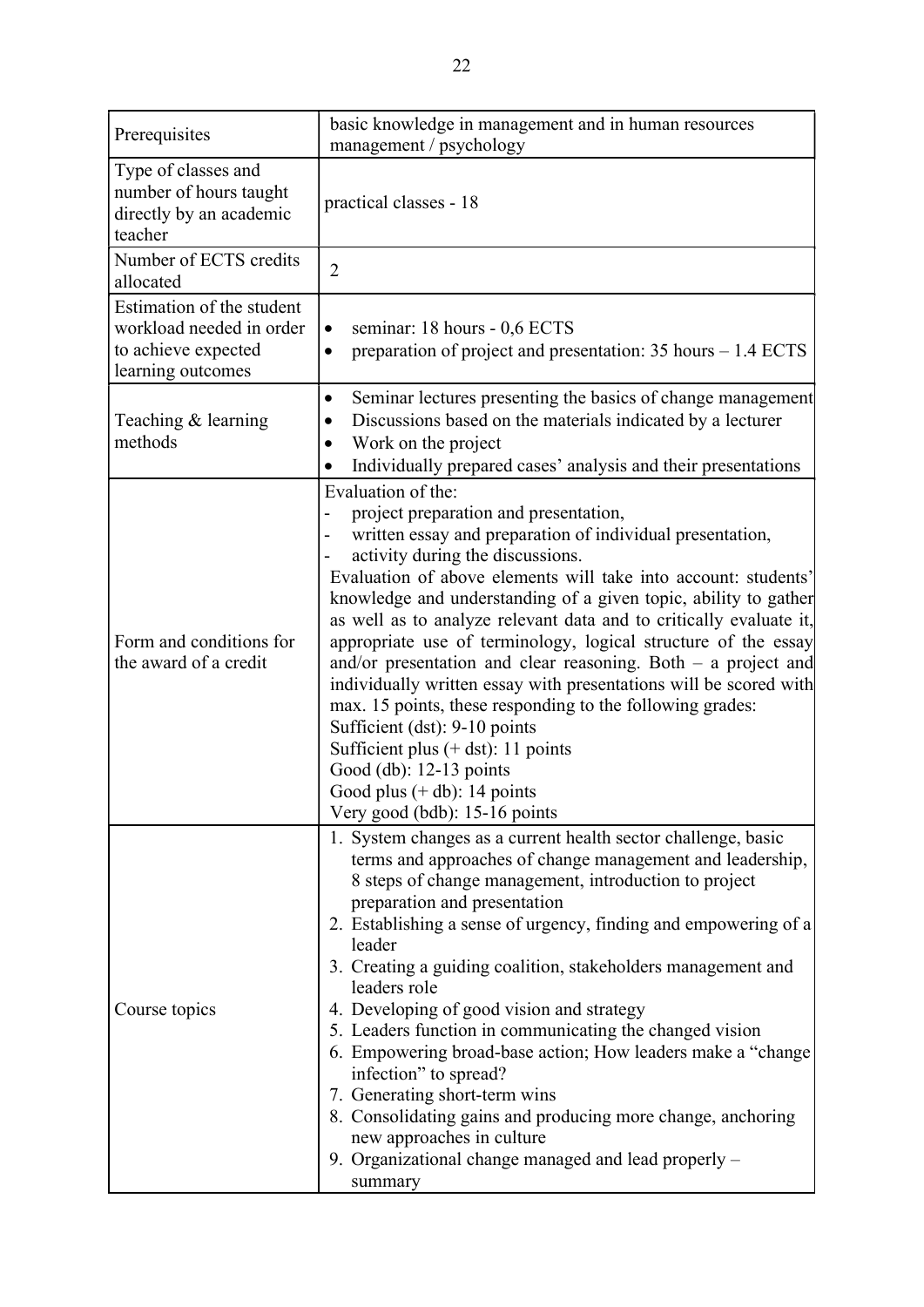|                  |           | Kotter J.P., Cohen D.S. (2002), The Heart of Change,<br>Harvard Business School Press, Boston |
|------------------|-----------|-----------------------------------------------------------------------------------------------|
|                  |           | Kotter J. P. (2006), Our Iceberg is Melting, Harvard Business                                 |
|                  |           | School Press, Boston                                                                          |
|                  |           | Lewin K., Change Management Model, http://www.change-                                         |
|                  |           | management-coach.com/kurt lewin.html                                                          |
| Recommended and  | $\bullet$ | Gleicher's Formula: A Scientific Approach to Change,                                          |
| required reading |           | http://www.brighthubpm.com/change-management/122241-                                          |
|                  |           | gleichers-formula-a-scientific-approach-to-change/                                            |
|                  |           | Drucker P. (2001), Management Challenges for the 21st                                         |
|                  |           | Century, Harper Business Publishers, NY                                                       |
|                  |           | Kotter J. P. (2008), A Sense of Urgency, Harvard Business                                     |
|                  |           | School Publishing, Boston                                                                     |
|                  |           |                                                                                               |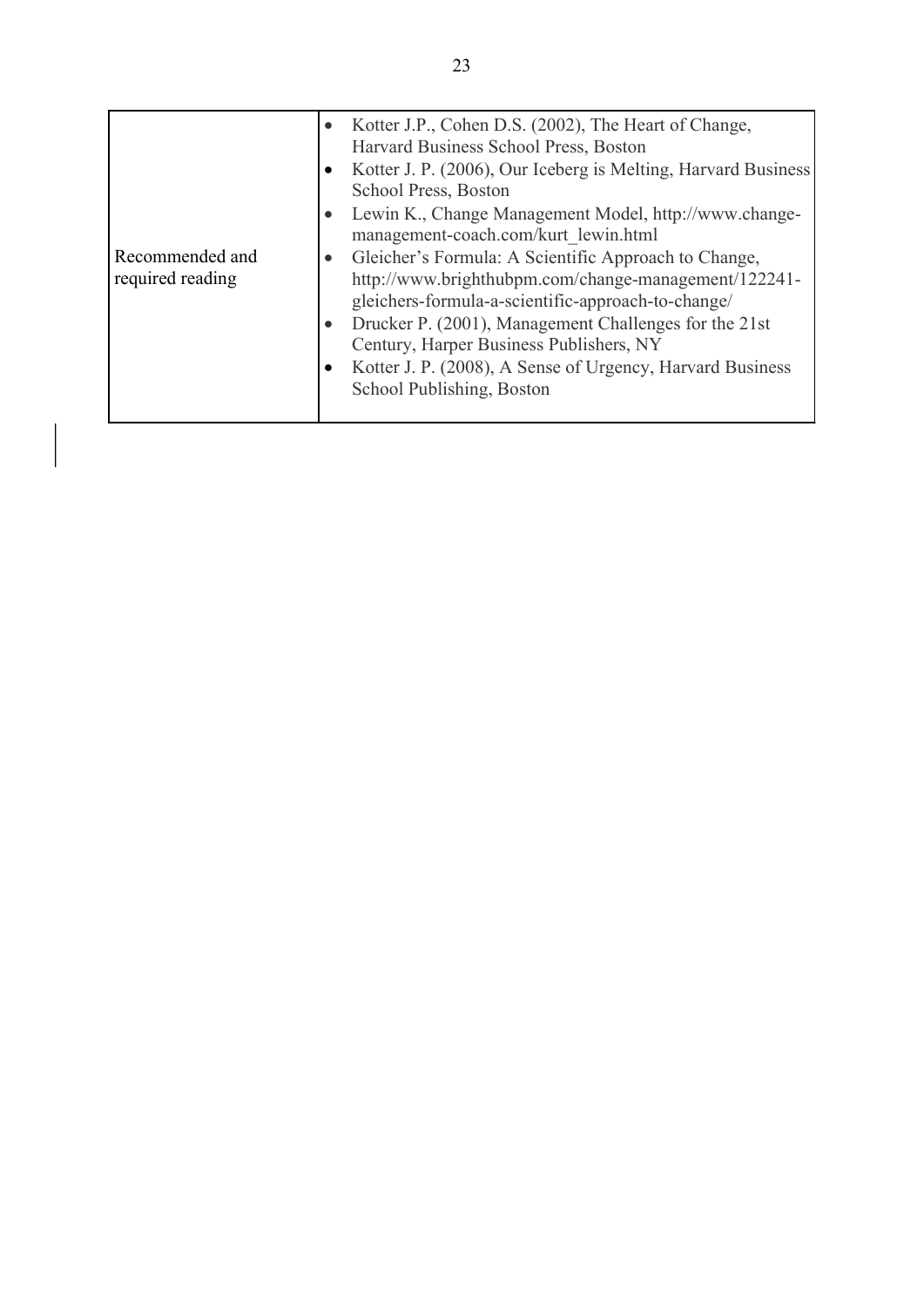| Faculty                                    | <b>Faculty of Health Sciences</b>                                                                                                                                                                                                                                                                                                                                                                                                                                                                                                                                                                                                                                                                                                                                                                                                                                                                                                                                                                                                                                                                                                                                                                                                                                                                                                                                                                                                                                                                                            |
|--------------------------------------------|------------------------------------------------------------------------------------------------------------------------------------------------------------------------------------------------------------------------------------------------------------------------------------------------------------------------------------------------------------------------------------------------------------------------------------------------------------------------------------------------------------------------------------------------------------------------------------------------------------------------------------------------------------------------------------------------------------------------------------------------------------------------------------------------------------------------------------------------------------------------------------------------------------------------------------------------------------------------------------------------------------------------------------------------------------------------------------------------------------------------------------------------------------------------------------------------------------------------------------------------------------------------------------------------------------------------------------------------------------------------------------------------------------------------------------------------------------------------------------------------------------------------------|
| Department conducting<br>module            | Health Economics and Social Security Department                                                                                                                                                                                                                                                                                                                                                                                                                                                                                                                                                                                                                                                                                                                                                                                                                                                                                                                                                                                                                                                                                                                                                                                                                                                                                                                                                                                                                                                                              |
| Course unit title                          | <b>Economic burden of diseases</b>                                                                                                                                                                                                                                                                                                                                                                                                                                                                                                                                                                                                                                                                                                                                                                                                                                                                                                                                                                                                                                                                                                                                                                                                                                                                                                                                                                                                                                                                                           |
| Language of instruction                    | English                                                                                                                                                                                                                                                                                                                                                                                                                                                                                                                                                                                                                                                                                                                                                                                                                                                                                                                                                                                                                                                                                                                                                                                                                                                                                                                                                                                                                                                                                                                      |
| Aim of the course                          | The aim of the module is to familiarize students with the modern<br>approach of evidence based health policy development to help<br>them to learn about methods and tools of assessment of the burden<br>of diseases to the societies at the country, regional and global<br>level.<br>After completing the course students will be able to use available<br>data sources to assess a burden of particular disease on society, to<br>calculate the burden of selected diseases in various units of<br>measurement and to present properly results by: gender, age<br>groups and geographical regions; to use actual results of Global<br>Burden of Disease (GBD) study for benchmarking health systems<br>of selected countries, and to identify the main public health<br>problems in different countries and regions.                                                                                                                                                                                                                                                                                                                                                                                                                                                                                                                                                                                                                                                                                                      |
| Course objectives and<br>learning outcomes | Knowledge - student:<br>1. enumerates and defines comprehensively approaches to<br>assessment and presentation disease burden to the societies<br>2. lists and characterizes main units of measurement the disease<br>burden (expressing: years of life lost, quality of life reduction,<br>disability caused by disease, costs from different perspectives,<br>economic growth reduction, other) and describes techniques of<br>their calculation and presentation<br>3. describes main stages in GBD study methodology<br>development and critically evaluates the methods used for<br>generic DALY calculation and the methodology applied in the<br>latest version of the Global Burden of Disease Study 2010<br>(GBD 2010)<br>4. knows the method of using GBD results for benchmarking the<br>health systems of selected countries<br>Abilities - student:<br>5. is able to identify and utilize available data sources to assess<br>the burden of selected chronic non-communicable disease to<br>the society<br>6. is capable to calculate main indicators of disease burden<br>presenting time lost (with and without quality of life<br>consideration) and to carry out cost of illness study from<br>different perspectives<br>7. can use the published results of the GBD 2010 study to<br>formulate an opinion on the major health problems of selected<br>countries and globally<br>8. using diabetes mellitus or mental illness as an example the<br>student is able to describe an economic impact of chosen |

# Economic burden of diseases

 $\overline{\phantom{a}}$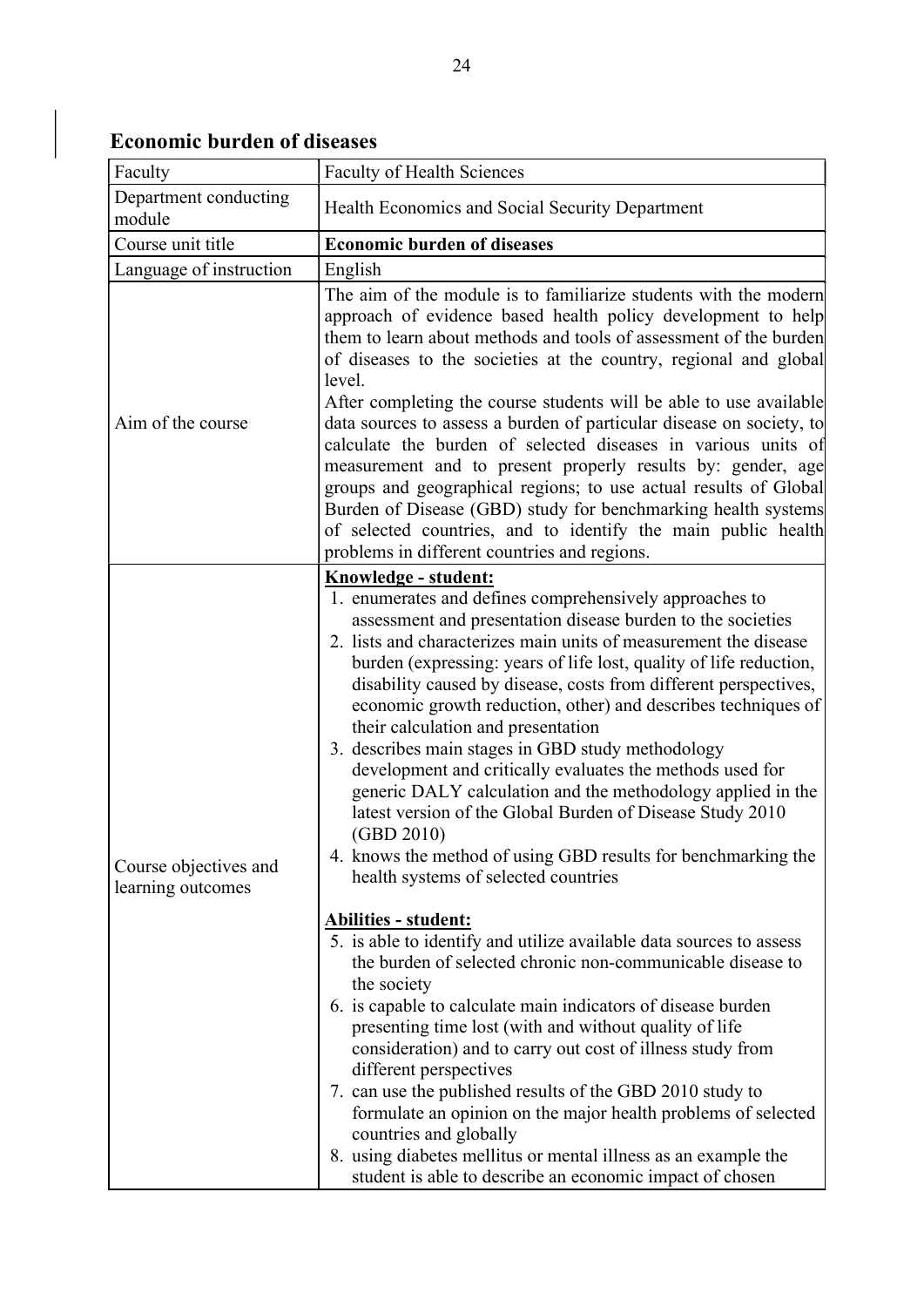|                          | diseases in the selected country and to present examples of          |
|--------------------------|----------------------------------------------------------------------|
|                          | disease prevention studies                                           |
|                          |                                                                      |
|                          | Social skills - student:                                             |
|                          | 9. is capable to compare the consequences of the diseases and to     |
|                          | detect major health problems in selected country, using the          |
|                          | appropriate tools for assessing disease burden on a society          |
|                          | 10. is able to motivate decision-makers to use effectively data      |
|                          | generated in the health system and by the Global Institutions        |
|                          | for ongoing assessment of disease burden in a country and for        |
|                          | health policy evaluation                                             |
|                          | To complete the module student is required to prepare and submit     |
|                          | the project on a burden of a selected disease in a given country.    |
|                          | The results of the project are also to be presented orally by the    |
|                          | student during a special session. Electronic files (in MS Word, MS   |
|                          | Excel) have to be handed over three days before evaluation. The      |
|                          | PowerPoint file can be submitted during the day of presentation.     |
|                          | Activity during the discussions will be also evaluated.              |
|                          |                                                                      |
|                          | <b>Effect 1:</b>                                                     |
|                          | Mark sufficient $(3.0)$ : Student enumerates main approaches to      |
|                          | assessment of disease burden to societies, however is not able to    |
|                          | describe the listed approaches.                                      |
|                          | Mark good (4.0): Student enumerates all main approaches to           |
|                          | assessment of disease burden to societies, and describes them,       |
|                          | although not completely.                                             |
|                          | Mark very good (5.0): Student enumerates and describes               |
|                          | comprehensively all approaches to assessment and presentation of     |
|                          | the disease burden to the societies.                                 |
|                          | <b>Effect 2:</b>                                                     |
| Assessment methods and   | Mark sufficient (3.0): Student lists and characterizes main units of |
| criteria, course grading | disease burden measurement, but is not able to characterize them.    |
|                          | Mark good (4.0): Student lists main units of disease burden          |
|                          | measurement, but is not able to describe the techniques of their     |
|                          | calculation.                                                         |
|                          | Mark very good (5.0): Student has an extensive knowledge on          |
|                          | units of disease burden measurement and on techniques of their       |
|                          | calculation and presentation.                                        |
|                          | <b>Effect 3:</b>                                                     |
|                          | Mark sufficient (3.0): Student lists stages of the GBD study         |
|                          | methodology development, but is not able to describe them.           |
|                          | Mark good (4.0): Student lists and describes main stages of the      |
|                          | GBD study methodology development, but is not able to critically     |
|                          | evaluate the methods used for calculation generic DALY and           |
|                          | present version of DALY measurement.                                 |
|                          | Mark very good (5.0): describes main stages in GBD study             |
|                          | development and critically evaluates the methods used for            |
|                          | calculation generic DALY and latest version of DALY                  |
|                          | measurement.                                                         |
|                          |                                                                      |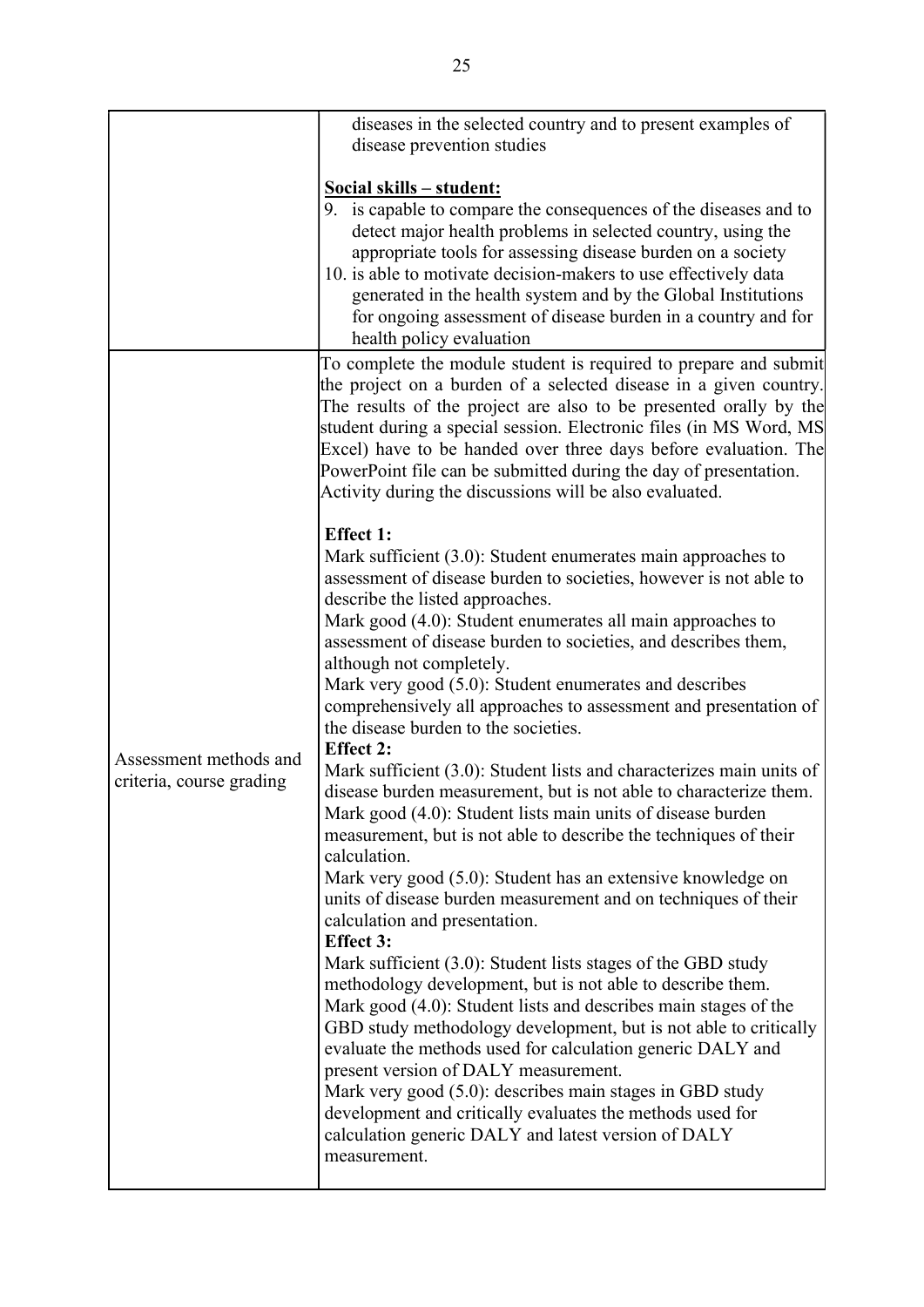| <b>Effect 4:</b>                                                       |
|------------------------------------------------------------------------|
| Mark sufficient $(3.0)$ : Student knows that the results of the        |
| presented GBD study can be used for comparing health systems of        |
| different countries, but is not able to define the method.             |
| Mark good (4.0): Student knows that the results of the presented       |
| GBD study can be used for comparing health systems of different        |
| countries and briefly describes the method of performing it, but is    |
| not able to define the steps of performing it.                         |
| Mark very good (5.0): Student knows the method of utilizing GBD        |
| results for benchmarking the health systems of selected countries      |
| and comprehensively describes it.                                      |
| <b>Effect 5:</b>                                                       |
| Mark sufficient (3.0): Student is able identify some of available      |
| data sources to assess the burden of selected non-communicable         |
|                                                                        |
| disease to the society, but is not able to utilize the available data. |
| Mark good (4.0): Student is able identify most of available data       |
| sources, but is not able properly to use them for burden of selected   |
| non-communicable disease assessment.                                   |
| Mark very good (5.0): is able to identify and utilize all available    |
| data sources to assess the burden of selected chronic non-             |
| communicable disease to the society.                                   |
| <b>Effect 6:</b>                                                       |
| Mark sufficient (3.0): Student is capable to calculate only            |
| indicators of disease burden measuring duration of time lost due to    |
| disease but is not able to calculate indicators of disease burden      |
| considering also quality of life and is not able to carry out costs-   |
| of-illness study.                                                      |
| Mark good (4.0): Student is able to calculate indicators measuring     |
| disease burden in time lost (considering both duration and quality     |
| of life reduction due to the disease), but is not able properly to     |
| carry out cost- of-illness study from different perspectives.          |
| Mark very good (5.0): Student is able properly to calculate main       |
| indicators of disease burden presenting time lost (with and without    |
| quality of life consideration) and to carry out cost-of-illness study  |
| from different perspectives.                                           |
| <b>Effect 7:</b>                                                       |
| Mark sufficient (3.0): Student superficially knows the most recent     |
| published results of the GBD study and is not able to formulate an     |
| opinion on the major health problems of selected country.              |
| Mark good (4.0): Student knows the published results of the GBD        |
| study, but formulates an incomplete opinion on the major health        |
| problems of selected country.                                          |
| Mark very good (5.0): Student knows and uses the published             |
| results of the GBD study and is able to formulate a complete           |
|                                                                        |
| opinion on the major health problems of selected countries and         |
| globally.                                                              |
| <b>Effect 8:</b>                                                       |
| Mark sufficient $(3.0)$ : Student is partly able to present economic   |
| impact of diabetes mellitus or mental illness in selected country,     |
| and is not able to recall an example of published disease              |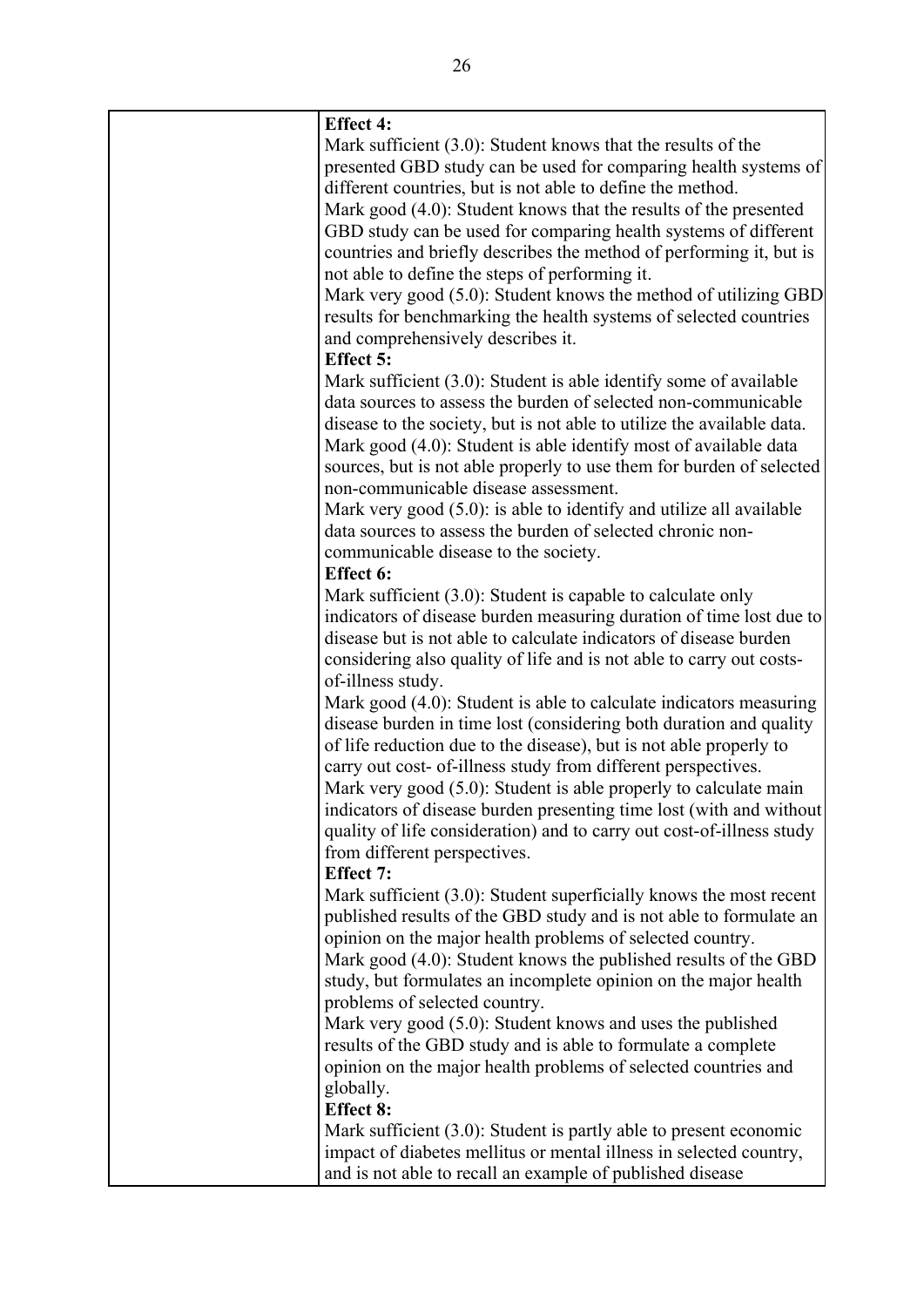|                                                                          | prevention studies<br>Mark good (4.0): Student is able to describe in details an example<br>of economic impact of diabetes mellitus or mental illness in<br>selected country, but is not able to recall an example of published<br>disease prevention studies<br>Mark very good (5.0): Student is able to describe in details an<br>example of economic impact of diabetes mellitus or mental illness<br>in selected country, and is able to present examples of published<br>disease prevention studies<br><b>Effect 9:</b><br>Mark sufficient $(3.0)$ : Student is partly able to compare the<br>consequences of the diseases, and is not able to formulate major<br>health problems in selected country.<br>Mark good (4.0): Student is able to compare the consequences of<br>the diseases based on the objective tools for assessing disease<br>burden on society, however is only partly able to detect major<br>health problems in selected country.<br>Mark very good $(5.0)$ : is capable to compare the consequences of<br>the diseases, to detect and properly present major health problems<br>in selected country, based on the objective tools for assessing<br>disease burden on society.<br><b>Effect 10:</b><br>Mark sufficient $(3.0)$ : Student is able to a limited extend to<br>formulate message to decision makers for using data generated in<br>the health system for health policy assessment, and is not able to<br>show arguments and properly explain them.<br>Mark good (4.0): Student is able to formulate key messages for<br>using data generated in the health system for disease burden<br>identification and health policy assessment, can show arguments,<br>but is not able to explain them properly.<br>Mark very good (5.0): Student is able to formulate key messages<br>for using data generated in the health system for disease burden<br>identification and health policy assessment, creates strong<br>economic arguments, and is able to explain them properly. |
|--------------------------------------------------------------------------|----------------------------------------------------------------------------------------------------------------------------------------------------------------------------------------------------------------------------------------------------------------------------------------------------------------------------------------------------------------------------------------------------------------------------------------------------------------------------------------------------------------------------------------------------------------------------------------------------------------------------------------------------------------------------------------------------------------------------------------------------------------------------------------------------------------------------------------------------------------------------------------------------------------------------------------------------------------------------------------------------------------------------------------------------------------------------------------------------------------------------------------------------------------------------------------------------------------------------------------------------------------------------------------------------------------------------------------------------------------------------------------------------------------------------------------------------------------------------------------------------------------------------------------------------------------------------------------------------------------------------------------------------------------------------------------------------------------------------------------------------------------------------------------------------------------------------------------------------------------------------------------------------------------------------------------------------------------------------------------------------------------|
| Type of course unit<br>(mandatory/optional)                              | mandatory for EPH students                                                                                                                                                                                                                                                                                                                                                                                                                                                                                                                                                                                                                                                                                                                                                                                                                                                                                                                                                                                                                                                                                                                                                                                                                                                                                                                                                                                                                                                                                                                                                                                                                                                                                                                                                                                                                                                                                                                                                                                     |
| Year of study (if<br>applicable)                                         | $\overline{2}$                                                                                                                                                                                                                                                                                                                                                                                                                                                                                                                                                                                                                                                                                                                                                                                                                                                                                                                                                                                                                                                                                                                                                                                                                                                                                                                                                                                                                                                                                                                                                                                                                                                                                                                                                                                                                                                                                                                                                                                                 |
| Semester                                                                 | 3                                                                                                                                                                                                                                                                                                                                                                                                                                                                                                                                                                                                                                                                                                                                                                                                                                                                                                                                                                                                                                                                                                                                                                                                                                                                                                                                                                                                                                                                                                                                                                                                                                                                                                                                                                                                                                                                                                                                                                                                              |
| Type of studies                                                          | full-time                                                                                                                                                                                                                                                                                                                                                                                                                                                                                                                                                                                                                                                                                                                                                                                                                                                                                                                                                                                                                                                                                                                                                                                                                                                                                                                                                                                                                                                                                                                                                                                                                                                                                                                                                                                                                                                                                                                                                                                                      |
| Teacher responsible                                                      | dr Katarzyna Kissimova-Skarbek                                                                                                                                                                                                                                                                                                                                                                                                                                                                                                                                                                                                                                                                                                                                                                                                                                                                                                                                                                                                                                                                                                                                                                                                                                                                                                                                                                                                                                                                                                                                                                                                                                                                                                                                                                                                                                                                                                                                                                                 |
| Teacher responsible                                                      | dr Katarzyna Kissimova-Skarbek                                                                                                                                                                                                                                                                                                                                                                                                                                                                                                                                                                                                                                                                                                                                                                                                                                                                                                                                                                                                                                                                                                                                                                                                                                                                                                                                                                                                                                                                                                                                                                                                                                                                                                                                                                                                                                                                                                                                                                                 |
| Mode of delivery                                                         | lectures and practical classes in the computer laboratory                                                                                                                                                                                                                                                                                                                                                                                                                                                                                                                                                                                                                                                                                                                                                                                                                                                                                                                                                                                                                                                                                                                                                                                                                                                                                                                                                                                                                                                                                                                                                                                                                                                                                                                                                                                                                                                                                                                                                      |
| Prerequisites                                                            | Basic knowledge on health economics, mathematics and<br>epidemiology                                                                                                                                                                                                                                                                                                                                                                                                                                                                                                                                                                                                                                                                                                                                                                                                                                                                                                                                                                                                                                                                                                                                                                                                                                                                                                                                                                                                                                                                                                                                                                                                                                                                                                                                                                                                                                                                                                                                           |
| Type of classes and<br>number of hours taught<br>directly by an academic | $lectures - 6$<br>computer laboratory - 12                                                                                                                                                                                                                                                                                                                                                                                                                                                                                                                                                                                                                                                                                                                                                                                                                                                                                                                                                                                                                                                                                                                                                                                                                                                                                                                                                                                                                                                                                                                                                                                                                                                                                                                                                                                                                                                                                                                                                                     |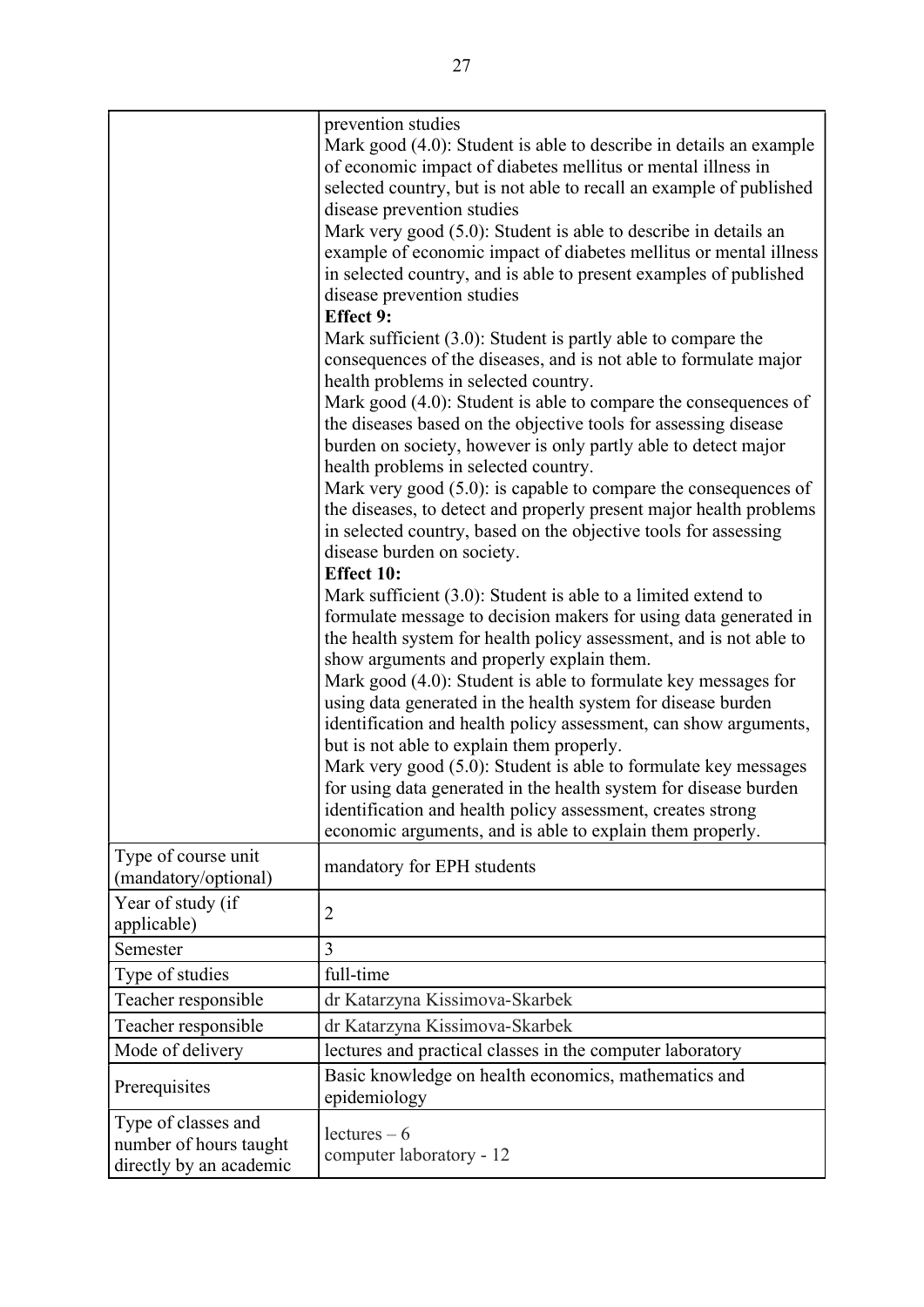| teacher                                          |                                                                                                                                                                                                                                                                                                                                                                                                                                                                                                                                                                                                                                                                                                                                                                                                                                                                                                                                                                                                                                                                                                       |
|--------------------------------------------------|-------------------------------------------------------------------------------------------------------------------------------------------------------------------------------------------------------------------------------------------------------------------------------------------------------------------------------------------------------------------------------------------------------------------------------------------------------------------------------------------------------------------------------------------------------------------------------------------------------------------------------------------------------------------------------------------------------------------------------------------------------------------------------------------------------------------------------------------------------------------------------------------------------------------------------------------------------------------------------------------------------------------------------------------------------------------------------------------------------|
| Number of ECTS credits                           | 3                                                                                                                                                                                                                                                                                                                                                                                                                                                                                                                                                                                                                                                                                                                                                                                                                                                                                                                                                                                                                                                                                                     |
| allocated                                        |                                                                                                                                                                                                                                                                                                                                                                                                                                                                                                                                                                                                                                                                                                                                                                                                                                                                                                                                                                                                                                                                                                       |
| Estimation of the student                        | seminar: 18 hours - 1 ECTS<br>$\bullet$                                                                                                                                                                                                                                                                                                                                                                                                                                                                                                                                                                                                                                                                                                                                                                                                                                                                                                                                                                                                                                                               |
| workload needed in order                         | preparation for seminars: $8 \text{ hours} - 0.4 \text{ ECTS}$                                                                                                                                                                                                                                                                                                                                                                                                                                                                                                                                                                                                                                                                                                                                                                                                                                                                                                                                                                                                                                        |
| to achieve expected                              | preparation of project and presentation: $28 \text{ hours} - 1.6 \text{ ECTS}$                                                                                                                                                                                                                                                                                                                                                                                                                                                                                                                                                                                                                                                                                                                                                                                                                                                                                                                                                                                                                        |
| learning outcomes                                |                                                                                                                                                                                                                                                                                                                                                                                                                                                                                                                                                                                                                                                                                                                                                                                                                                                                                                                                                                                                                                                                                                       |
| Teaching & learning<br>methods                   | lectures, case studies, practical exercises, project development<br>containing complex burden of selected chronic non-communicable<br>disease identification, oral presentation of the project's results at<br>specially arranged seminar                                                                                                                                                                                                                                                                                                                                                                                                                                                                                                                                                                                                                                                                                                                                                                                                                                                             |
|                                                  | The module will complete with a project preparation and<br>presentation of results whilst single classes will be credited based<br>on the student presence, activity and ability to solve case studies<br>during the computer laboratory.                                                                                                                                                                                                                                                                                                                                                                                                                                                                                                                                                                                                                                                                                                                                                                                                                                                             |
|                                                  | Participation in the classes is obligatory. Student is allowed to<br>miss only one class. In the case of a larger number of absences<br>student must pass the abandoned issues during additional class.                                                                                                                                                                                                                                                                                                                                                                                                                                                                                                                                                                                                                                                                                                                                                                                                                                                                                               |
| Form and conditions for<br>the award of a credit | Final assessment: project preparation and presentation 80%,<br>activity during classes 20%.                                                                                                                                                                                                                                                                                                                                                                                                                                                                                                                                                                                                                                                                                                                                                                                                                                                                                                                                                                                                           |
|                                                  | The final grade is given according to following scale:<br>$93,0\% - 100,0\%$ very good $(5,0);$<br>$85,0\% - 92,9\%$ good plus $(4,5)$ ;<br>$77,0\% - 84,9\%$ good $(4,0);$<br>$69,0\% - 76,9\%$ fair plus $(3,5)$ ;<br>$60,0\% - 68,9\%$ fair $(3,0);$<br>$0\% - 59,9\%$ fail (2,0).                                                                                                                                                                                                                                                                                                                                                                                                                                                                                                                                                                                                                                                                                                                                                                                                                 |
| Course topics                                    | 1. Introduction to the issue of economic burden of as a part of<br>economic analysis in health care - scope, perspective and main<br>approaches. Social determinants of chronic diseases<br>2. Nonmonetary units of measurement the disease burden<br>units considering only duration of life (PYLL, PEYLL,<br>(i)<br>SEYLL)<br>units considering duration and quality of life (QALY,<br>(ii)<br>DALY)<br>3. Global Burden of Disease, Injuries and Risk Factors Study.<br>Stages of GDB study methodology development. Sources of<br>data to assess the national burden of disease, injuries and risk<br>factors in DALY<br>4. The costs of illness: direct costs (medical and non-medical)<br>and indirect costs; Methods of valuing informal care; Costs<br>incurred by patients and their families, the public payer costs<br>and the costs of the disease to the whole society<br>5. Impact of ill health on economic growth. WHO EPIC model<br>6. An economic case for prevention of chronic diseases. Burden<br>of diabetes mellitus and its prevention example. Burden of<br>mental illnesses |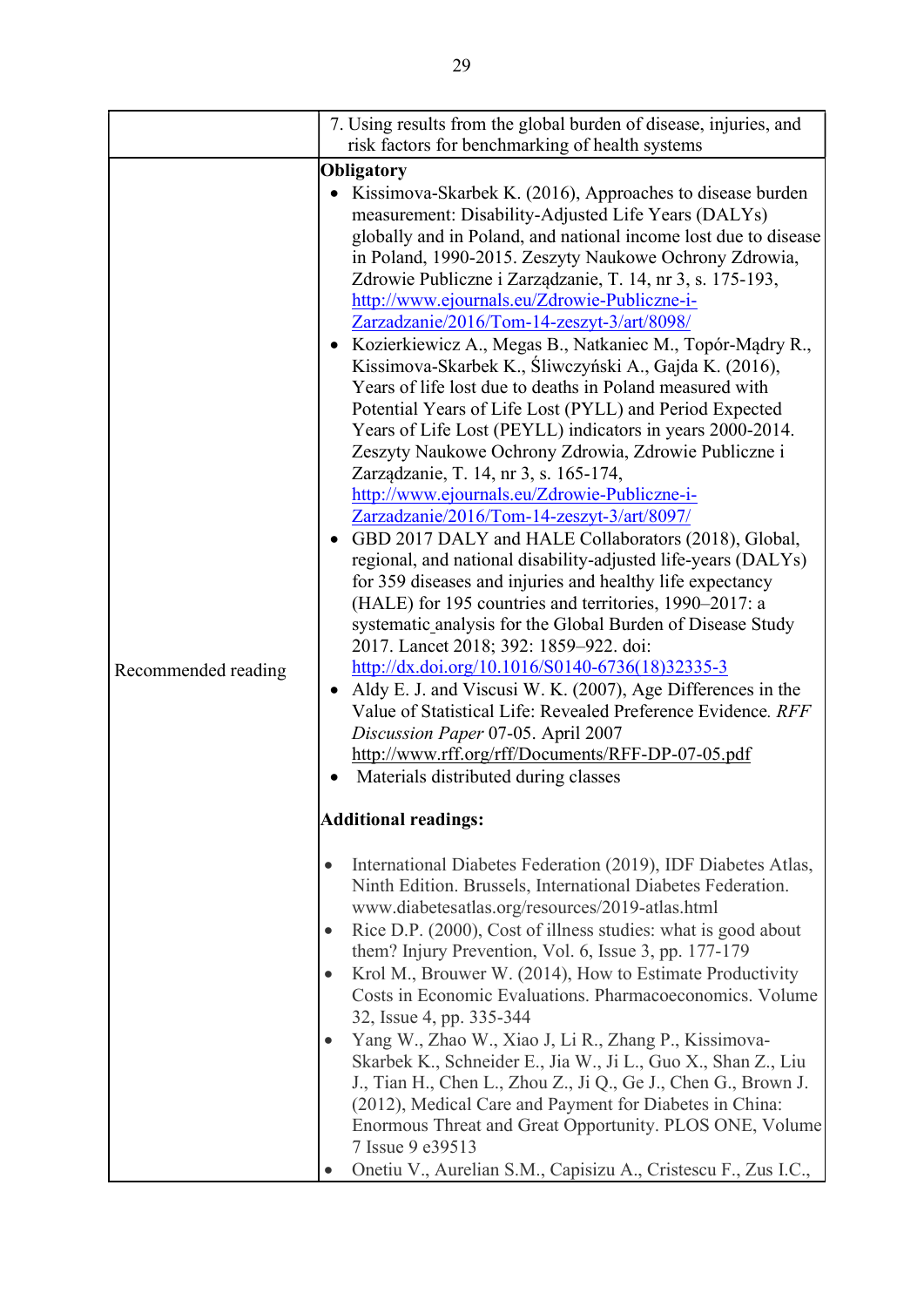|  | Kissimova-Skarbek K. (2016), Cost of dementia in Romania:<br>a cross-sectional Cost-of-Illness study undertaken in |
|--|--------------------------------------------------------------------------------------------------------------------|
|  | Bucharest. Zeszyty Naukowe Ochrony Zdrowia, Zdrowie                                                                |
|  | Publiczne i Zarządzanie, T. 14, nr 3, s. 204-226.                                                                  |
|  | http://www.ejournals.eu/Zdrowie-Publiczne-i-                                                                       |
|  | Zarzadzanie/2016/Tom-14-zeszyt-3/art/8100/                                                                         |
|  | Brown J., Ramaiya K., Besancon S., Rheeder P., Tassou C.M.,                                                        |
|  | Mbanya J-C., Kissimova-Skarbek K., Njenga E.W., Muchemi                                                            |
|  | E.W., Wanjiru H.K., Schneider E. (2014), Use of Medical                                                            |
|  | Services and Medicines Attributable to Diabetes in Sub-                                                            |
|  | Saharan Africa. PLOS ONE, Vol. 9, nr 9, e106716, p. 13                                                             |
|  |                                                                                                                    |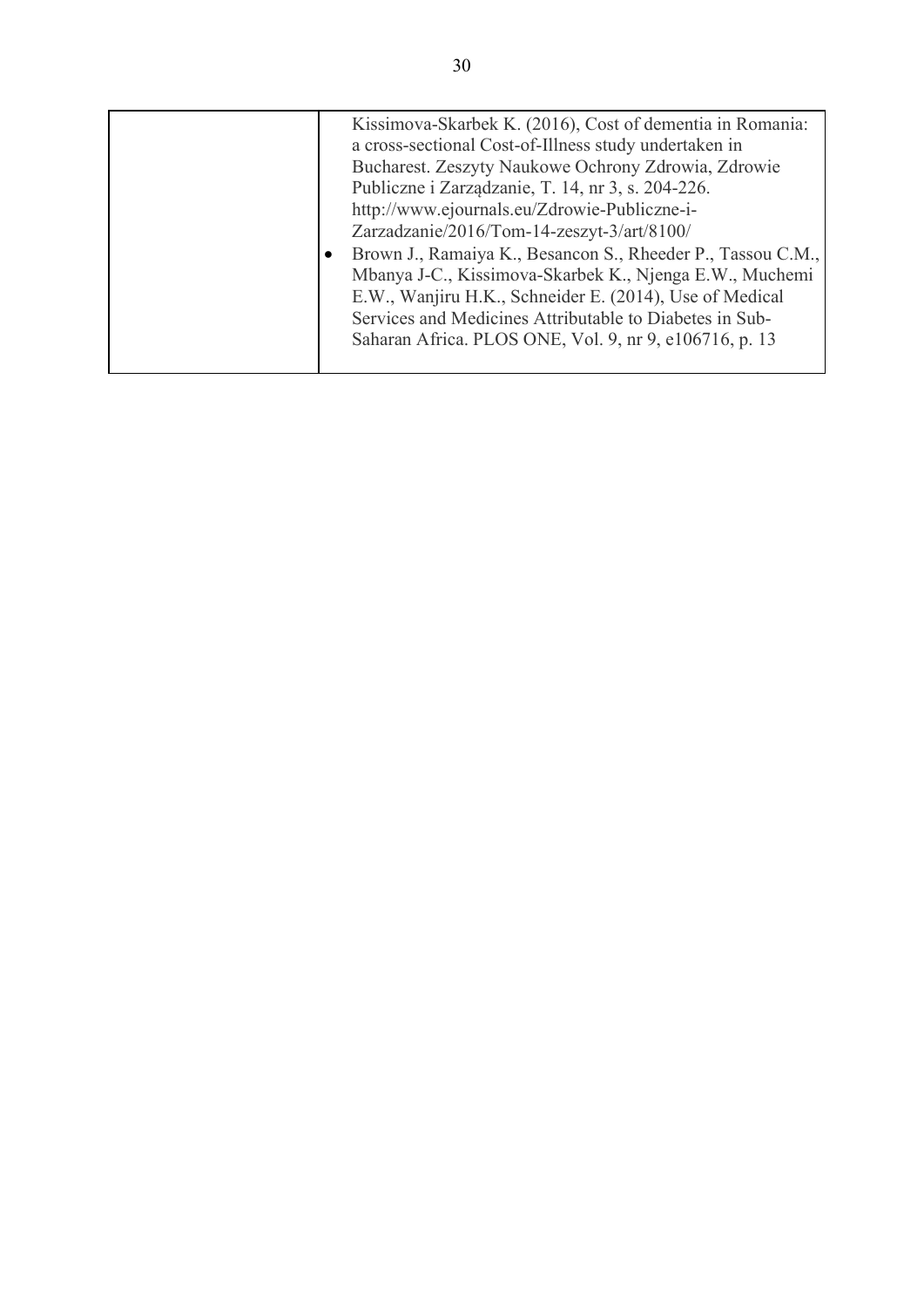| Faculty                                    | <b>Faculty of Health Sciences</b>                                                                                                                                                                                                                                                                                                                                                                                                                                                                                                                                                                                                                                                                                                                                                                                                                                                                                                                                                                                                                                                                                                                                                                                                                                                                                                                                                                                                                                                                                              |
|--------------------------------------------|--------------------------------------------------------------------------------------------------------------------------------------------------------------------------------------------------------------------------------------------------------------------------------------------------------------------------------------------------------------------------------------------------------------------------------------------------------------------------------------------------------------------------------------------------------------------------------------------------------------------------------------------------------------------------------------------------------------------------------------------------------------------------------------------------------------------------------------------------------------------------------------------------------------------------------------------------------------------------------------------------------------------------------------------------------------------------------------------------------------------------------------------------------------------------------------------------------------------------------------------------------------------------------------------------------------------------------------------------------------------------------------------------------------------------------------------------------------------------------------------------------------------------------|
| Department conducting<br>module            | Department of Nutrition and Drug Research                                                                                                                                                                                                                                                                                                                                                                                                                                                                                                                                                                                                                                                                                                                                                                                                                                                                                                                                                                                                                                                                                                                                                                                                                                                                                                                                                                                                                                                                                      |
| Course unit title                          | Health technology assessment and rational pharmaceutical<br>policy                                                                                                                                                                                                                                                                                                                                                                                                                                                                                                                                                                                                                                                                                                                                                                                                                                                                                                                                                                                                                                                                                                                                                                                                                                                                                                                                                                                                                                                             |
| Language of instruction                    | English                                                                                                                                                                                                                                                                                                                                                                                                                                                                                                                                                                                                                                                                                                                                                                                                                                                                                                                                                                                                                                                                                                                                                                                                                                                                                                                                                                                                                                                                                                                        |
| Aim of the course                          | The major goal of this module is to provide the student with<br>knowledge, abilities and competencies necessary to understand<br>and detect the problems associated with appropriate utilization<br>and management of pharmaceuticals within health care facilities<br>and systems, as well as to appreciate the role of health technology<br>assessment within contemporary health care systems.<br>Subsequently the student will be better suited to prepare,<br>undertake or participate in interventions aimed to rationalize<br>usage of medicines at various levels of the health care system, as<br>well as to effectively participate in multidisciplinary teams<br>involved in the process of health technologies assessment at its<br>various stages.                                                                                                                                                                                                                                                                                                                                                                                                                                                                                                                                                                                                                                                                                                                                                                |
| Course objectives and<br>learning outcomes | Knowledge - student:<br>1. analyzes, critically assesses and concludes from facts on<br>organization and financing of pharmaceuticals within health<br>care systems, including Poland, some other countries and<br>international setting (to a lesser extent this type of knowledge<br>pertains also to medical devices)<br>2. knows and categorizes main rules, pertaining to<br>pharmaceutical policy, in local and national context and also<br>from a broader, European or global perspective; characterizes<br>and explains legal regulations, related to local, national and<br>international health policy in the area of pharmaceuticals; and<br>to a lesser extent to medical devices<br>3. can list the sources of scientific information, which are<br>necessary in performing HTA analyses, and explains their<br>practical applications<br>4. explains process and steps of scientific research based on<br>HTA; can design and plan the HTA research, justify the<br>application of necessary research tools and methods of data<br>gathering<br><b>Abilities - student:</b><br>5. can independently formulate, plan and propose solutions of<br>concrete problems, related to economics and management of<br>pharmaceuticals and medical devices. Student has also skills,<br>which are necessary for implementing procedures, related to<br>undertaking relevant solutions<br>6. can perform critical analysis and interpretation of scientific<br>publications, expert reports and analyses in area of public |

Health technology assessment and rational pharmaceutical policy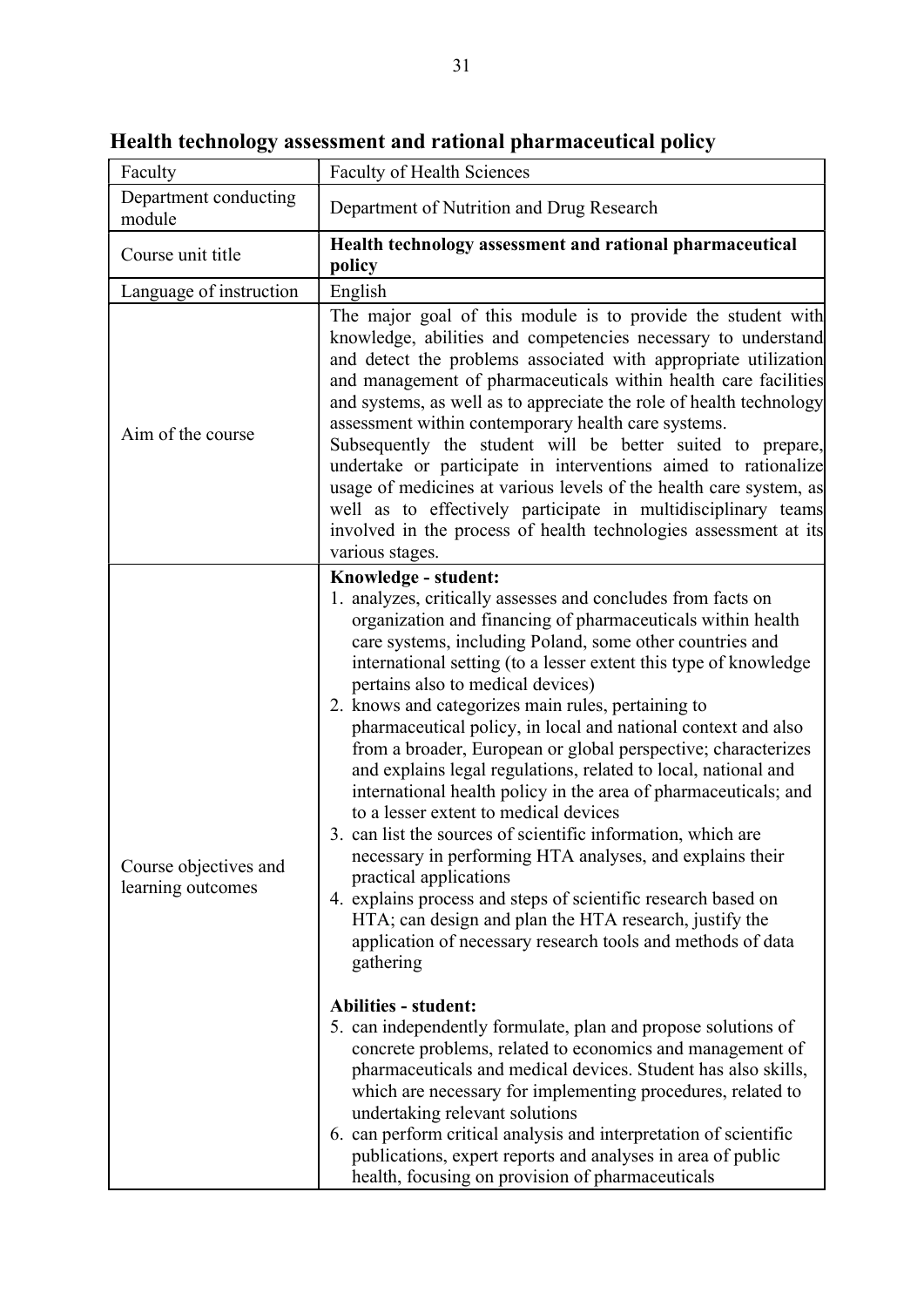|                                                                                     | 7. can perform critical analysis and interpretation of HTA report,<br>as well as draw conclusions based on such report; can<br>participate in preparation of HTA report in its basic and<br>standard form<br>8. understands meaning of main plots of content of complex texts<br>on concrete and abstract topics. This includes understanding of<br>issues associated with pharmacoeconomics, pharmaceutical<br>policy, pharmaceutical pricing and reimbursement policy,<br>provision of pharmaceuticals and medical devices, HTA                                                                                                                       |
|-------------------------------------------------------------------------------------|---------------------------------------------------------------------------------------------------------------------------------------------------------------------------------------------------------------------------------------------------------------------------------------------------------------------------------------------------------------------------------------------------------------------------------------------------------------------------------------------------------------------------------------------------------------------------------------------------------------------------------------------------------|
|                                                                                     | Social competencies - student:<br>is able to independently gather knowledge and expand<br>9.<br>research skills, utilizing objective sources of information.<br>Student is also aware of the necessity of such activities in<br>his/her own professional career<br>10. demonstrates engagement in promotion of rational<br>management of pharmaceuticals and HTA, as well as shows<br>interest in problems related to pharmaceutical policy<br>(understood as an important element of health policy) and<br><b>HTA</b><br>11. is able to work in multidisciplinary team, aiming to solve<br>practical problems in area of pharmaceutical policy and HTA |
| Assessment methods and<br>criteria, course grading                                  | Effects related to knowledge and abilities: assessment of the final<br>examination results.<br>All effects: monitoring student's activity during seminars,<br>assessment of involvement in a project, preparation of a report<br>and presentation of project's results.                                                                                                                                                                                                                                                                                                                                                                                 |
| Type of course unit<br>(mandatory/optional)                                         | mandatory for EPH students                                                                                                                                                                                                                                                                                                                                                                                                                                                                                                                                                                                                                              |
| Year of study (if<br>applicable)                                                    | $\overline{2}$                                                                                                                                                                                                                                                                                                                                                                                                                                                                                                                                                                                                                                          |
| Semester                                                                            | 3                                                                                                                                                                                                                                                                                                                                                                                                                                                                                                                                                                                                                                                       |
| Type of studies                                                                     | full-time                                                                                                                                                                                                                                                                                                                                                                                                                                                                                                                                                                                                                                               |
| Teacher responsible                                                                 | dr Tomasz Bochenek<br>dr hab. Paweł Kawalec, prof. UJ<br>mgr Rafał Nowak                                                                                                                                                                                                                                                                                                                                                                                                                                                                                                                                                                                |
| Name of examiner                                                                    | dr Tomasz Bochenek                                                                                                                                                                                                                                                                                                                                                                                                                                                                                                                                                                                                                                      |
| Mode of delivery                                                                    | practical classes                                                                                                                                                                                                                                                                                                                                                                                                                                                                                                                                                                                                                                       |
| Prerequisites                                                                       | basic knowledge of health economics, health care management,<br>health policy, epidemiology and statistics, health care systems<br>science.<br>English language skills at a level which enables to efficiently<br>utilize scientific literature and participate actively in<br>classes/seminars.                                                                                                                                                                                                                                                                                                                                                        |
| Type of classes and<br>number of hours taught<br>directly by an academic<br>teacher | practical classes - 30                                                                                                                                                                                                                                                                                                                                                                                                                                                                                                                                                                                                                                  |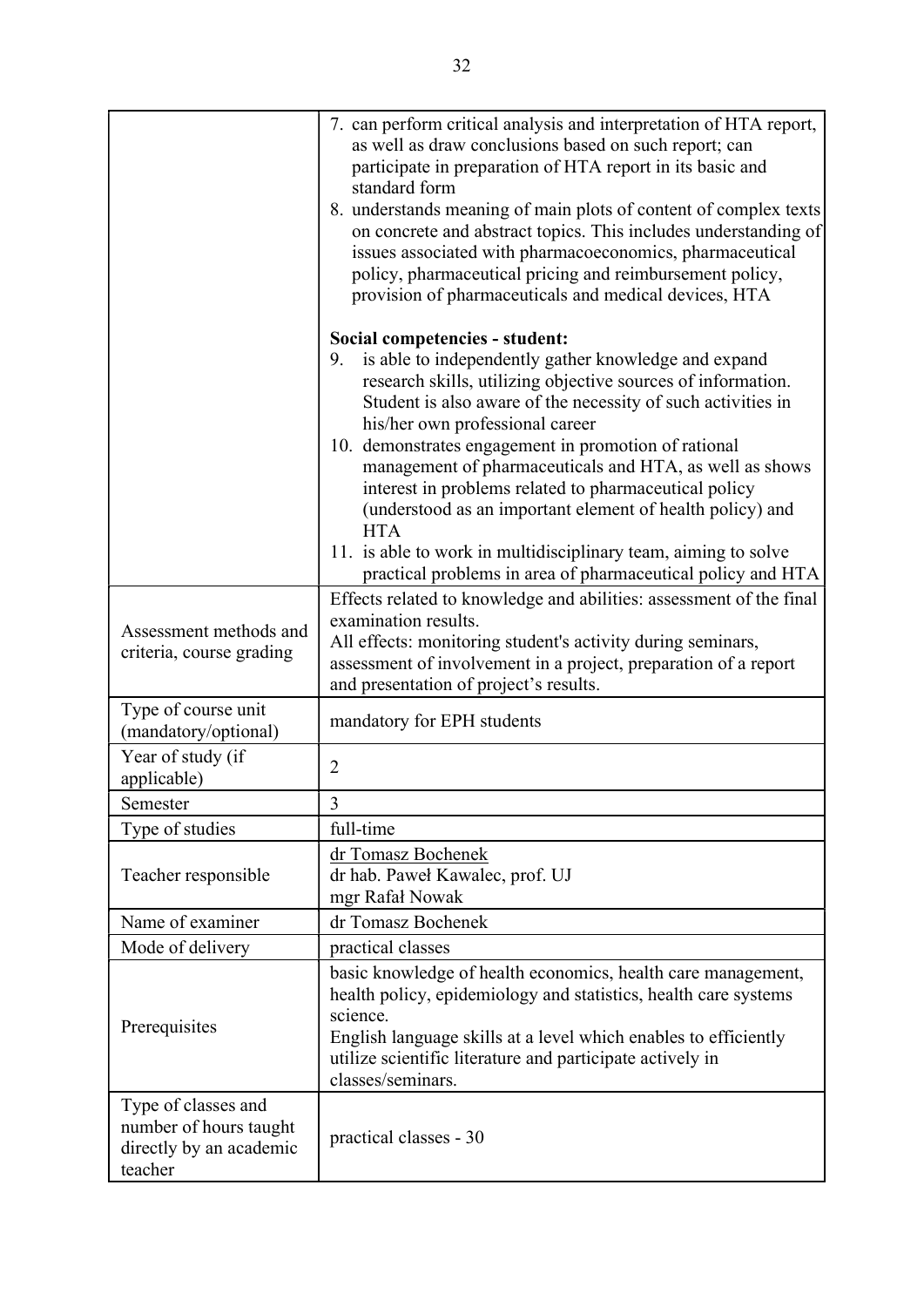| Number of ECTS credits<br>allocated              | $\overline{4}$                                                                                                                         |
|--------------------------------------------------|----------------------------------------------------------------------------------------------------------------------------------------|
| Estimation of the student                        | participation in contact activities (seminars): 30 hours - 1<br>$\bullet$<br><b>ECTS</b>                                               |
| workload needed in order                         | preparation for seminars: 25 hours - 1 ECTS                                                                                            |
| to achieve expected                              | realization of project and presentation of its results: 25 hours -                                                                     |
| learning outcomes                                | 1 ECTS                                                                                                                                 |
|                                                  | preparation for exam and participation in it: 30 hours - 1 ECTS<br>Presentation of didactic content in form of short lectures.         |
|                                                  | Discussion on issues related to the didactic content, building on<br>the pre-existing students' knowledge, experience and              |
|                                                  | observations.                                                                                                                          |
| Teaching & learning                              | Practical exercises.                                                                                                                   |
| methods                                          | Development of group projects, followed by presentation of their<br>results on a students' group forum and discussion.                 |
|                                                  | Implementation of "e-learning" techniques, tailored to needs and                                                                       |
|                                                  | possibilities of a particular group of students, is possible and                                                                       |
|                                                  | necessary.                                                                                                                             |
|                                                  | Awarding a credit and a final grade is based on 4 elements: active                                                                     |
| Form and conditions for<br>the award of a credit | participation in seminars $(20\%)$ , preparation of a written group                                                                    |
|                                                  | report $(20\%)$ and its oral presentation $(20\%)$ , passing a written<br>exam $(40%).$                                                |
|                                                  |                                                                                                                                        |
|                                                  | Assessment of each of 4 elements contributing to the final grade:                                                                      |
|                                                  | 1) Active participation (10% absence in classes is allowed, as a<br>general rule):                                                     |
|                                                  | -) very good – highly active involvement in seminars, important                                                                        |
|                                                  | input into discussions and group work and excellent team work,<br>combined with 100% presence throughout the course;                   |
|                                                  | -) good plus – highly active involvement in seminars, discussions                                                                      |
|                                                  | and group work, combined with 100% presence throughout the                                                                             |
|                                                  | course;                                                                                                                                |
|                                                  | -) good – moderately intensive involvement in seminars,<br>discussions and group work;                                                 |
|                                                  | -) sufficient plus – basic involvement in seminars, discussions and                                                                    |
|                                                  | group work, combined with 100% presence throughout the                                                                                 |
|                                                  | course;                                                                                                                                |
|                                                  | -) sufficient – only basic involvement in seminars, discussions                                                                        |
|                                                  | and group work.                                                                                                                        |
|                                                  | 2) Written project report, prepared in teams:                                                                                          |
|                                                  | -) very good – highly appropriate combination of information                                                                           |
|                                                  | gathered independently by a team and at seminars, content is                                                                           |
|                                                  | highly relevant to a task, reflects in-depth knowledge of facts,                                                                       |
|                                                  | excellent assortment and use of bibliography;                                                                                          |
|                                                  | -) good plus – appropriate combination of information gathered                                                                         |
|                                                  | independently by a team and at seminars, content is relevant to a<br>task, reflects correct knowledge of facts, appropriate assortment |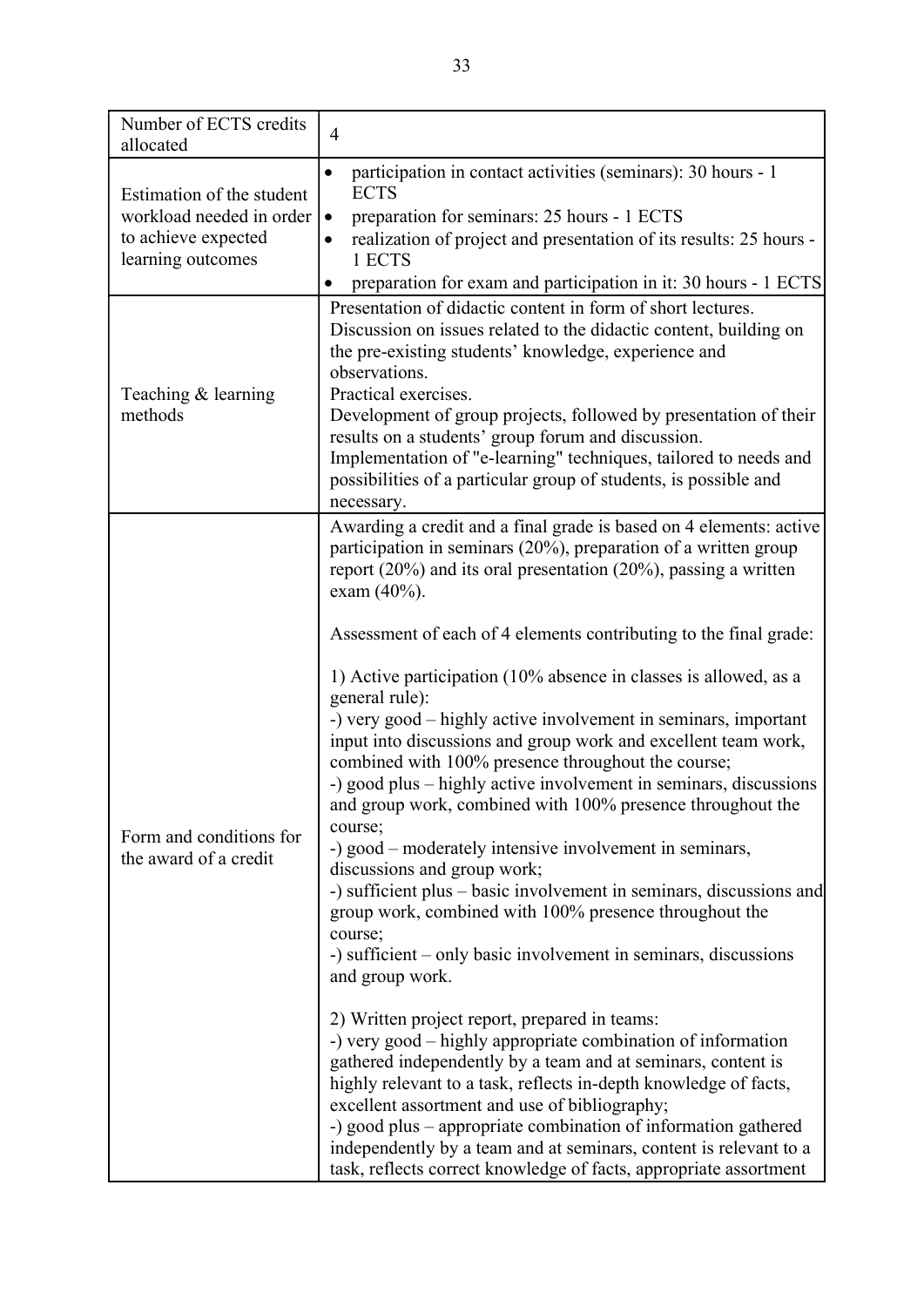|               | and use of bibliography;<br>-) good – the goal of a report has been achieved, no major errors                                          |
|---------------|----------------------------------------------------------------------------------------------------------------------------------------|
|               | occur;                                                                                                                                 |
|               | -) sufficient plus – research topic is tackled at a rather basic level,                                                                |
|               | with some defects, but a text is fully correct in technical terms;<br>-) sufficient – presents a research topic, which is tackled at a |
|               | rather basic level, with some defects, there are some technical                                                                        |
|               | errors, which are not disqualifying.                                                                                                   |
|               | 3) Oral presentation of a project report:                                                                                              |
|               | -) very good – exceptional form and content of presentation, very<br>good timing, proportionate involvement of a whole team, very      |
|               | formative discussion with the audience;                                                                                                |
|               | -) good plus – very plausible form, content and timing of<br>presentation, proportionate involvement of a whole team,                  |
|               | formative discussion with the audience;                                                                                                |
|               | -) good – appropriate form, content and timing of presentation,<br>proportionate involvement of a whole team, formative discussion     |
|               | with the audience;<br>-) sufficient plus – acceptable form and content of presentation,                                                |
|               | minor concerns about proportionate involvement of a whole team                                                                         |
|               | or efforts to involve the audience into a discussion;                                                                                  |
|               | -) sufficient – acceptable form and content of presentation, major                                                                     |
|               | concerns about proportionate involvement of a whole team, weak<br>efforts to involve the audience into a discussion.                   |
|               |                                                                                                                                        |
|               | 4) Written exam (multiple choice / single answer type of                                                                               |
|               | questions plus text completion questions):                                                                                             |
|               | -) very good: $91-100\%$ of points;<br>-) good plus: 84-90% of points;                                                                 |
|               | -) good: $77-83%$ of points;                                                                                                           |
|               | -) sufficient plus: 70-76% of points;                                                                                                  |
|               | -) sufficient: $60-69\%$ of points.                                                                                                    |
|               | Pre-requisites for exam entry: appropriate presence and active                                                                         |
|               | involvement in seminars, submission of a written project report<br>and its presentation.                                               |
|               | 1. Introduction to the module on rational pharmaceutical policy                                                                        |
|               | and Health Technology Assessment (HTA). Subsequent steps                                                                               |
|               | of HTA analyses.                                                                                                                       |
|               | Analysis of clinical effectiveness: systematic reviews and<br>2.<br>meta-analyses of data. Critical assessment of medical literature   |
|               | and overview of Evidence-Based Medicine (EBM) methods.                                                                                 |
| Course topics | 3. Costs of health care interventions. Types of costs and costing                                                                      |
|               | methods. Types and steps of health economic analyses.                                                                                  |
|               | Introduction to decision modeling (decision trees, Markov<br>modeling).                                                                |
|               | Cost-effectiveness analysis and modeling in HTA. The HTA<br>4.                                                                         |
|               | guidelines in Poland and worldwide.                                                                                                    |
|               | 5. Budget impact analyses and health care system impact<br>analyses in HTA.                                                            |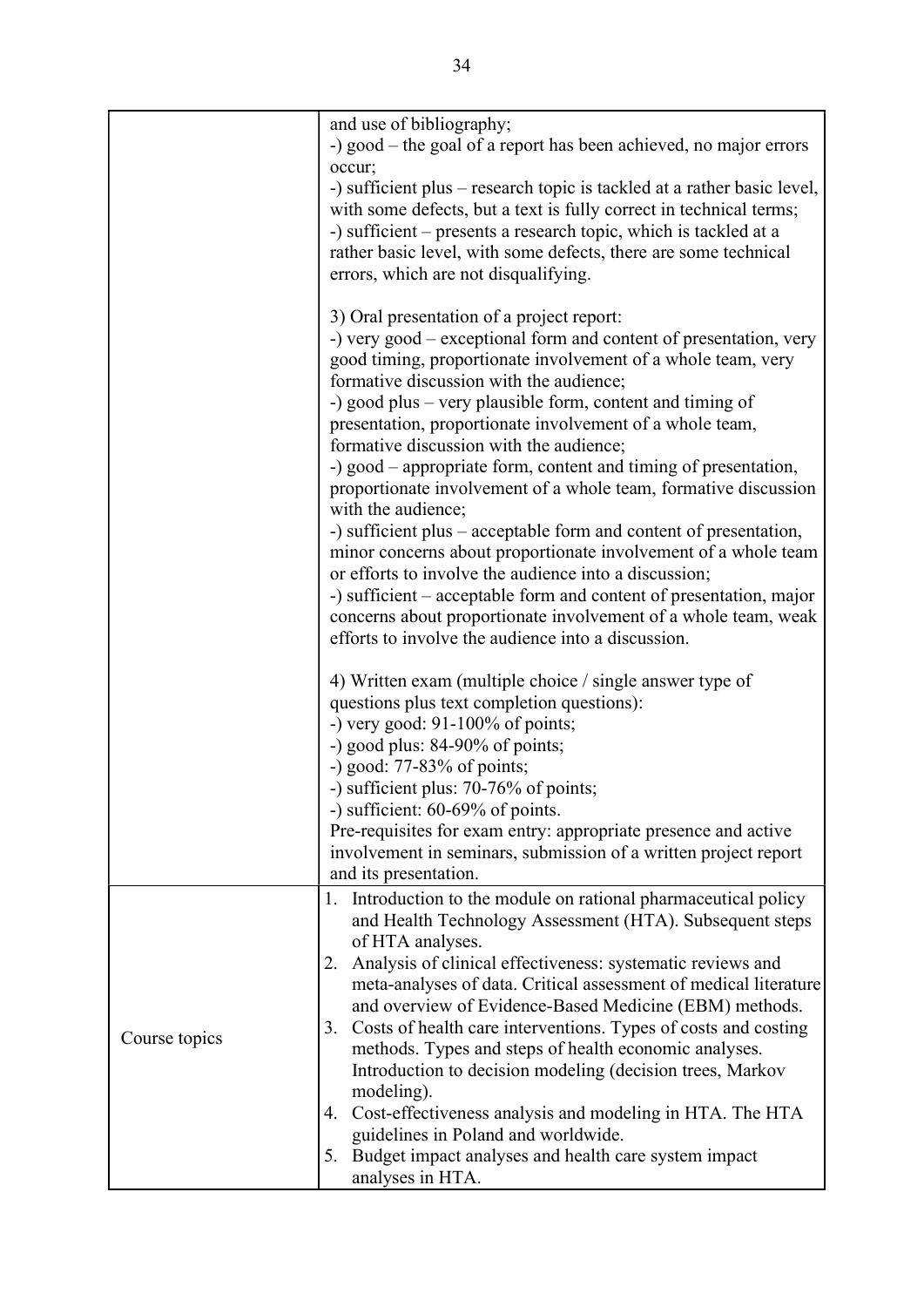|                  |           | 6. Role of EBM and HTA in decision making. International        |
|------------------|-----------|-----------------------------------------------------------------|
|                  |           | overview of HTA applications. HTA agencies and other HTA        |
|                  |           | organizations worldwide.                                        |
|                  |           | 7. Contemporary pharmaceutical market characteristics.          |
|                  |           | Pharmaceutical policy and its role in health care system        |
|                  |           | governance. Sustainable national pharmaceutical policies and    |
|                  |           | their stakeholders. Risk of fraud and corruption and preventive |
|                  |           | strategies.                                                     |
|                  |           | 8. Methods and policies of pricing and reimbursement of         |
|                  |           | pharmaceuticals and medical devices. Role of pharmaceutical     |
|                  |           | pricing and reimbursement strategies in health care system      |
|                  |           | governance.                                                     |
|                  | 9.        | Analyses of drug utilization. Rational management of            |
|                  |           | pharmaceuticals in hospitals and other health care settings.    |
|                  |           | <b>Basic literature:</b>                                        |
|                  |           | Agencja Oceny Technologii Medycznych i Taryfikacji (2016),      |
|                  |           | Health Technology Assessment Guidelines, AOTM,                  |
|                  |           | Warszawa                                                        |
|                  |           | Vogler S <sub>2</sub> , Zimmermann N. (2016), Glossary of       |
|                  |           | Pharmaceutical Terms. WHO Collaborating Centre for              |
|                  |           | Pharmaceutical Pricing and Reimbursement Policies. Vienna:      |
|                  |           | $1 - 140$                                                       |
|                  |           | Ferrario A. et al. (2017), The implementation of managed        |
|                  |           | entry agreements in Central and Eastern Europe: Findings and    |
|                  |           | implications. Pharmacoeconomics. Dec; 35(12):1271-1285          |
|                  |           | Sowada C. et al. (2019), Poland: Health system review. Health   |
|                  |           | Systems in Transition, The European Observatory on Health       |
|                  |           | Systems and Policies. $21(1)$ : 1-235                           |
|                  | $\bullet$ | Mossialos E. et al. (2004), Regulating pharmaceuticals in       |
|                  |           | Europe: striving for efficiency, equity and quality, Open       |
|                  |           | University Press, Berkshire (selected chapters)                 |
| Recommended and  | $\bullet$ | Bochenek T. et al. (2018), Systemic Measures and Legislative    |
| required reading |           | and Organizational Frameworks Aimed at Preventing or            |
|                  |           | Mitigating Drug Shortages in 28 European and Western Asian      |
|                  |           | Countries. Frontiers in Pharmacology. Volume 8. Article 942.    |
|                  |           | January: 1-24                                                   |
|                  |           | World Health Organization- (2003), Introduction to Drug         |
|                  |           | Utilization Research. WHO. Geneva: 1-49                         |
|                  |           | World Health Organization (2001), How to develop and            |
|                  |           | implement a national drug policy, WHO, Geneva                   |
|                  |           | EUnetHTA (2016), HTA Core Model. Version 3.0 EUnetHTA           |
|                  |           | Joint Action 2, Work Package 8 (selected chapters)              |
|                  |           | Adamski J. et al. (2010), Risk sharing arrangements for         |
|                  |           | pharmaceuticals: potential considerations and                   |
|                  |           | recommendations for European payers BMC Health Services         |
|                  |           | Research. 10:153                                                |
|                  |           |                                                                 |
|                  |           | <b>Additional readings:</b>                                     |
|                  |           | Faulkner E. et al. (2012), Challenges in the Development and    |
|                  |           | Reimbursement of Personalized Medicine-Payer and                |

 $\overline{\phantom{a}}$ 

 $\bigg| \bigg|$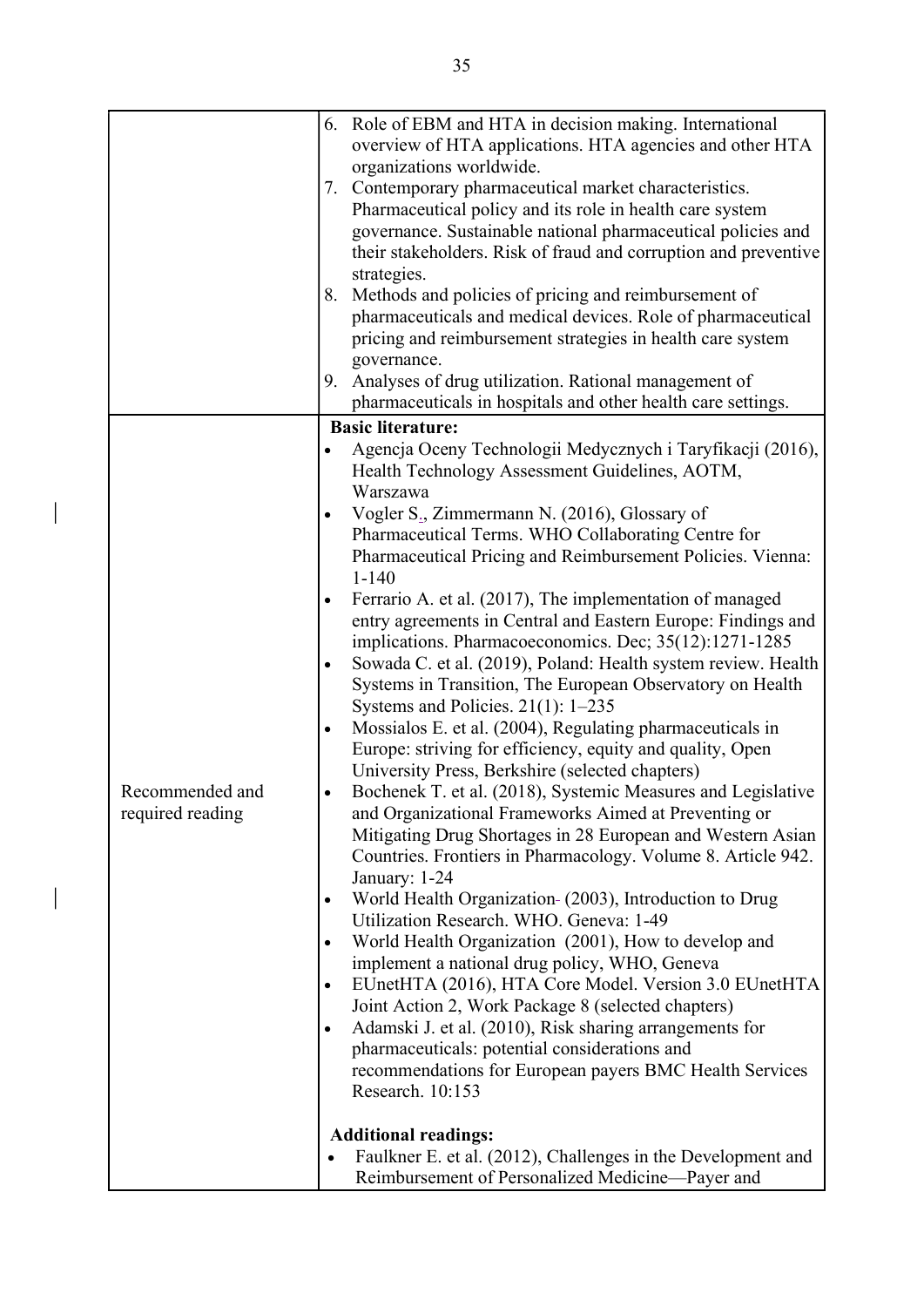|  | Manufacturer Perspectives and Implications for Health           |
|--|-----------------------------------------------------------------|
|  | Economics and Outcomes Research: A Report of the ISPOR          |
|  | Personalized Medicine Special Interest Group. Value in          |
|  | Health: 1162-1171                                               |
|  | Bonnano PV. et al. (2019), Proposal for a Regulation on         |
|  | Health Technology Assessment in Europe – opinions of policy     |
|  | makers, payers and academics from the field of HTA. Expert      |
|  | Review of Pharmacoeconomics and Outcomes Research.              |
|  | 2019, vol.19, no.3:251-261                                      |
|  | The Cochrane Collaboration (2008), Cochrane Collaboration       |
|  | open learning material for reviewers. Version1.1., The          |
|  | Cochrane Collaboration (selected chapters)                      |
|  | Schweitzer S.O. (2007), Pharmaceutical economics and            |
|  | policy, Oxford University Press, Oxford (selected chapters)     |
|  | Drummond M.F. et al. (2005), Methods for the economic           |
|  | evaluation of health care programmes, Oxford University         |
|  | Press, Oxford - New York (selected chapters)                    |
|  | Quick J.D. et al. (1997), Managing drug supply, Management      |
|  | Sciences for Health, Kumarian Press, New York (selected         |
|  | chapters)                                                       |
|  | Other scientific sources, including papers from specialist      |
|  | scientific literature, are recommended or delivered to students |
|  | during seminars, depending on needs and individual project      |
|  | topics.                                                         |
|  |                                                                 |
|  |                                                                 |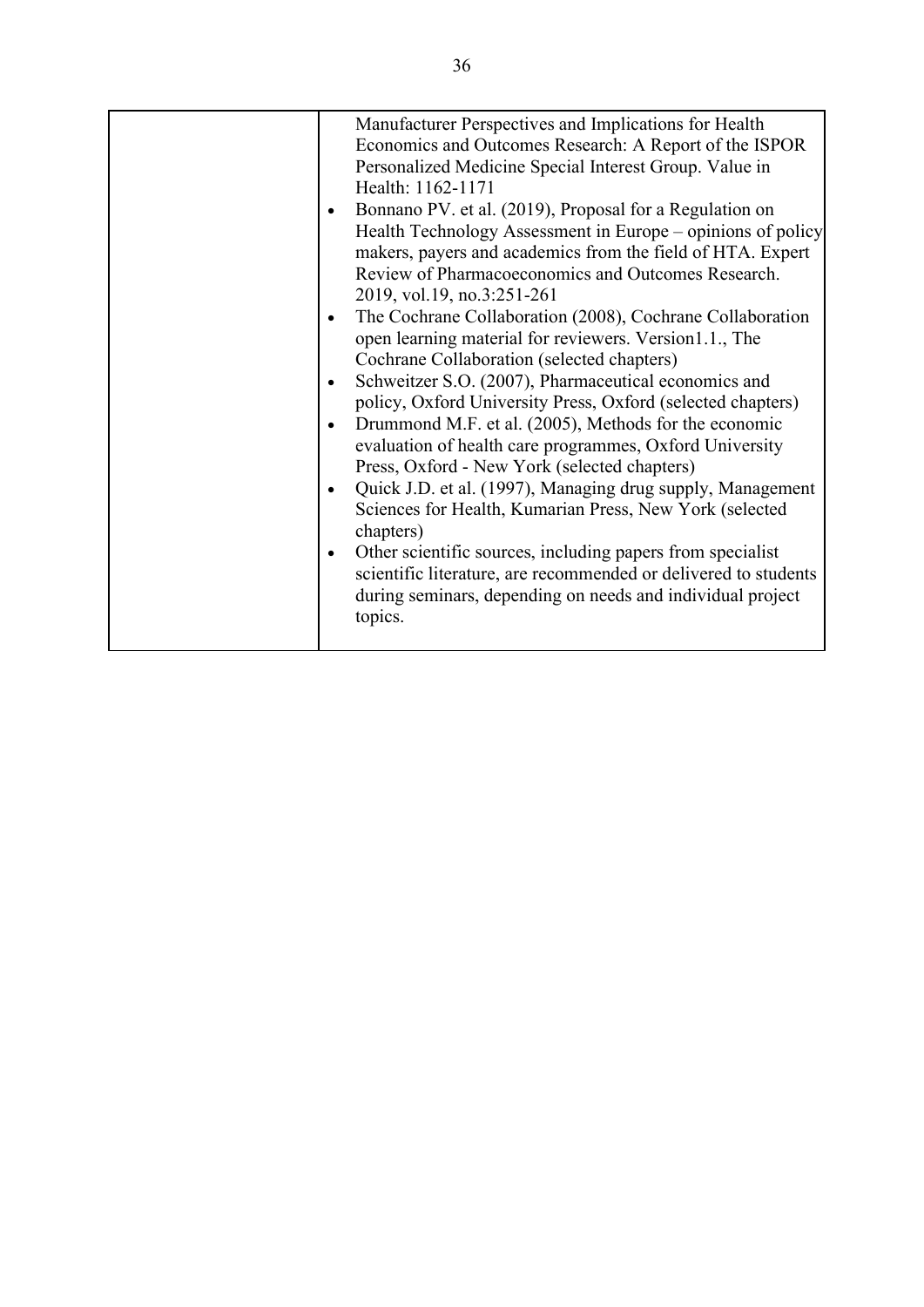| Faculty                                                                             | <b>Faculty of Health Sciences</b>                                                                                                                                                                                                                                                                                                                                                                                                                                                                                                                                                                                                            |  |
|-------------------------------------------------------------------------------------|----------------------------------------------------------------------------------------------------------------------------------------------------------------------------------------------------------------------------------------------------------------------------------------------------------------------------------------------------------------------------------------------------------------------------------------------------------------------------------------------------------------------------------------------------------------------------------------------------------------------------------------------|--|
| Department conducting<br>module                                                     | Health Economics and Social Security Department                                                                                                                                                                                                                                                                                                                                                                                                                                                                                                                                                                                              |  |
| Course unit title                                                                   | Market and economic incentives in health care                                                                                                                                                                                                                                                                                                                                                                                                                                                                                                                                                                                                |  |
| Language of instruction                                                             | English                                                                                                                                                                                                                                                                                                                                                                                                                                                                                                                                                                                                                                      |  |
| Aim of the course                                                                   | The aim of module is to provide students with knowledge<br>concerning possibilities of using market mechanisms in health<br>care sector but also the different market failures which reduce the<br>market efficiency and create different problems in the sector at<br>health care provider level.                                                                                                                                                                                                                                                                                                                                           |  |
| Course objectives and<br>learning outcomes                                          | Knowledge - student:<br>1. explains basic categories in economics and organization of<br>health sector<br>2. explains the different cases of market failures in general and<br>in health sector<br>3. discusses the different finacial/economic instruments used as<br>incentives reducing market failures consequences<br><b>Abilities - student:</b><br>4. is able to critically apprise economic discussion conserning<br>the implementation of market mechanizm in health sector<br>Social competences - student:<br>5. is aware of the need for independent learning,<br>6. is able to search for objective sources of knowledge health |  |
| Assessment methods and<br>criteria, course grading                                  | Effects 1 - 4: assessment of the final examination results.<br>Effects 4 - 6: monitoring student's activity during seminars.                                                                                                                                                                                                                                                                                                                                                                                                                                                                                                                 |  |
| Type of course unit<br>(mandatory/optional)                                         | mandatory for EPH students                                                                                                                                                                                                                                                                                                                                                                                                                                                                                                                                                                                                                   |  |
| Year of study (if<br>applicable)                                                    | $\overline{2}$                                                                                                                                                                                                                                                                                                                                                                                                                                                                                                                                                                                                                               |  |
| Semester                                                                            | 3                                                                                                                                                                                                                                                                                                                                                                                                                                                                                                                                                                                                                                            |  |
| Type of studies                                                                     | full-time                                                                                                                                                                                                                                                                                                                                                                                                                                                                                                                                                                                                                                    |  |
| Teacher responsible                                                                 | dr hab. Christoph Sowada, prof. UJ<br>dr Marzena Tambor                                                                                                                                                                                                                                                                                                                                                                                                                                                                                                                                                                                      |  |
| Name of examiner                                                                    | dr hab. Christoph Sowada, prof. UJ                                                                                                                                                                                                                                                                                                                                                                                                                                                                                                                                                                                                           |  |
| Mode of delivery                                                                    | practical classes                                                                                                                                                                                                                                                                                                                                                                                                                                                                                                                                                                                                                            |  |
| Prerequisites                                                                       | basic knowledge of economics and health economics, English<br>language skills at a level, which enables to efficiently utilize<br>scientific literature and participate actively in seminars.                                                                                                                                                                                                                                                                                                                                                                                                                                                |  |
| Type of classes and<br>number of hours<br>taught directly by an<br>academic teacher | practical classes - 18                                                                                                                                                                                                                                                                                                                                                                                                                                                                                                                                                                                                                       |  |
| Number of ECTS credits                                                              | $\overline{2}$                                                                                                                                                                                                                                                                                                                                                                                                                                                                                                                                                                                                                               |  |

Market and economic incentives in health care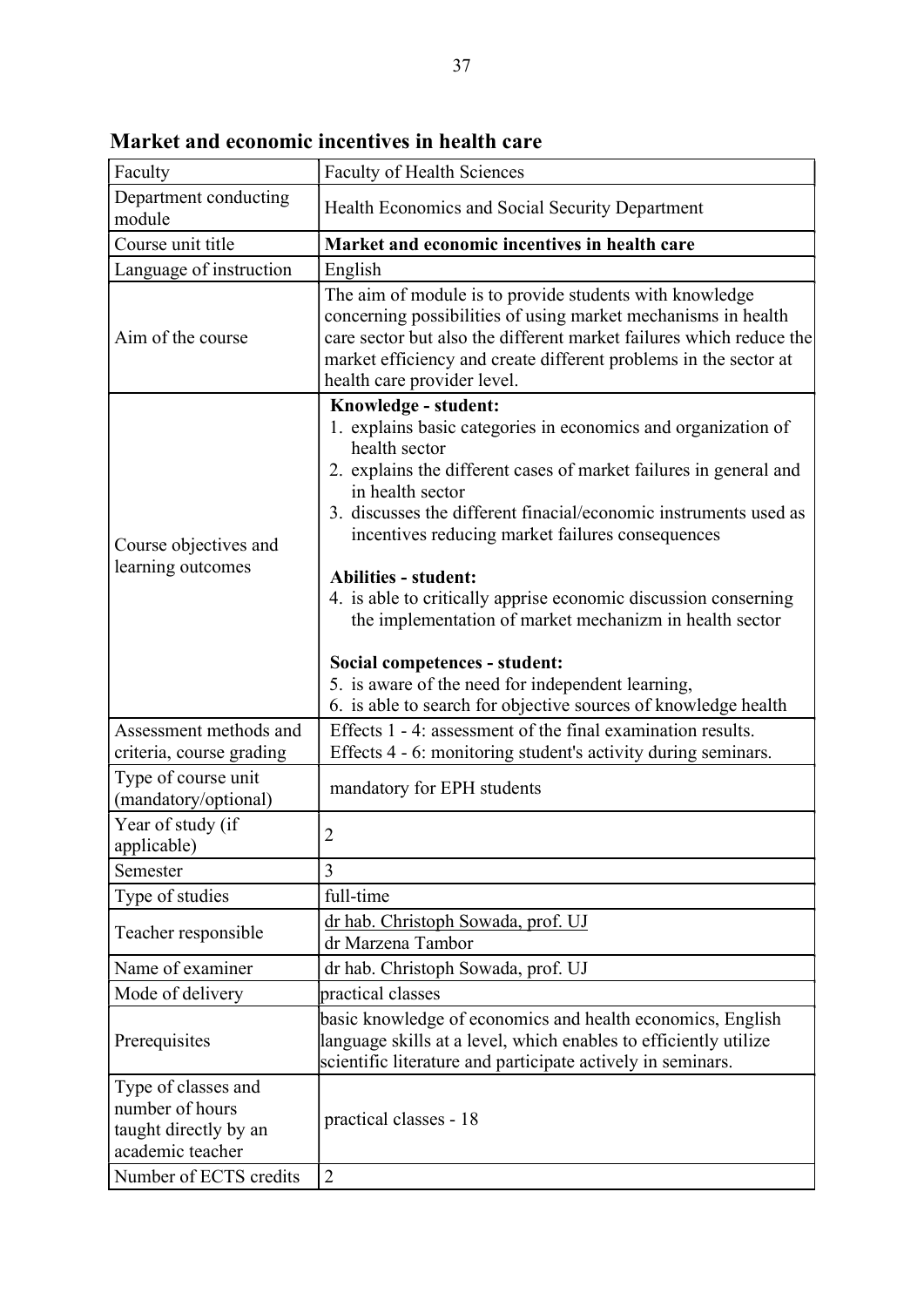| allocated                                                                                         |                                                                                                                                                                                                                                                                                                                                                                                                                                                                                                                             |  |  |
|---------------------------------------------------------------------------------------------------|-----------------------------------------------------------------------------------------------------------------------------------------------------------------------------------------------------------------------------------------------------------------------------------------------------------------------------------------------------------------------------------------------------------------------------------------------------------------------------------------------------------------------------|--|--|
| Estimation of the student<br>workload needed in order<br>to achieve expected<br>learning outcomes | participation in contact activities (seminars): 18 hours $-0.6$<br>$\bullet$<br><b>ECTS</b><br>preparation for seminars: $12$ hours $-0.4$ ECTS<br>preparation for exam and participation in it: 25 hours - 1<br><b>ECTS</b>                                                                                                                                                                                                                                                                                                |  |  |
| Teaching & learning<br>methods                                                                    | lectures, case studies, practical exercises, lecture based<br>discussion                                                                                                                                                                                                                                                                                                                                                                                                                                                    |  |  |
|                                                                                                   | The module will complete with a written examination (60<br>minutes)<br>Scores for the exam:                                                                                                                                                                                                                                                                                                                                                                                                                                 |  |  |
| Form and conditions for<br>the award of a credit                                                  | sufficent (dst): $60-67\%$<br>$\bullet$<br>sufficient plus $(+$ dst): 68-76%                                                                                                                                                                                                                                                                                                                                                                                                                                                |  |  |
|                                                                                                   | good (db): 77-84%<br>good plus (+ db): 84-91%<br>very good (bdb): 92-100%                                                                                                                                                                                                                                                                                                                                                                                                                                                   |  |  |
| Course topics                                                                                     | 1. Market and market failures in health care an overview<br>2. Asymmetric information about health risks – adverse<br>selection<br>3. Asymmetric information about utilization – moral hazard<br>4. Asymmetric information about services - supplier-induced<br>demand<br>5. Financial incentives for patients/customers (copayment,<br>bonus malus methods, reimbursement methods, incentives for<br>health promotion)<br>6. Purchasing of health services<br>7. Competition among insurers and risk adjustment mechanisms |  |  |
| Recommended and<br>required reading                                                               | Maynard A. (ed.) (2005), The Public-Private Mix for Health,<br>Radcliffe Publishing Ltd, Abington<br>Zweifel P. (2007), The Theory of Social Health Insurance,<br><b>NOW Publisher, Boston</b><br>Kifmann M. (2002), Insuring Premium Risk in Competitive<br>Health Insurance Markets, Mohr Verlag, Tubingen, p. 14-20<br>Folland S., Goodman A.C., Stano M. (2007), The Economics<br>of Health and Health Care, Pearson Prentice Hall, Upper<br>Saddle River NJ, in 4th ed. chapter 6, 8-10, 17 - 21                       |  |  |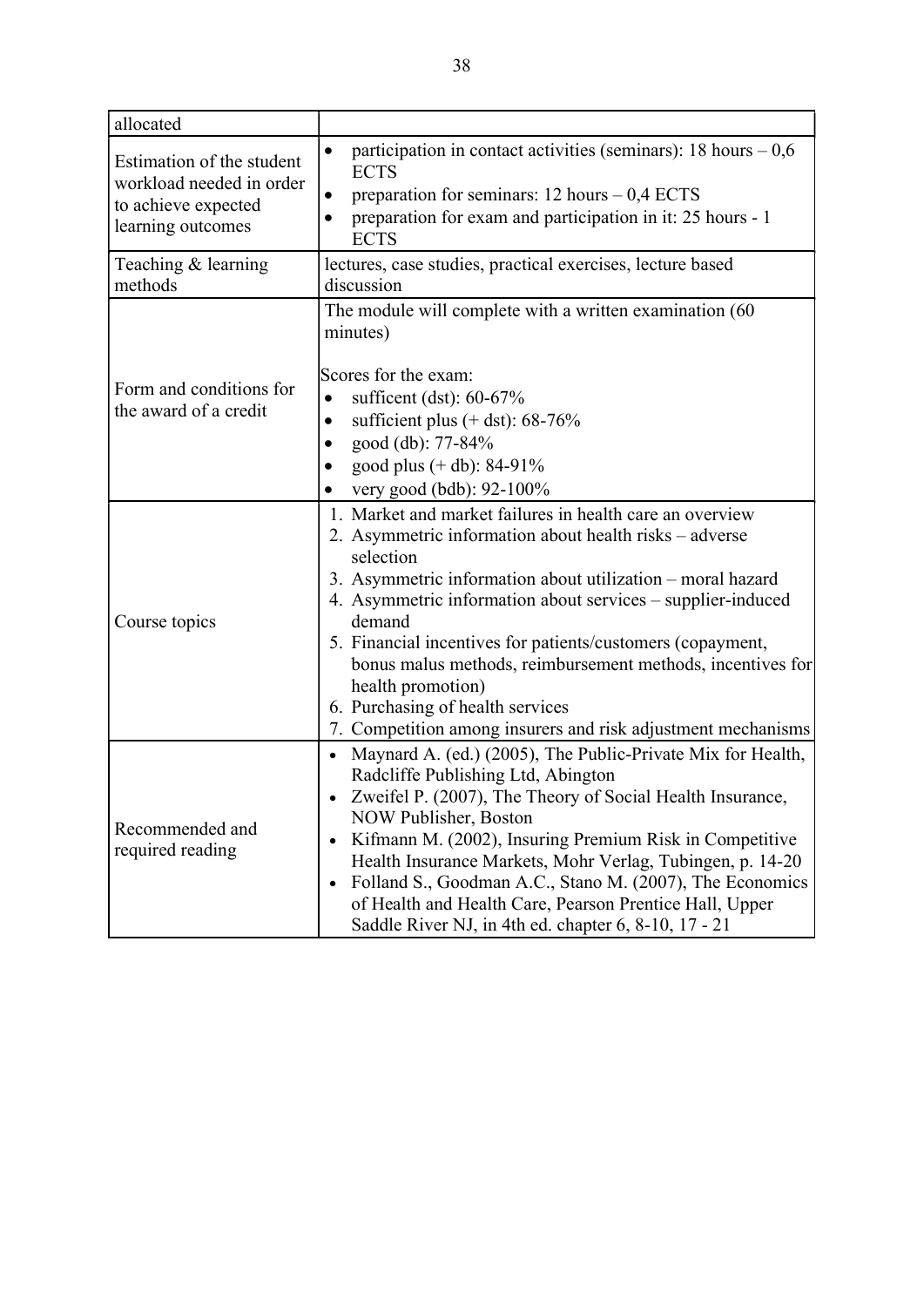| Faculty                                            | <b>Faculty of Health Sciences</b>                                                                                                                                                                                                                                                                                                                                                                                                                                                                                                                                                                                                                                                                                                                                                                                                                   |
|----------------------------------------------------|-----------------------------------------------------------------------------------------------------------------------------------------------------------------------------------------------------------------------------------------------------------------------------------------------------------------------------------------------------------------------------------------------------------------------------------------------------------------------------------------------------------------------------------------------------------------------------------------------------------------------------------------------------------------------------------------------------------------------------------------------------------------------------------------------------------------------------------------------------|
| Department conducting<br>module                    | Health Policy and Management Department                                                                                                                                                                                                                                                                                                                                                                                                                                                                                                                                                                                                                                                                                                                                                                                                             |
| Course unit title                                  | New public management in health care                                                                                                                                                                                                                                                                                                                                                                                                                                                                                                                                                                                                                                                                                                                                                                                                                |
| Language of instruction                            | English                                                                                                                                                                                                                                                                                                                                                                                                                                                                                                                                                                                                                                                                                                                                                                                                                                             |
| Aim of the course                                  | The objective of the course is to give an overview of the most<br>management issues of<br>contemporary<br>important<br>public<br>organizations identified in social and health sector. The approach<br>taken has a descriptive rather than a prescriptive nature: the<br>course provides alternative theoretical models and national "best<br>practices". The lectures cover and give examples from the<br>different fields of the public social and health sector (e.g. health<br>local<br>central<br>and<br>government,<br>care<br>system,<br>economic<br>development, health care management etc.)                                                                                                                                                                                                                                               |
|                                                    | Knowledge - student:                                                                                                                                                                                                                                                                                                                                                                                                                                                                                                                                                                                                                                                                                                                                                                                                                                |
| Course objectives and<br>learning outcomes         | 1. understands the differences between various sectors (for-<br>profit, non-profit, public)<br>2. understands the main concepts of performance management,<br>human resource management in the public health sector<br><b>Abilities - student:</b><br>3. is able to analyze the environment of public social and health<br>organizations<br>4. is able to analyze the environment of the public organizations<br>(context), strategy formulation, organizational structure,<br>performance management, human resources management,<br>and information systems management<br>5. can adopt up-to-date organizational and management theories<br>as well as modern management tools in the organizations of<br>the public social and health sector<br>Social skills -student:<br>6. use some strategy formulating methods in the social<br>environment |
| Assessment methods and<br>criteria, course grading | Students are required to be prepared and participate actively on<br>classes.<br>The final course grade will be composed of:<br>20% oral Power Point presentation<br>70% final exam<br>10% activity during classes<br><b>Final Exam:</b> questions will be related to the obligatory reading<br>material as well as the content of the classes. Grades will be<br>determined by the percentage achieved.                                                                                                                                                                                                                                                                                                                                                                                                                                             |
| Type of course unit                                | mandatory for EPH students                                                                                                                                                                                                                                                                                                                                                                                                                                                                                                                                                                                                                                                                                                                                                                                                                          |
| (mandatory/optional)<br>Year of study (if          | $\overline{2}$                                                                                                                                                                                                                                                                                                                                                                                                                                                                                                                                                                                                                                                                                                                                                                                                                                      |
|                                                    |                                                                                                                                                                                                                                                                                                                                                                                                                                                                                                                                                                                                                                                                                                                                                                                                                                                     |

New public management in health care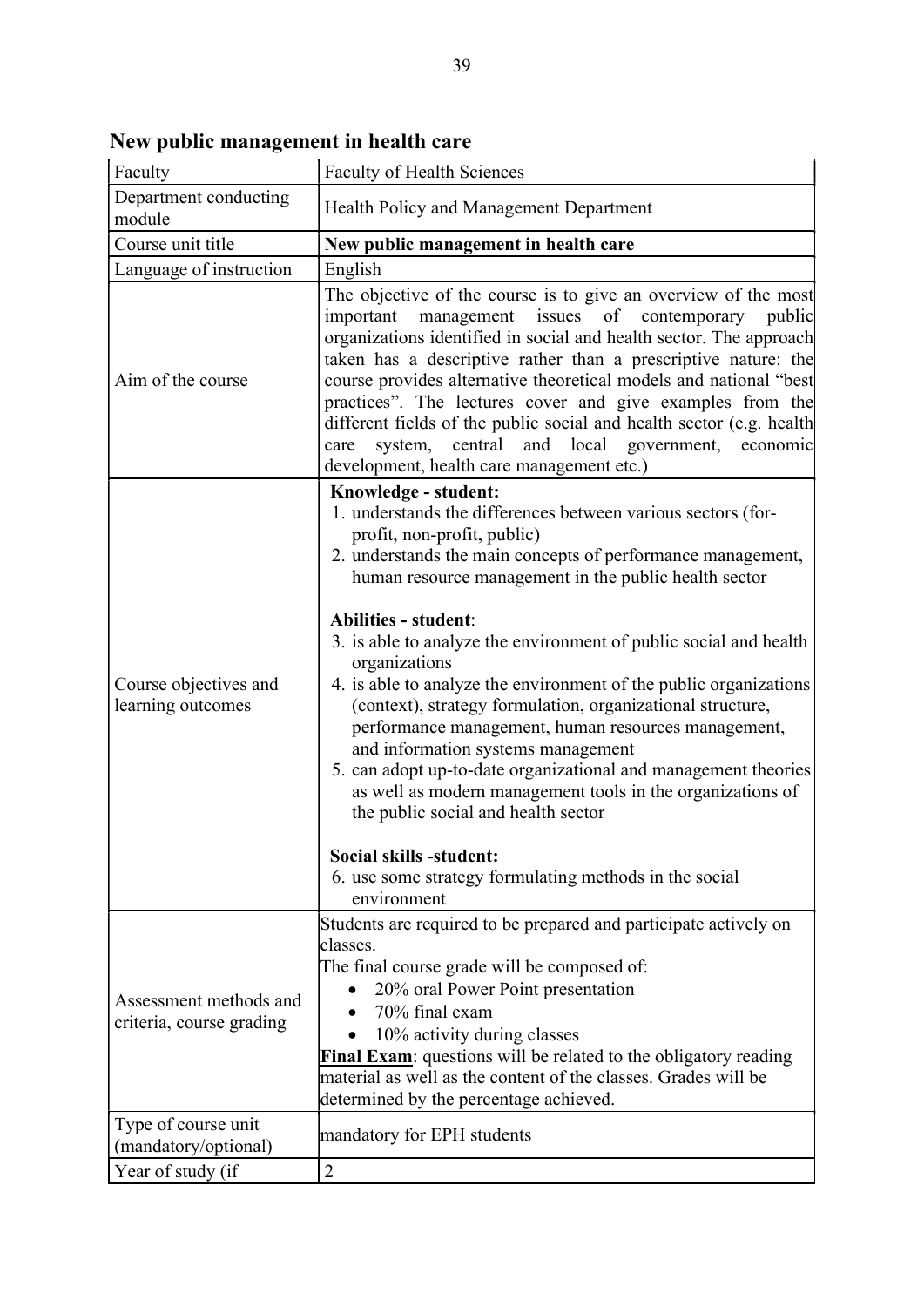| applicable)                                                                                       |                                                                                                                                                                                                                                                                                                                                                                                                                                                                                                                                                                                                                                                                                                                                                                                                                                                                                                   |
|---------------------------------------------------------------------------------------------------|---------------------------------------------------------------------------------------------------------------------------------------------------------------------------------------------------------------------------------------------------------------------------------------------------------------------------------------------------------------------------------------------------------------------------------------------------------------------------------------------------------------------------------------------------------------------------------------------------------------------------------------------------------------------------------------------------------------------------------------------------------------------------------------------------------------------------------------------------------------------------------------------------|
| Semester                                                                                          | 3                                                                                                                                                                                                                                                                                                                                                                                                                                                                                                                                                                                                                                                                                                                                                                                                                                                                                                 |
| Type of studies                                                                                   | full-time                                                                                                                                                                                                                                                                                                                                                                                                                                                                                                                                                                                                                                                                                                                                                                                                                                                                                         |
| Teacher responsible                                                                               | dr hab. Iwona Kowalska-Bobko, prof. UJ<br>dr Stojgniew Sitko<br>dr Michał Zabdyr-Jamróz                                                                                                                                                                                                                                                                                                                                                                                                                                                                                                                                                                                                                                                                                                                                                                                                           |
| Name of examiner                                                                                  | dr hab. Iwona Kowalska-Bobko, prof. UJ<br>dr Stojgniew Sitko                                                                                                                                                                                                                                                                                                                                                                                                                                                                                                                                                                                                                                                                                                                                                                                                                                      |
| Mode of delivery                                                                                  | practical classes                                                                                                                                                                                                                                                                                                                                                                                                                                                                                                                                                                                                                                                                                                                                                                                                                                                                                 |
| Prerequisites                                                                                     | basic knowledge of social policy, decentralization in health care,<br>health care management, health policy, health care systems,<br>English language skills at a level which enables to efficiently<br>utilize scientific literature and participate actively in the seminar                                                                                                                                                                                                                                                                                                                                                                                                                                                                                                                                                                                                                     |
| Type of classes and<br>number of hours taught<br>directly by an academic<br>teacher               | practical classes - 10                                                                                                                                                                                                                                                                                                                                                                                                                                                                                                                                                                                                                                                                                                                                                                                                                                                                            |
| Number of ECTS credits<br>allocated                                                               | $\mathbf{1}$                                                                                                                                                                                                                                                                                                                                                                                                                                                                                                                                                                                                                                                                                                                                                                                                                                                                                      |
| Estimation of the student<br>workload needed in order<br>to achieve expected<br>learning outcomes | participation in contact activities (seminars): 10 hours $-0.4$<br><b>ECTS</b><br>preparation for seminars $-5$ hours- 0,2 ECTS<br>preparation of a presentation: $10 \text{ hours} - 0.4 \text{ ECTS}$                                                                                                                                                                                                                                                                                                                                                                                                                                                                                                                                                                                                                                                                                           |
| Teaching & learning<br>methods                                                                    | The detailed structure of the course is based on the topics listed<br>above. Each meeting starts with a lecture, which introduces the<br>topic and presents the main problems. The second part of the<br>seminar serves for discussing case studies and applying<br>alternative theoretical models. Class sessions will consist of a<br>variety of activities including small group discussions,<br>presentations, in-class exercises, and case study analysis.                                                                                                                                                                                                                                                                                                                                                                                                                                   |
| Form and conditions for<br>the award of a credit                                                  | The module will complete with a written exam. The final<br>assessment is based on 3 elements: passing the written exam<br>70%, oral presentation20%, activity during classes 10%.<br>Participation in the classes is obligatory - 10% absence in classes<br>is allowed, as a general rule. Pre-requisites for exam entry:<br>appropriate presence and active involvement in seminars,<br>preparation of the oral presentation.<br>Assessment of each of 3 elements contributing to the final grade:<br>1) Active participation:<br>very good – highly active involvement in seminars,<br>discussions and group work as well as excellent team work<br>and 100% presence throughout the course;<br>good plus – highly active involvement in seminars,<br>discussions and group work, combined with 100% presence<br>throughout the course;<br>good – moderately intensive involvement in seminars, |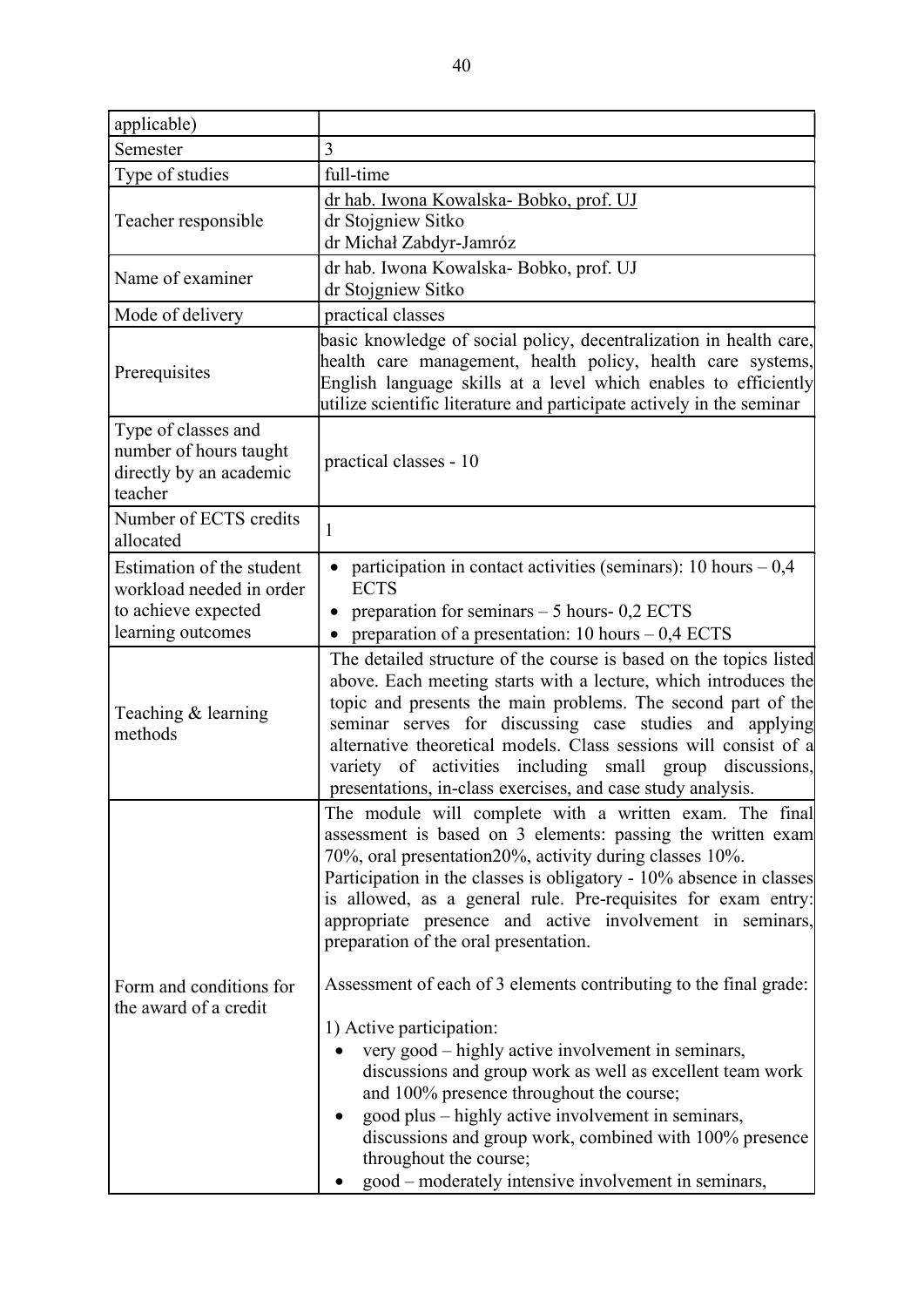|                                     | discussions and group work;<br>sufficient plus – basic involvement in seminars, discussions<br>and group work, combined with 100% presence throughout<br>the course;<br>sufficient – only basic involvement in seminars, discussions<br>and group work.                                                                                                                                                                                                                                                                                                                                                                                                                  |
|-------------------------------------|--------------------------------------------------------------------------------------------------------------------------------------------------------------------------------------------------------------------------------------------------------------------------------------------------------------------------------------------------------------------------------------------------------------------------------------------------------------------------------------------------------------------------------------------------------------------------------------------------------------------------------------------------------------------------|
|                                     | 2. Oral presentation:<br>very good – excellent form and content of presentation,<br>good timing, influential discussion with the audience;<br>good plus – credible form, content and timing of<br>presentation, formative discussion with the audience;<br>good – appropriate form, content and timing of<br>presentation, formative discussion with the audience;<br>sufficient plus – acceptable form and content of<br>presentation and big effort to involve the audience into a<br>discussion;<br>sufficient – acceptable form and content of presentation,<br>weak efforts to involve the audience into a discussion.                                              |
|                                     | 3) Written exam:<br>sufficient (dst): $60-67\%$<br>sufficient plus $(+$ dst): 68-76%<br>good (db): 77-84%<br>good plus $(+$ db): 84-91%<br>very good (bdb): 92-100%                                                                                                                                                                                                                                                                                                                                                                                                                                                                                                      |
| Course topics                       | 1. The Framework and Structures; from Administration to<br>Management, the rationale for Public Administration,<br>theoretical underpinning of the NPM, evaluation,<br>decentralisation and devolved management in health care<br>2. Accountability and Participation: techniques of<br>implementation<br>3. Public management and resource allocation - health care<br>sector markets, strategic management, introducing networks<br>4. Management processes, control and quality management -<br>towards a model of 'positive' performance management                                                                                                                  |
| Recommended and<br>required reading | Bovaird T., Löffler E. (eds) (2009), Public Management and<br>$\bullet$<br>Governance, Routledge, London, Chapter 3, 5, 9, 10, 11<br>Pollitt Ch. (2003), The Essential Public Manager, Open<br>$\bullet$<br>University Press, Buckingham - Philadelphia, Chapter 1, 2, 5<br>Pollitt Ch, van Thiel S., Homburg V.M.F. (eds) (2007), The<br>$\bullet$<br>New Public Management in Europe. Adaptation and<br>Alternatives, Palgrave, New York<br>Włodarczyk W.C., Mokrzycka A., Kowalska I. (2012),<br>$\bullet$<br>Efforts to Improve the Health Systems, Difin, Warszawa<br>Further compulsory reading will be distributed on class or<br>available on the course website |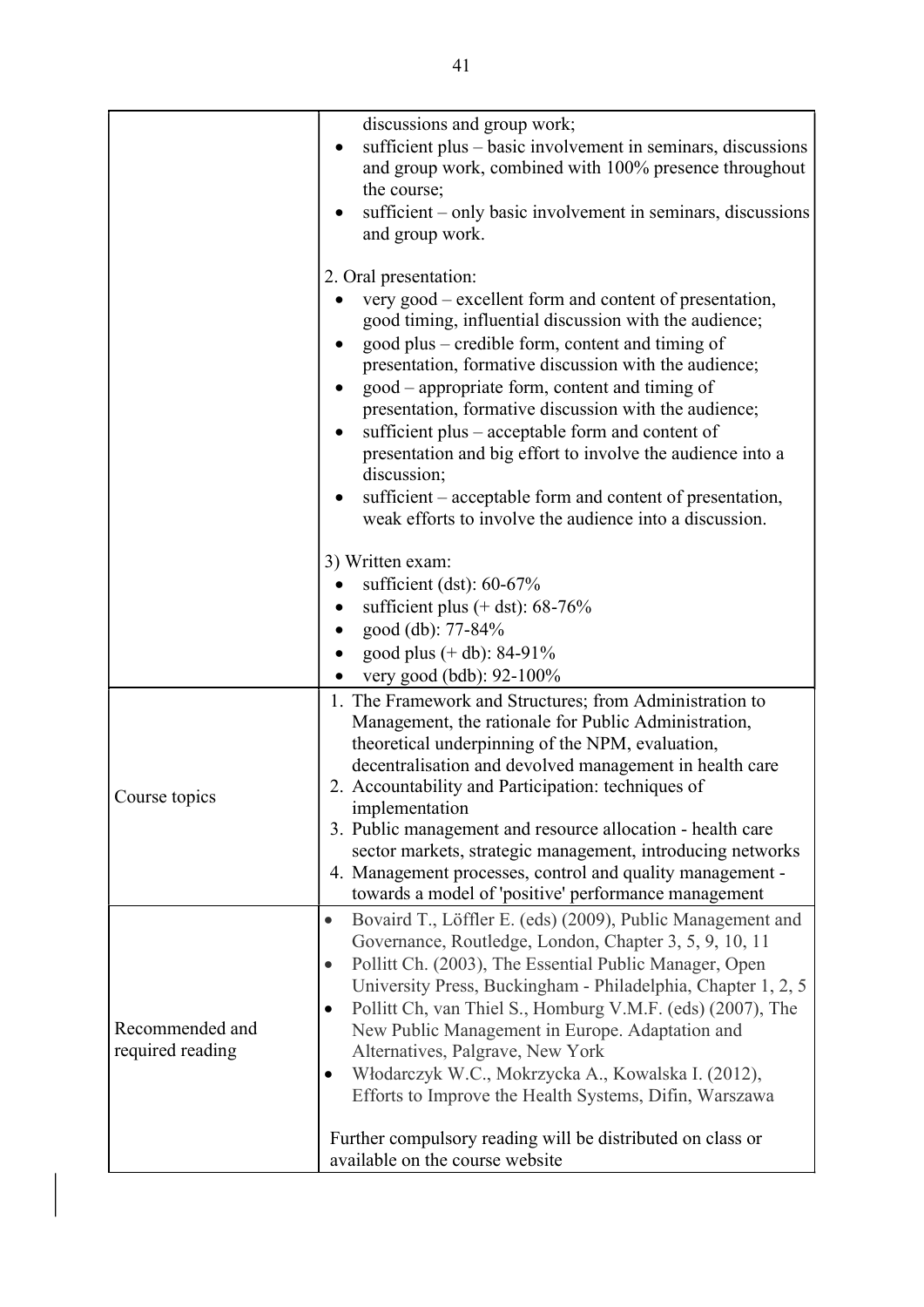| Faculty                                            | <b>Faculty of Health Sciences</b>                                                                                                                                                                                                                                                                                                                                                                                                                                                                                    |
|----------------------------------------------------|----------------------------------------------------------------------------------------------------------------------------------------------------------------------------------------------------------------------------------------------------------------------------------------------------------------------------------------------------------------------------------------------------------------------------------------------------------------------------------------------------------------------|
| Department conducting<br>module                    | Health Economics and Social Security Department                                                                                                                                                                                                                                                                                                                                                                                                                                                                      |
| Course unit title                                  | Projections of health care expenditure and revenue                                                                                                                                                                                                                                                                                                                                                                                                                                                                   |
| Language of instruction                            | English                                                                                                                                                                                                                                                                                                                                                                                                                                                                                                              |
| Aim of the course                                  | The aim of the module is to provide students knowledge<br>concerning the most important factors influencing health care<br>expenditures and revenues in general, and in his/her country<br>particularly. After completing the module the student should be<br>able to construct a simple actuarial model of the social health<br>insurance expenditure and revenue, taking into account their<br>main determinants and to present the results of predictive<br>analysis in the form of a short report.               |
| Course objectives and<br>learning outcomes         | Knowledge - student:<br>1. describes the sources of revenues in his/her country and the<br>main factors affecting the level of sector revenues<br>2. can explain the main determinants of health care expenditures<br>in his/her country<br><b>Abilities - student:</b><br>3. finds, evaluates, analyzes and joins information from<br>different sources<br>4. constructs a model of expenditure and revenue projection,<br>iterprets the results of projection<br>5. presents results of research in a written form |
| Assessment methods and<br>criteria, course grading | Outcomes are checked by evaluating a paper (report) prepared<br>by a student on the base of model constructed by them.<br>Final mark depends on the number of points received from the<br>report evaluation. Report is evaluated in terms of:<br>- the accuracy and completeness of projections (0-5 points),<br>- the structure and content of the report (0-5 points)<br>To receive positive assessment, each part has to be rated at least<br>3 points.                                                           |
| Type of course unit<br>(mandatory/optional)        | mandatory for EPH students                                                                                                                                                                                                                                                                                                                                                                                                                                                                                           |
| Year of study (if<br>applicable)                   | 2                                                                                                                                                                                                                                                                                                                                                                                                                                                                                                                    |
| Semester                                           | 3                                                                                                                                                                                                                                                                                                                                                                                                                                                                                                                    |
| Type of studies                                    | full-time                                                                                                                                                                                                                                                                                                                                                                                                                                                                                                            |
| Teacher responsible                                | dr Ewa Kocot                                                                                                                                                                                                                                                                                                                                                                                                                                                                                                         |
| Name of examiner                                   | dr Ewa Kocot                                                                                                                                                                                                                                                                                                                                                                                                                                                                                                         |
| Mode of delivery                                   | practical classes in computer laboratory                                                                                                                                                                                                                                                                                                                                                                                                                                                                             |
| Prerequisites                                      | basic knowledge of economy and health care system financing,<br>basic skills of Excel usage                                                                                                                                                                                                                                                                                                                                                                                                                          |
| Type of classes and                                | practical classes in computer laboratory - 16                                                                                                                                                                                                                                                                                                                                                                                                                                                                        |

Projections of health care expenditure and revenue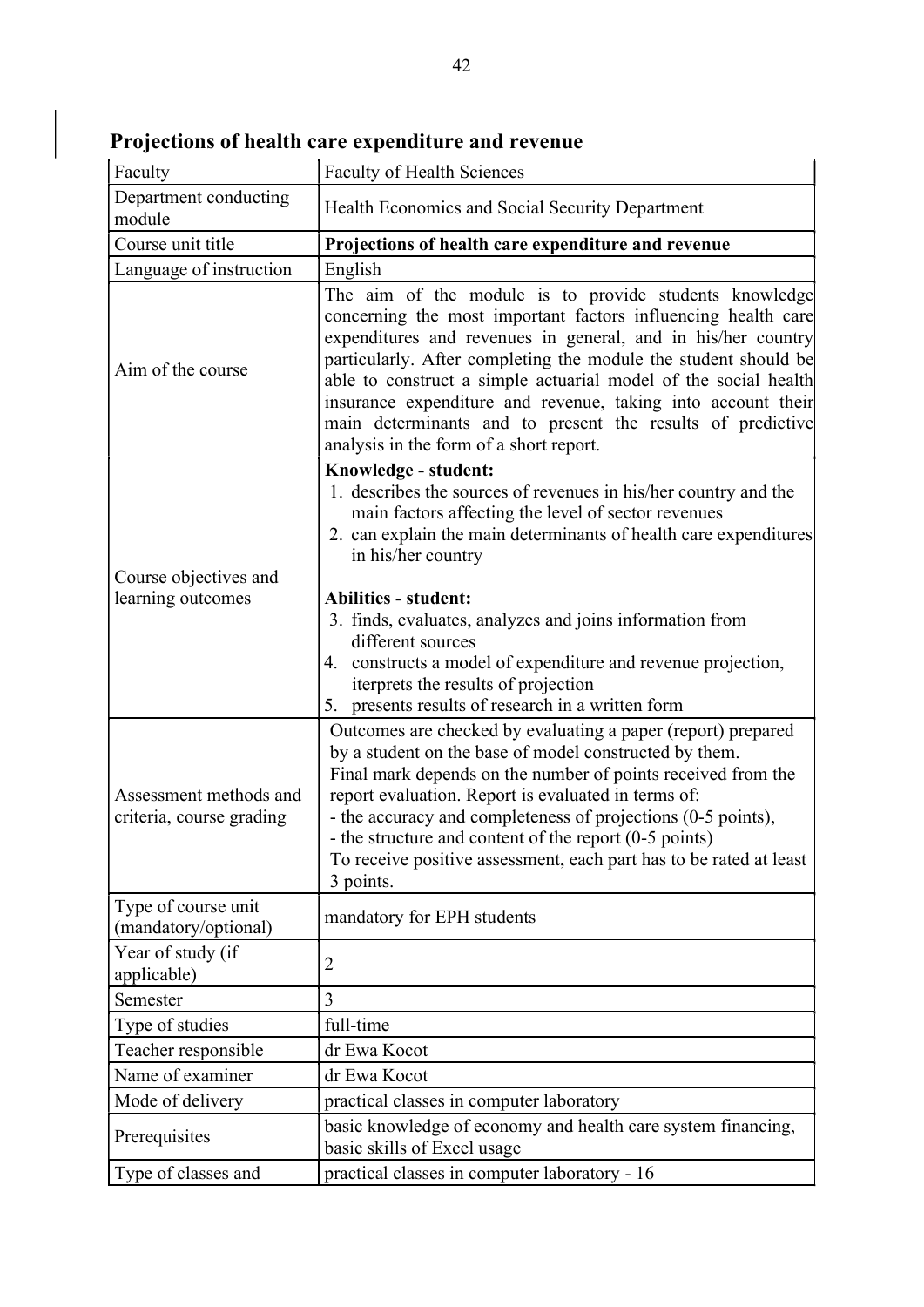| number of hours taught<br>directly by an academic<br>teacher                                      |                                                                                                                                                                                                                                                                                                                                                                                                                                                                                                                                                                                                                                                                                                                                                                                                             |
|---------------------------------------------------------------------------------------------------|-------------------------------------------------------------------------------------------------------------------------------------------------------------------------------------------------------------------------------------------------------------------------------------------------------------------------------------------------------------------------------------------------------------------------------------------------------------------------------------------------------------------------------------------------------------------------------------------------------------------------------------------------------------------------------------------------------------------------------------------------------------------------------------------------------------|
| Number of ECTS credits<br>allocated                                                               | $\overline{2}$                                                                                                                                                                                                                                                                                                                                                                                                                                                                                                                                                                                                                                                                                                                                                                                              |
| Estimation of the student<br>workload needed in order<br>to achieve expected<br>learning outcomes | • participation in seminars, a needed data gathering and<br>preparation of a project: $40$ hours $-1.5$ ECTS<br>• analysis of results and their presentation in the written form: 15<br>hours $-0.5$ ECTS                                                                                                                                                                                                                                                                                                                                                                                                                                                                                                                                                                                                   |
| Teaching & learning<br>methods                                                                    | • presentations<br>· discussions<br>• preparation of prognostic model by students (Excel)                                                                                                                                                                                                                                                                                                                                                                                                                                                                                                                                                                                                                                                                                                                   |
| Form and conditions for<br>the award of a credit                                                  | To complete the module participation in seminars and<br>preparation of health expenditures/revenues projection for<br>selected country is required. The results of projection have to be<br>presented in the written form as a report.<br>Final mark depends on the number of points received from the<br>report evaluation. Report is evaluated in terms of:<br>a) the accuracy and completeness of forecasts (0-5 points),<br>b) the structure and content of the report $(0-5 \text{ points})$<br>To receive positive assessment, each (a and b) has to be rated at<br>least 3 points.<br>Grading scale:<br>• $5.0$ (very good): 9.5-10 points<br>$\bullet$ 4.5 (good plus): 8.5-9 points<br>• 4.0 (good): $7.5 - 8$ points<br>• 3.5 (sufficient plus): $6.5\n-7$ points<br>• 3,0 (sufficient): 6 points |
| Course topics                                                                                     | 1. Projections of expenditure and revenue in health care -<br>theoretical introduction and examples<br>2. The most important determinants of health care expenditures<br>in selected countries and introducing them to the projection<br>model<br>3. Sources of revenues of health care system in selected<br>countries and factors influenced the level of revenues -<br>introducing them to the projection model<br>4. Preparation of health care expenditure and revenue<br>projections for selected countries                                                                                                                                                                                                                                                                                           |
| Recommended and<br>required reading                                                               | <b>Basic literature:</b><br>European Commission (2017), The 2018 Ageing Report.<br>Underlying Assumptions and Projection Methodologies,<br>Institutional Paper 065 (part II.2)<br>European Commission (2018), The 2018 Ageing Report.<br>Economic and budgetary projections for the 28 EU Member<br>States (2016-2070), Institutional Paper 079, (part II.2)<br><b>Supplementary literature:</b>                                                                                                                                                                                                                                                                                                                                                                                                            |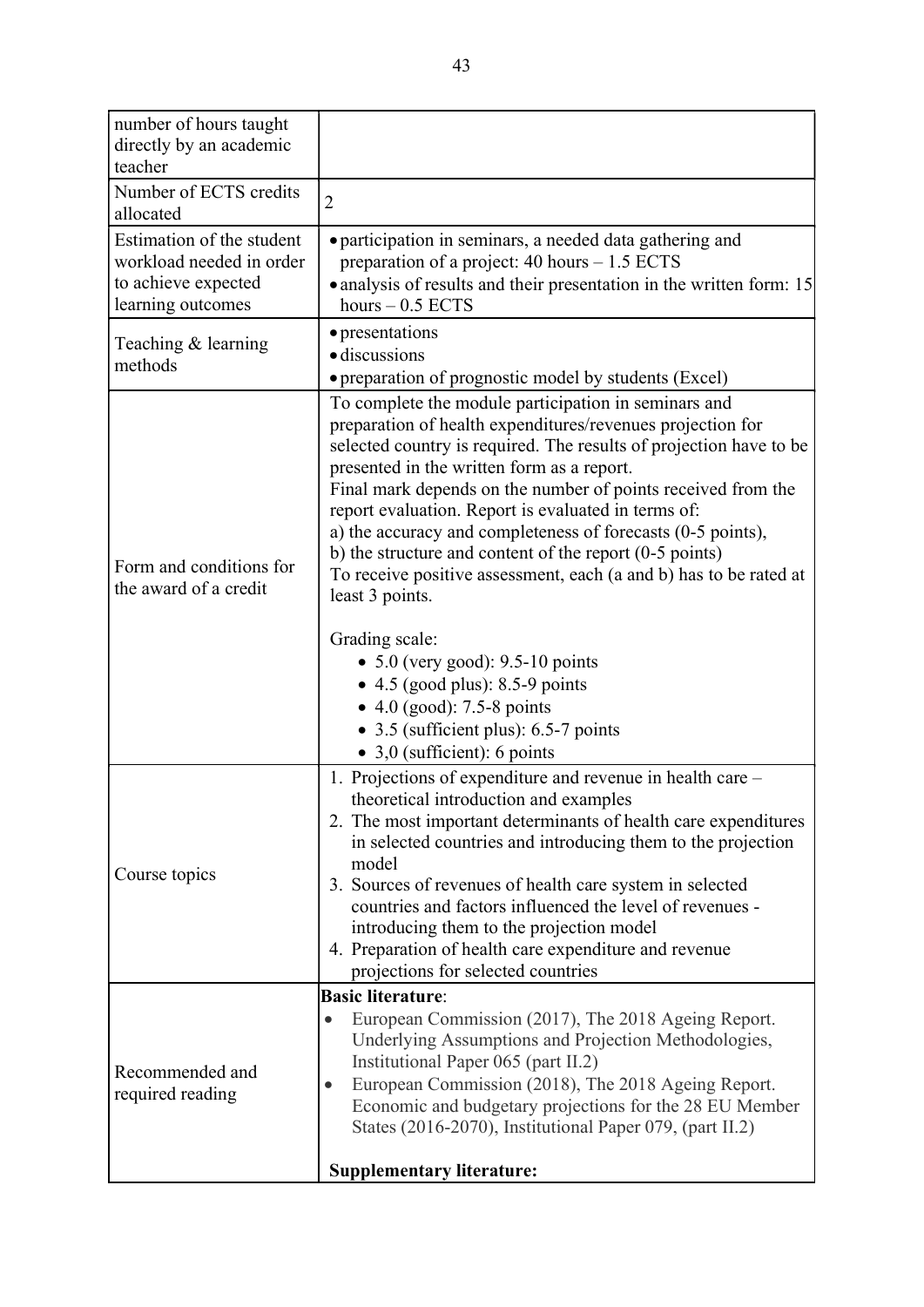|  | Astolfi R., Lorenzoni L., Oderkirk J. (2012), A comparative<br>Analysis of Health Forecasting Methods, OECD Health<br>Working Papers, No. 59, OECD Publishing |
|--|---------------------------------------------------------------------------------------------------------------------------------------------------------------|
|  |                                                                                                                                                               |
|  | Golinowska S., Kocot E., Sowa A. (2007), Health                                                                                                               |
|  | Expenditure scenarios in the New Member States: Country                                                                                                       |
|  | Report on Poland, ENEPRI Research Report No.47                                                                                                                |
|  | Przywara B. (2010), Projecting future health care expenditure<br>at European level: drivers, methodology and main results,                                    |
|  | European Economy, Economic Papers 417                                                                                                                         |
|  |                                                                                                                                                               |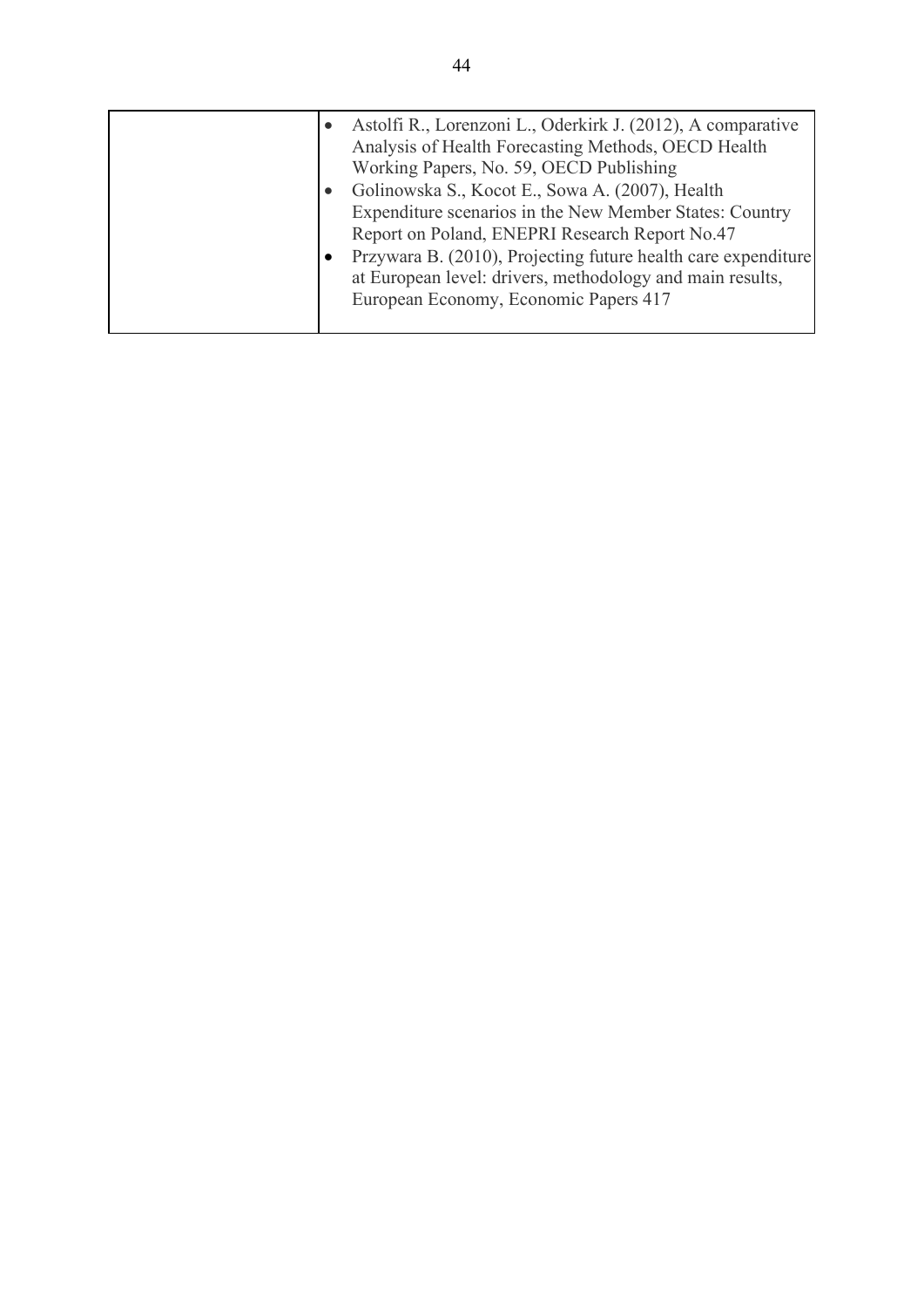Coordinated/managed care

| Faculty                                            | <b>Faculty of Health Sciences</b>                                                                                                                                                                                                                                                                                                                                                                                                                                                                                                                                                                 |
|----------------------------------------------------|---------------------------------------------------------------------------------------------------------------------------------------------------------------------------------------------------------------------------------------------------------------------------------------------------------------------------------------------------------------------------------------------------------------------------------------------------------------------------------------------------------------------------------------------------------------------------------------------------|
| Department conducting<br>module                    | Health Economics and Social Security Department                                                                                                                                                                                                                                                                                                                                                                                                                                                                                                                                                   |
| Course unit title                                  | Coordinated/managed care                                                                                                                                                                                                                                                                                                                                                                                                                                                                                                                                                                          |
| Language of instruction                            | English                                                                                                                                                                                                                                                                                                                                                                                                                                                                                                                                                                                           |
| Aim of the course                                  | The aim of this course is to provide the student with knowledge,<br>abilities and competencies necessary to understand the<br>complexity of the world of coordinated/managed care institutions<br>and instruments.                                                                                                                                                                                                                                                                                                                                                                                |
| Course objectives and<br>learning outcomes         | Knowledge - student:<br>1. explains idea of coocrdinated/managed care<br>2. explains the different types of managed care organizations<br>3. explains the role and tasks of managed care service<br>institutions<br>4. discusses the different managed care interventions/<br>instruments, their advantages and disadvantages<br><b>Abilities - student:</b><br>5. is able to perform a critically evaluation of disease<br>management and case management programs<br>6. is able to evaluate cost, quality and distribution effects of<br>managed care programs<br>Social competences - student: |
|                                                    | 7. is aware of the need for independent learning,                                                                                                                                                                                                                                                                                                                                                                                                                                                                                                                                                 |
| Assessment methods and<br>criteria, course grading | 8. is able to search for objective sources of knowledge health<br>The module will complete with a presentation and a written<br>examination, whilst single classes will be credited based on the<br>student presence and activity in the discussion<br>Effect 1-6, written examination (60 minutes), presentation<br>prepared by a student, activity during the classes<br>Effect 7-8 presentation prepared by a student, participation in<br>discussion                                                                                                                                          |
| Type of course unit<br>(mandatory/optional)        | mandatory for EPH students                                                                                                                                                                                                                                                                                                                                                                                                                                                                                                                                                                        |
| Year of study (if<br>applicable)                   | $\overline{2}$                                                                                                                                                                                                                                                                                                                                                                                                                                                                                                                                                                                    |
| Semester                                           | 3                                                                                                                                                                                                                                                                                                                                                                                                                                                                                                                                                                                                 |
| Type of studies                                    | full-time                                                                                                                                                                                                                                                                                                                                                                                                                                                                                                                                                                                         |
| Teacher responsible                                | dr hab. Christoph Sowada, prof. UJ<br>dr Przemysław Szetela<br>dr Marzena Tambor<br>dr Katarzyna Kissimowa - Skarbek                                                                                                                                                                                                                                                                                                                                                                                                                                                                              |
| Name of examiner                                   | dr hab. Christoph Sowada, prof. UJ                                                                                                                                                                                                                                                                                                                                                                                                                                                                                                                                                                |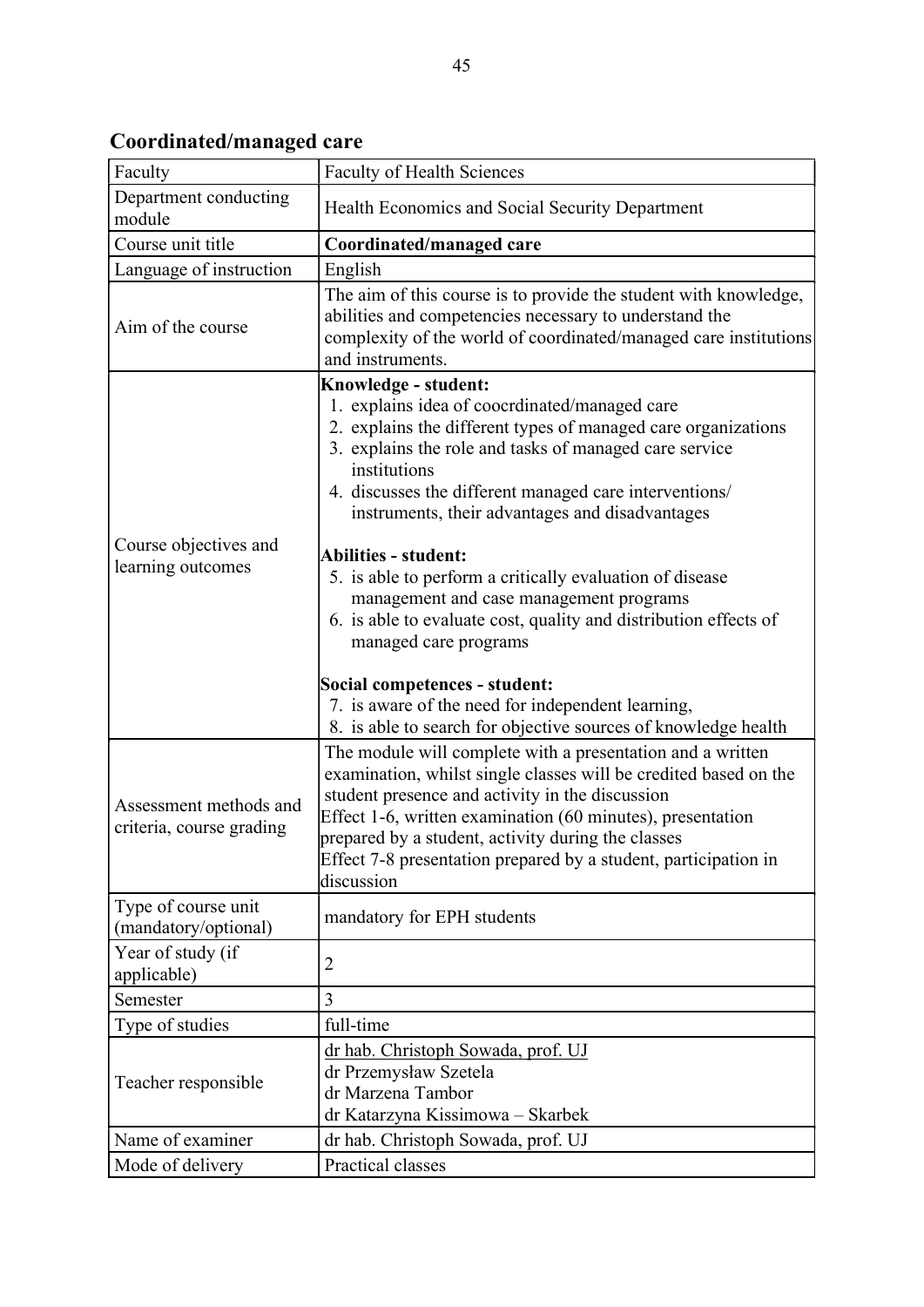| Prerequisites                                                                                     | basic knowledge of economics and health economics, English<br>language skills at a level, which enables to efficiently utilize<br>scientific literature and participate actively in seminars                                                                                                                                                                                                                                                                                                                                                                                                                                                                                                                                                                                                                                              |
|---------------------------------------------------------------------------------------------------|-------------------------------------------------------------------------------------------------------------------------------------------------------------------------------------------------------------------------------------------------------------------------------------------------------------------------------------------------------------------------------------------------------------------------------------------------------------------------------------------------------------------------------------------------------------------------------------------------------------------------------------------------------------------------------------------------------------------------------------------------------------------------------------------------------------------------------------------|
| Type of classes and<br>number of hours taught<br>directly by an academic<br>teacher               | practical classes - 16                                                                                                                                                                                                                                                                                                                                                                                                                                                                                                                                                                                                                                                                                                                                                                                                                    |
| Number of ECTS credits<br>allocated                                                               | $\overline{2}$                                                                                                                                                                                                                                                                                                                                                                                                                                                                                                                                                                                                                                                                                                                                                                                                                            |
| Estimation of the student<br>workload needed in order<br>to achieve expected<br>learning outcomes | participation in contact activities (seminars): 16 hours $-0.6$<br><b>ECTS</b><br>preparation of the presentation: 20 hours $-0.7$ ECTS<br>preparation for exam and participation in it: 20 hours $-0.7$<br><b>ECTS</b>                                                                                                                                                                                                                                                                                                                                                                                                                                                                                                                                                                                                                   |
| Teaching & learning<br>methods                                                                    | seminars connected with short lectures, students presentations,<br>discussions                                                                                                                                                                                                                                                                                                                                                                                                                                                                                                                                                                                                                                                                                                                                                            |
| Form and conditions for<br>the award of a credit                                                  | Final score: weighted average of the scores for presentation<br>$(40\%)$ and exam $(60\%)$ . Both parts have to be passed with<br>minimum 3,0 (sufficient).<br>Scores for the presentation<br>- sufficient (dst): 9-10 points<br>- sufficient plus $(+$ dst): 11 points<br>- good $(db): 12-13$ points<br>- good plus $(+$ db): 14 points<br>- very good (bdb): 15-16 points<br>Scores for the exam:<br>- sufficent (dst): $60-67\%$<br>- sufficient plus $(+$ dst): 68-76%<br>- good (db): $77-84%$<br>- good plus $(+$ db): 84-91%<br>- very good (bdb): 92-100%                                                                                                                                                                                                                                                                        |
| Course topics                                                                                     | 1. What is coordinated care – coordinated care and managed<br>care<br>2. Insurance/payer oriented managed care organizations and<br>products: Staff-, Group- and Network-HMOs', point of<br>service products<br>3. Provider oriented managed care organizations and products:<br>independent practice association, preferred provider<br>organizations, provider sponsored organizations, networks,<br>integrated delivery systems, physician hospital organizations<br>4. Managed care service institutions: managed service<br>organizations, physician practice management organizations<br>5. Managed care instruments - an overview:<br>a) selective contracts, credentialing<br>b) consumer cost-sharing (only short overview, details in<br>other course)<br>c) paying providers (only short overview, details in other<br>course) |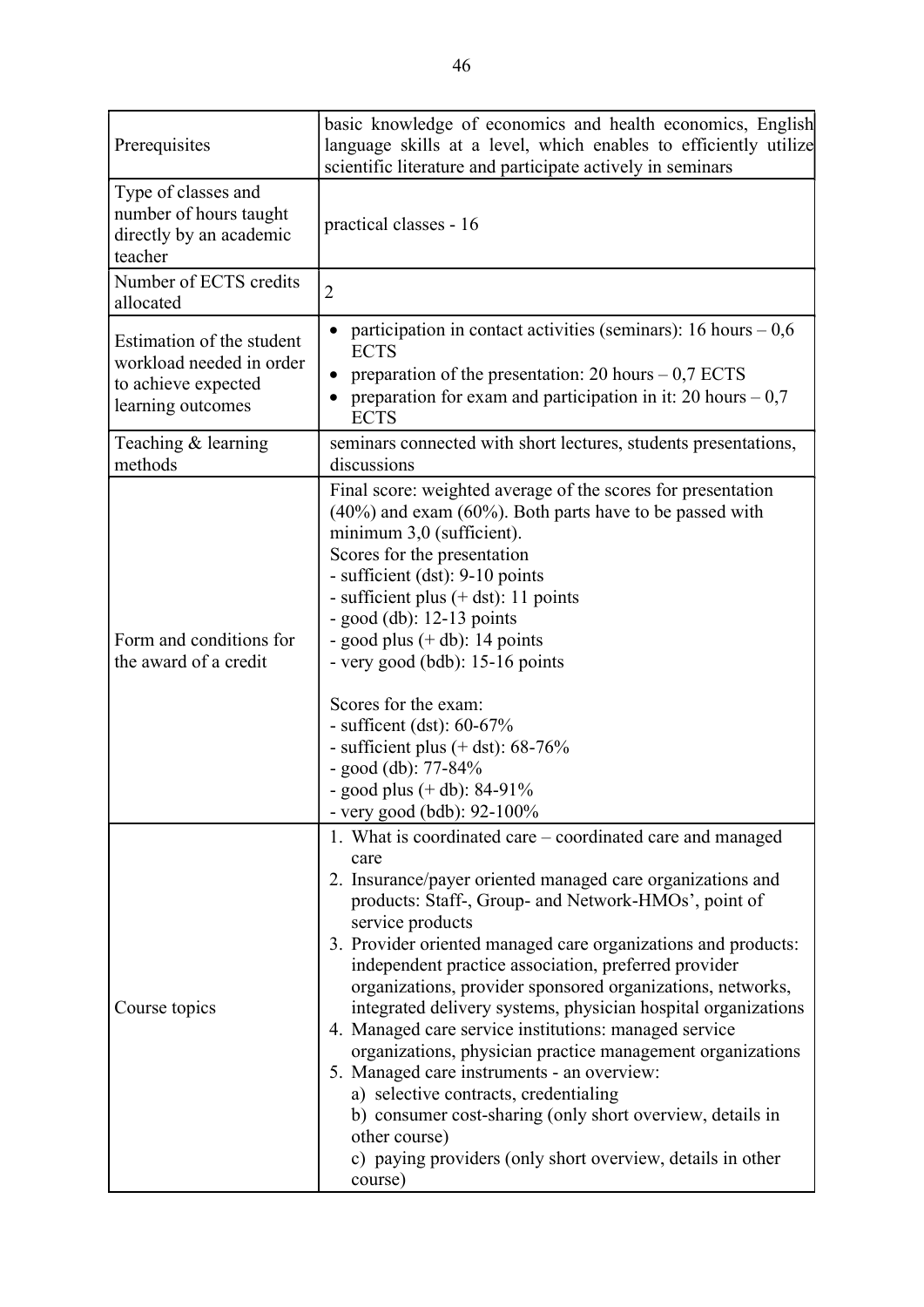|                                     | d) quality and cost assurance: gate keeping, guidelines and<br>clinical pathways, disease management, case management,<br>utilization review and management, quality management<br>e) instruments for evaluation: EBM, HTA (only short<br>overview, details in other course)<br>6. DMP Disease management programs<br>7. Case management<br>8. Performance of managed care – cost effects, quality effects,<br>distribution effects, acceptance                                                                                                                                                                                                                                                                |
|-------------------------------------|----------------------------------------------------------------------------------------------------------------------------------------------------------------------------------------------------------------------------------------------------------------------------------------------------------------------------------------------------------------------------------------------------------------------------------------------------------------------------------------------------------------------------------------------------------------------------------------------------------------------------------------------------------------------------------------------------------------|
| Recommended and<br>required reading | Amelung V.E. (2013), Healthcare Management. Managed<br>Care Organisationsand Instruments, Springer Verlag, Berlin<br>Heidelberg<br>• Glied S. (2005), Managed Care, in: Culyer A.J., Newhouse<br>J.P. (ed.), Handbook of Health Economics, vol. 1A, Chapter<br>13, Elseviewr, Amsterdam a.o.<br>Folland S., Goodman A.C., Stano M. (2004), The Economics<br>of Health and Health Care, Pearson Prentice Hall, Upper<br>Saddle River NJ, in 4th ed. chapter 12<br>Donaldson C., Gerard K., Mitton C. (2005), Efficient<br>purchasing in public and private healthcare systems: mission<br>impossible?, in: Maynard A. (ed.) The Public-Private Mix for<br>Health, Radcliffe Publishing Ltd, Abington, pp. 21-42 |

 $\overline{\phantom{a}}$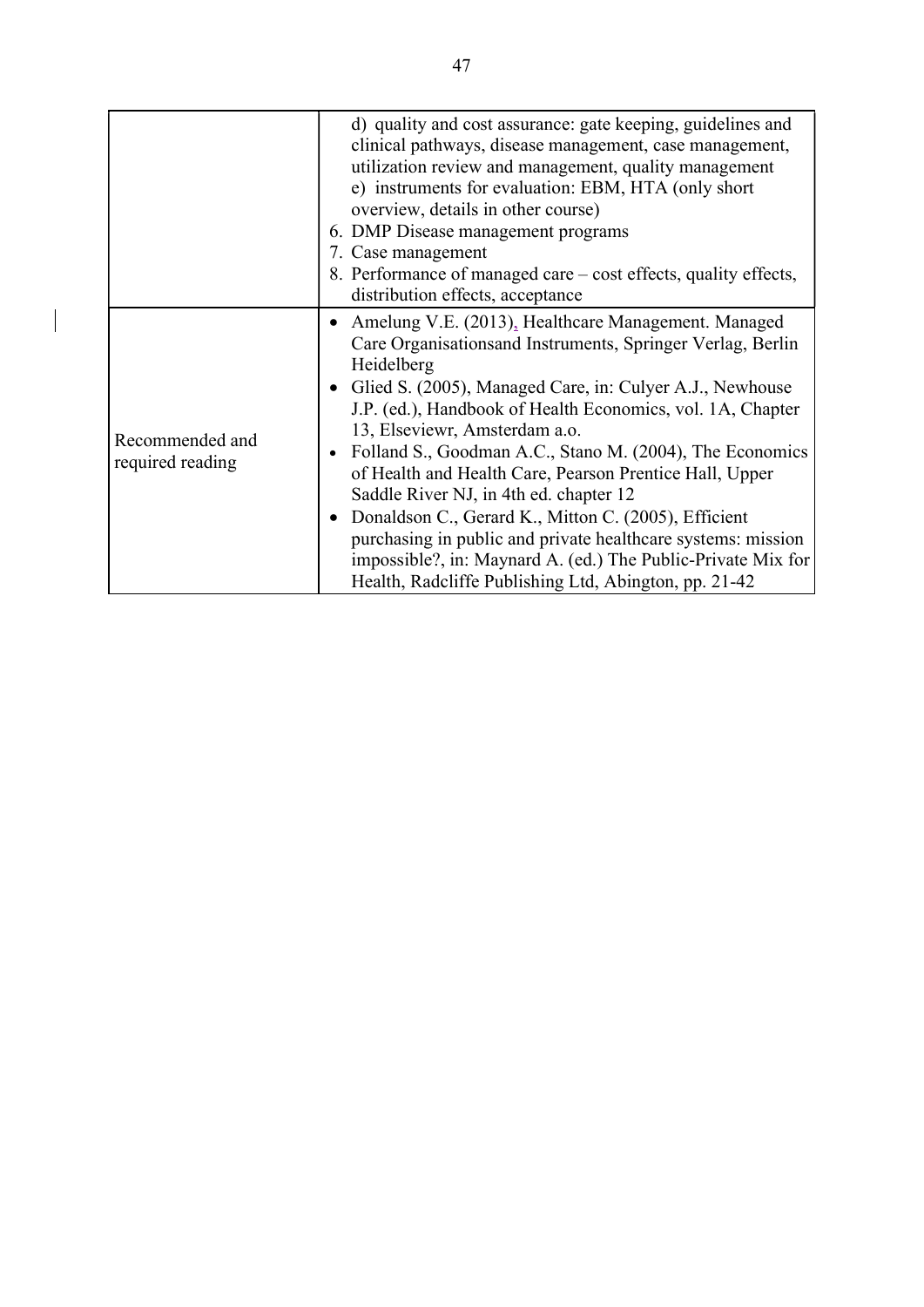| Faculty                                            | <b>Faculty of Health Sciences</b>                                                                                                                                                                                                                                                                                                                                                                                                                                                                                                                                                                                                                                                              |
|----------------------------------------------------|------------------------------------------------------------------------------------------------------------------------------------------------------------------------------------------------------------------------------------------------------------------------------------------------------------------------------------------------------------------------------------------------------------------------------------------------------------------------------------------------------------------------------------------------------------------------------------------------------------------------------------------------------------------------------------------------|
| Department conducting                              | Health Policy and Management Department                                                                                                                                                                                                                                                                                                                                                                                                                                                                                                                                                                                                                                                        |
| lmodule                                            | Nutrition and Drug Research Department<br><b>Environmental Health Department</b>                                                                                                                                                                                                                                                                                                                                                                                                                                                                                                                                                                                                               |
| Course unit title                                  | Health impact assessment in all policies                                                                                                                                                                                                                                                                                                                                                                                                                                                                                                                                                                                                                                                       |
| Language of instruction                            | English                                                                                                                                                                                                                                                                                                                                                                                                                                                                                                                                                                                                                                                                                        |
| Aim of the course                                  | The objective of the course is to develop understanding of the<br>HIA concept, process and tools. The most important is to asses<br>the health determinants, the health impacts of public policy,<br>project interventions or programs, and the potential of HIA to<br>influence policy and decision making to the advantage of public<br>health.<br>The lectures cover and give examples from the different fields of<br>the public sector (e.g. education, environment, nutrition, labor<br>market, social inclusion).                                                                                                                                                                       |
| Course objectives and<br>learning outcomes         | <b>Knowledge - student:</b><br>1. knows the HIA approach and its genesis<br>2. knows the main trends and opinions represented in this context<br>by researchers, public health specialists, key stakeholders (i.e.<br>WHO)<br>Abilities - student:<br>3. is able to indicate pro- and contras $-$ of HIA in different<br>policies (advantages and difficulties)<br>4. is able to formulate a proposal of a solution for a given<br>particular case (policy, strategy, instruments)<br>5. is able to indicate methods and bodies/ institutions/organs for<br>cooperation in the field of HIA implementation<br>Social skills -student:<br>6. cooperates due to project work with other students |
| Assessment methods and<br>criteria, course grading | Students are required to be prepared and participate actively on<br>lclasses.<br>The final course grade will be composed of:<br>20% oral Power Point presentation<br>70% final exam<br>10% activity during classes<br><b>Final Exam:</b> questions will be related to the obligatory reading<br>material as well as the content of the classes. Grades will be<br>determined by the percentage achieved.                                                                                                                                                                                                                                                                                       |
| Type of course unit<br>(mandatory/optional)        | mandatory for EPH students                                                                                                                                                                                                                                                                                                                                                                                                                                                                                                                                                                                                                                                                     |
| Year of study (if<br>applicable)                   | 2                                                                                                                                                                                                                                                                                                                                                                                                                                                                                                                                                                                                                                                                                              |
| Semester                                           | 3                                                                                                                                                                                                                                                                                                                                                                                                                                                                                                                                                                                                                                                                                              |

Health impact assessment in all policies

 $\begin{array}{c} \end{array}$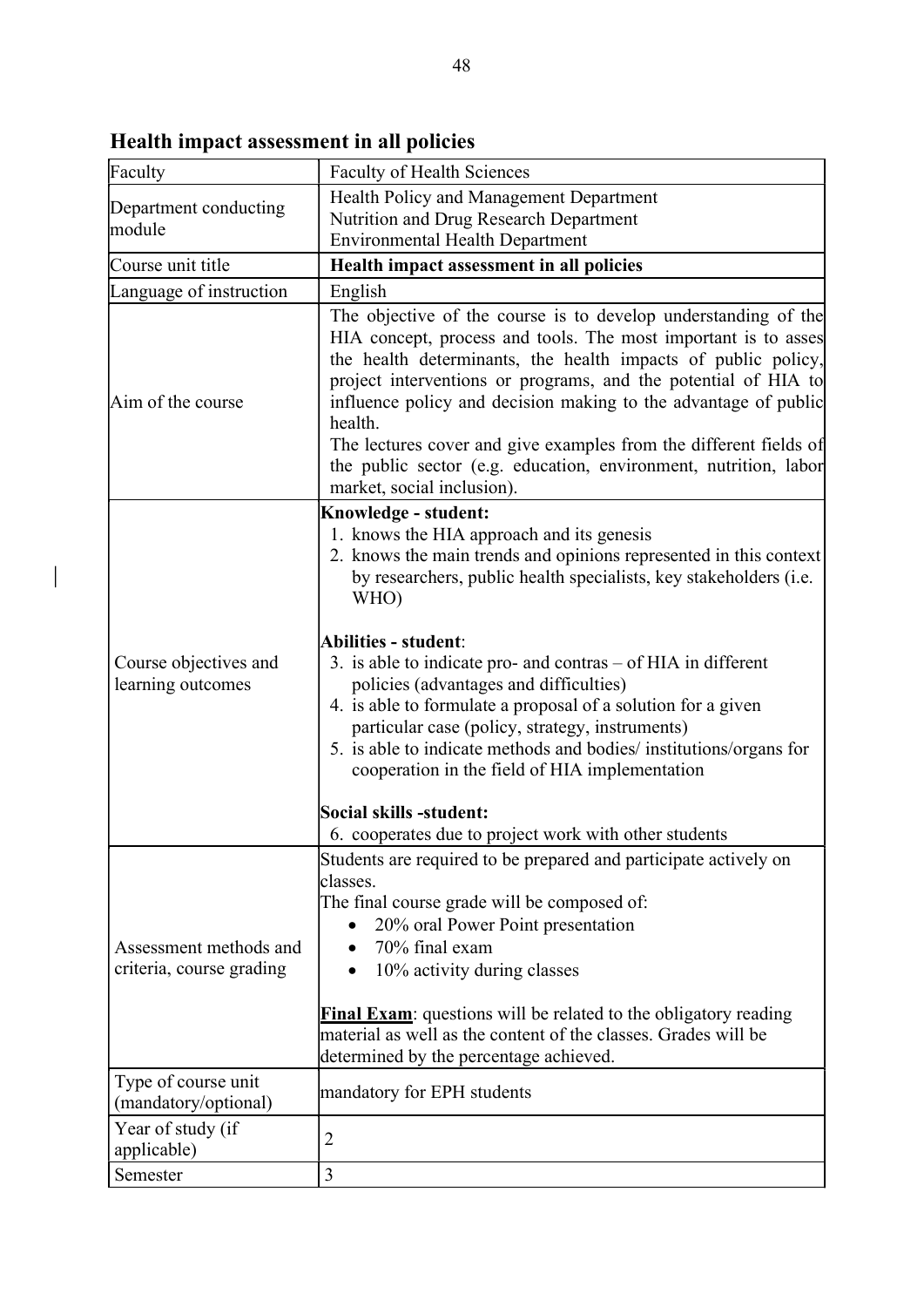| Type of studies                                                                                   | full-time                                                                                                                                                                                                                                                                                                                                                                                                                                                                                                                                                                                                                                                                                                                                                                                                                                                                                                                                      |
|---------------------------------------------------------------------------------------------------|------------------------------------------------------------------------------------------------------------------------------------------------------------------------------------------------------------------------------------------------------------------------------------------------------------------------------------------------------------------------------------------------------------------------------------------------------------------------------------------------------------------------------------------------------------------------------------------------------------------------------------------------------------------------------------------------------------------------------------------------------------------------------------------------------------------------------------------------------------------------------------------------------------------------------------------------|
| Teacher responsible                                                                               | dr hab. Iwona Kowalska- Bobko, prof. UJ<br>dr Michał Zabdyr-Jamróz<br>dr Bartosz Balcerzak<br>dr Beata Piórecka<br>dr Alicja Domagała                                                                                                                                                                                                                                                                                                                                                                                                                                                                                                                                                                                                                                                                                                                                                                                                          |
| Name of examiner                                                                                  | dr hab. Iwona Kowalska-Bobko, prof. UJ<br>dr Michał Zabdyr-Jamróz                                                                                                                                                                                                                                                                                                                                                                                                                                                                                                                                                                                                                                                                                                                                                                                                                                                                              |
| Mode of delivery                                                                                  | practical classes                                                                                                                                                                                                                                                                                                                                                                                                                                                                                                                                                                                                                                                                                                                                                                                                                                                                                                                              |
| Prerequisites                                                                                     | basic knowledge of social and health policy, English language<br>skills at a level which enables to efficiently utilize scientific<br>literature and participate actively in the seminar                                                                                                                                                                                                                                                                                                                                                                                                                                                                                                                                                                                                                                                                                                                                                       |
| Type of classes and<br>number of hours taught<br>directly by an academic<br>teacher               | practical classes - 12                                                                                                                                                                                                                                                                                                                                                                                                                                                                                                                                                                                                                                                                                                                                                                                                                                                                                                                         |
| Number of ECTS credits<br>allocated                                                               | $\overline{2}$                                                                                                                                                                                                                                                                                                                                                                                                                                                                                                                                                                                                                                                                                                                                                                                                                                                                                                                                 |
| Estimation of the student<br>workload needed in order<br>to achieve expected<br>learning outcomes | • participation in contact activities (seminars): 12 hours $-0.5$<br><b>ECTS</b><br>• preparation for seminars $-15$ hours - 0,5 ECTS<br>• preparation of a presentation: $25$ hours $-1$ ECTS                                                                                                                                                                                                                                                                                                                                                                                                                                                                                                                                                                                                                                                                                                                                                 |
| Teaching & learning<br>methods                                                                    | The detailed structure of the course is based on the topics listed<br>above. Each meeting starts with a lecture, which introduces the<br>topic and presents the main problems. The second part of the<br>seminar serves for discussing case studies and applying alternative<br>theoretical models. Class sessions will consist of a variety of<br>activities including small group discussions, presentations, in-class<br>exercises, and case study analysis.                                                                                                                                                                                                                                                                                                                                                                                                                                                                                |
| Form and conditions for<br>the award of a credit                                                  | The module will complete with a written exam. The final<br>assessment is based on 3 elements: passing the written exam 70%,<br>oral presentation 20%, activity during classes 10%.<br>Participation in the classes is obligatory - 10% absence in classes<br>is allowed, as a general rule. Pre-requisites for exam entry:<br>appropriate presence and active involvement in seminars,<br>preparation of the oral presentation.<br>Assessment of each of 3 elements contributing to the final grade:<br>1) Active participation:<br>very good - highly active involvement in seminars,<br>discussions and group work as well as excellent team work and<br>100% presence throughout the course;<br>good plus – highly active involvement in seminars, discussions<br>$\bullet$<br>and group work, combined with 100% presence throughout the<br>course;<br>good – moderately intensive involvement in seminars,<br>discussions and group work; |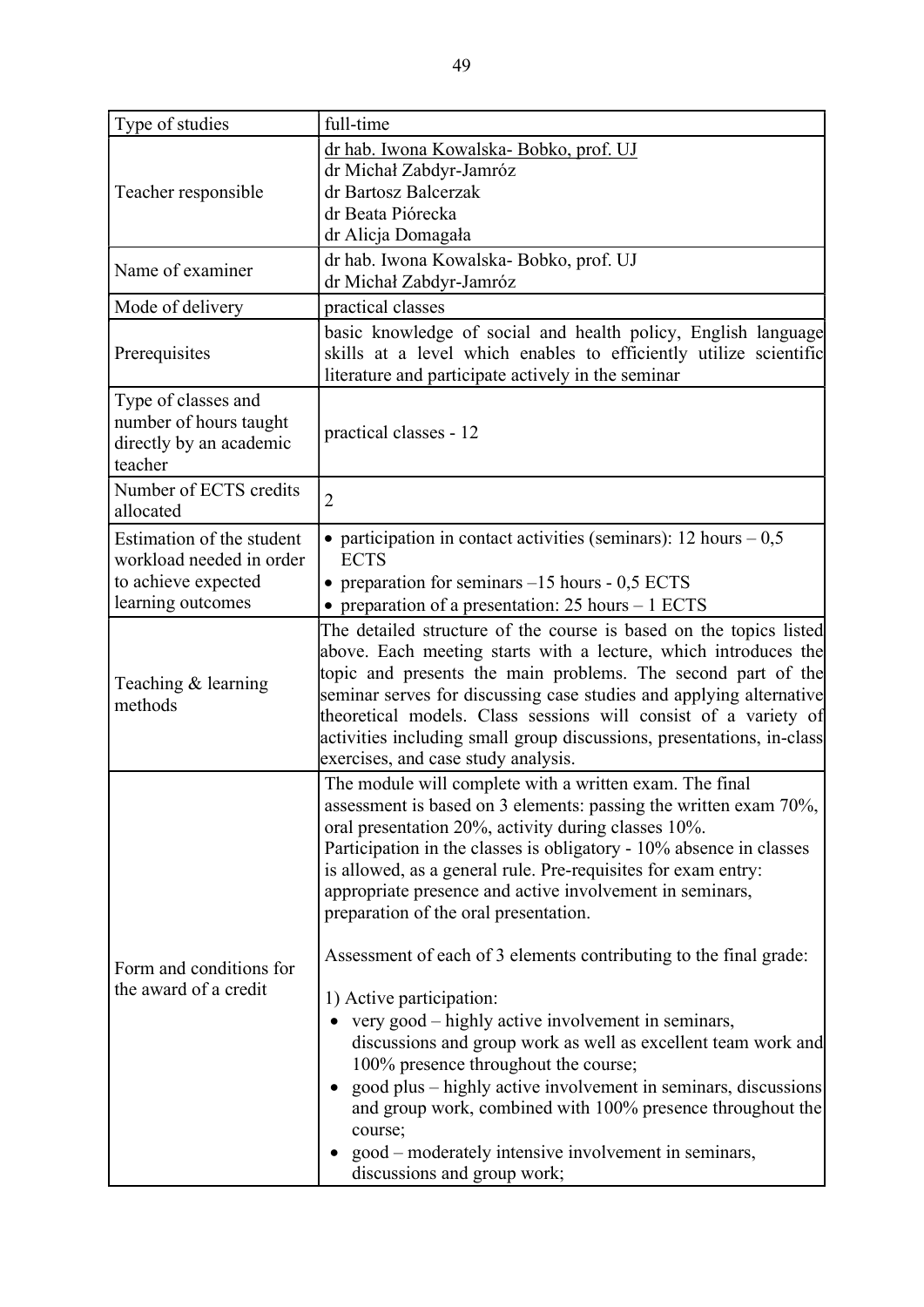|                                     | sufficient plus – basic involvement in seminars, discussions<br>and group work, combined with 100% presence throughout the                                                                                                                                                                                                                                                                                                                                                                                                                                                                                                                                                                                                                                                                                                                                                          |
|-------------------------------------|-------------------------------------------------------------------------------------------------------------------------------------------------------------------------------------------------------------------------------------------------------------------------------------------------------------------------------------------------------------------------------------------------------------------------------------------------------------------------------------------------------------------------------------------------------------------------------------------------------------------------------------------------------------------------------------------------------------------------------------------------------------------------------------------------------------------------------------------------------------------------------------|
|                                     | course;<br>sufficient – only basic involvement in seminars, discussions<br>and group work.                                                                                                                                                                                                                                                                                                                                                                                                                                                                                                                                                                                                                                                                                                                                                                                          |
|                                     | 2. Oral presentation:<br>very good – excellent form and content of presentation, good<br>timing, influential discussion with the audience;<br>good plus – credible form, content and timing of presentation,<br>$\bullet$<br>formative discussion with the audience;<br>• good – appropriate form, content and timing of presentation,<br>formative discussion with the audience;<br>sufficient plus – acceptable form and content of presentation<br>and big effort to involve the audience into a discussion;<br>• sufficient – acceptable form and content of presentation, weak<br>efforts to involve the audience into a discussion.<br>3. Written exam:<br>sufficient (dst): $60-67\%$<br>• sufficient plus $(+$ dst): 68-76%                                                                                                                                                 |
|                                     | • good (db): $77-84%$                                                                                                                                                                                                                                                                                                                                                                                                                                                                                                                                                                                                                                                                                                                                                                                                                                                               |
|                                     | • good plus $(+ db)$ : 84-91%                                                                                                                                                                                                                                                                                                                                                                                                                                                                                                                                                                                                                                                                                                                                                                                                                                                       |
|                                     | very good (bdb): 92-100%                                                                                                                                                                                                                                                                                                                                                                                                                                                                                                                                                                                                                                                                                                                                                                                                                                                            |
|                                     | 1. Introductory issues: explanations of term, definitions, scope,                                                                                                                                                                                                                                                                                                                                                                                                                                                                                                                                                                                                                                                                                                                                                                                                                   |
| Course topics                       | stages of process, data bases<br>2. HIA - basic models, perspectives of implementation in<br>different policies, perspectives<br>3. Case studies based on actual proposal, for example:<br>a. HIA - environmental health<br>b. HIA and nutrition problems<br>c. HIA: social inclusion and labour market strategies<br>d. HIA: education                                                                                                                                                                                                                                                                                                                                                                                                                                                                                                                                             |
| Recommended and<br>required reading | Cole B.L., Fielding J.E. (2007), Health impact assessment: A<br>tool to help policy makers understand health beyond health<br>care. Annu. Rev. Public Health, Vol. 28, pp. 393-412<br>• Harris-Roxas B., Harris E. (2011), Differing forms, differing<br>purposes: A typology of health impact assessment. Environ.<br>Impact Assess. Rev., Vol. 31, Issue 4, pp. 396-403<br>Balint J., Boelens P., Debello M. (2003), Health Impact<br>$\bullet$<br>Assessment: SEIC (Sakhalin Energy Investment Company)<br>Phase 2 Development. World Health Organization [online], p.<br>97-116, in available:<br>http://www.who.int/hia/examples/energy/en/HIA Chps13 18.p<br>$df$ [accessed July 29, 2011]<br>Bhatia R., Seto E. (2011), Quantitative estimation in Health<br>Impact Assessment: Opportunities and challenges. Environ.<br>Impact Assess. Rev., Vol. 31, Issue 3, pp. 301-309 |

 $\bigg| \bigg|$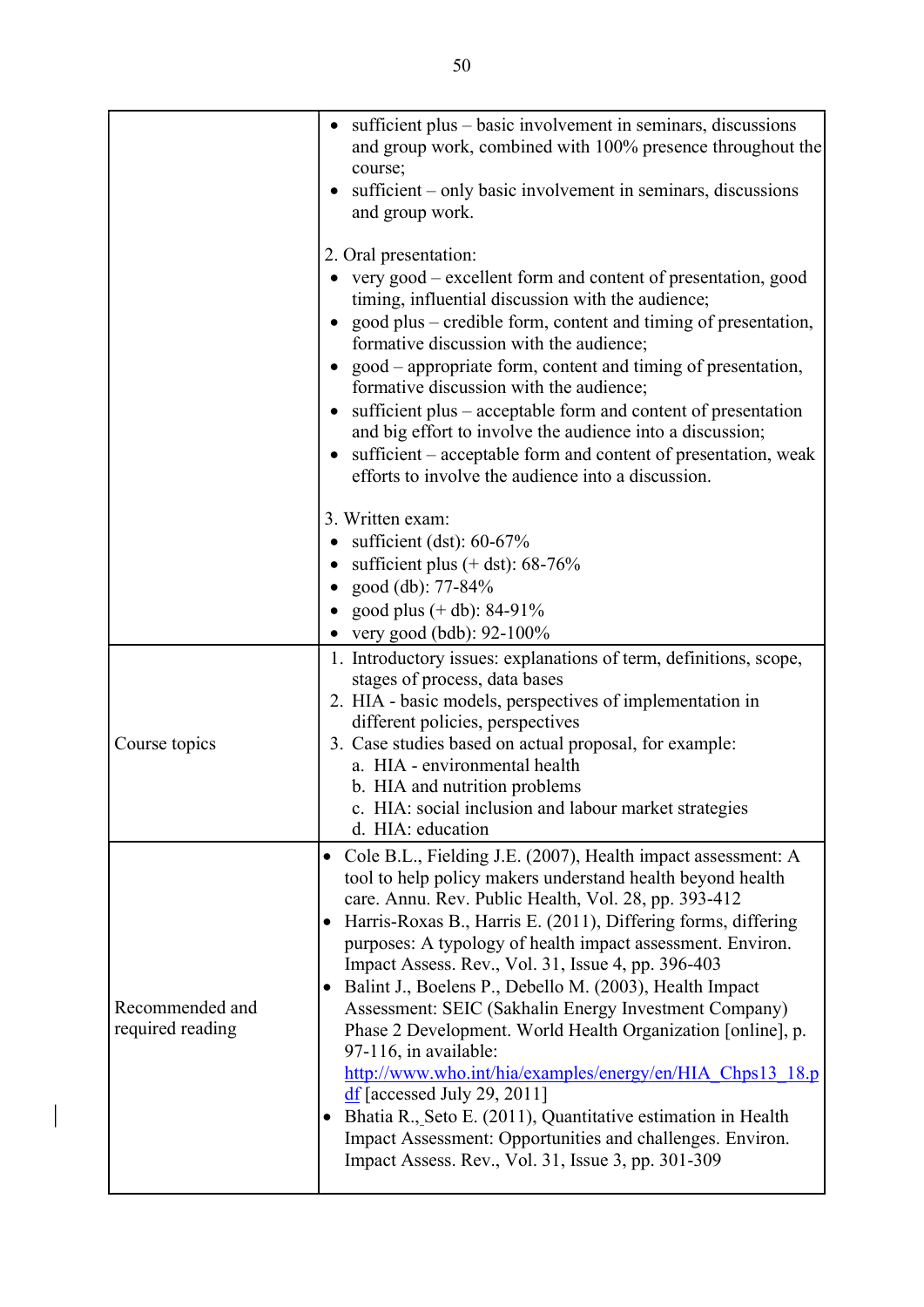| Further compulsory reading will be distributed on class or |
|------------------------------------------------------------|
| available on the course website                            |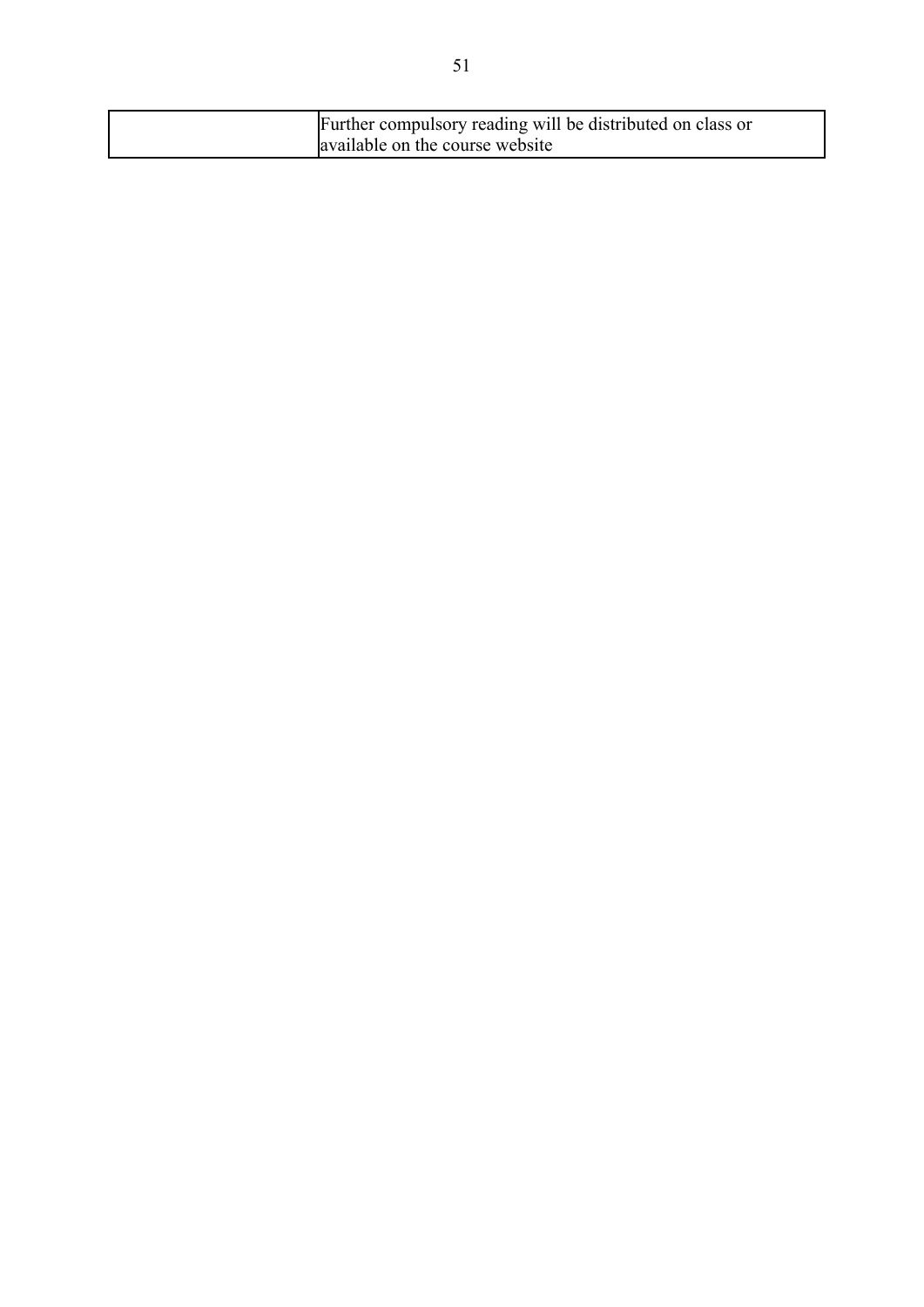| Faculty                                            | <b>Faculty of Health Sciences</b>                                                                                                                                                                                                                                                                                                                                                                                                                                                                                                                                                                                                                                                                                                                                                                                                                                                                                                                                                                                                                                                                                                                                                                                                   |
|----------------------------------------------------|-------------------------------------------------------------------------------------------------------------------------------------------------------------------------------------------------------------------------------------------------------------------------------------------------------------------------------------------------------------------------------------------------------------------------------------------------------------------------------------------------------------------------------------------------------------------------------------------------------------------------------------------------------------------------------------------------------------------------------------------------------------------------------------------------------------------------------------------------------------------------------------------------------------------------------------------------------------------------------------------------------------------------------------------------------------------------------------------------------------------------------------------------------------------------------------------------------------------------------------|
| Department conducting<br>module                    | Epidemiology and Population Studies Department                                                                                                                                                                                                                                                                                                                                                                                                                                                                                                                                                                                                                                                                                                                                                                                                                                                                                                                                                                                                                                                                                                                                                                                      |
| Course unit title                                  | Qualitative and quantitative research methods                                                                                                                                                                                                                                                                                                                                                                                                                                                                                                                                                                                                                                                                                                                                                                                                                                                                                                                                                                                                                                                                                                                                                                                       |
| Language of instruction                            | English                                                                                                                                                                                                                                                                                                                                                                                                                                                                                                                                                                                                                                                                                                                                                                                                                                                                                                                                                                                                                                                                                                                                                                                                                             |
| Aim of the course                                  | The course provides training in aims and methods of qualitative<br>research as well as in statistical theory and a variety of statistical<br>and computational methods for application in medicine and<br>public health. Students arrive at conclusions about disease and<br>health risks by evaluating and applying mathematical and<br>statistical formulas to the factors that impact health.                                                                                                                                                                                                                                                                                                                                                                                                                                                                                                                                                                                                                                                                                                                                                                                                                                    |
| Course objectives and<br>learning outcomes         | Knowledge - student:<br>1. knows and understands the scenarios where qualitative<br>research should be performed<br>2. understands the categories of probability, statistical inference<br>and hypothesis testing<br>3. knows the design and conduct of experimental and<br>epidemiological studies, statistical computation, and data<br>analysis<br><b>Abilities - student:</b><br>4. is able to develop research protocol for qualitative research<br>5. can plan and perform a substantial data analysis project as a<br>culminating experience in quantitative research<br>6. understands the substance of scientific problems and be able<br>to formulate them qualitatively or quantitatively, as<br>appropriate<br>7. is able to organize, enter in database and manipulate data in a<br>form ready for analysis<br>8. chooses appropriate statistical methods and understands the<br>strengths and limitations of different research methods<br>9. conducts high quality data analysis that can stand review and<br>criticism<br>10. communicates the work in a clear and logical written report<br>and oral presentation<br>Social competencies - student:<br>11. is able to collaborate and communicate effectively with |
| Assessment methods and<br>criteria, course grading | professionals in related disciplines<br>Evaluation of the class and homework assignments for choice of<br>proper statitical procedures to recognize patterns in raw data and<br>to perform statistics.<br>Evaluation of technical reports of computer designed statistical<br>analysis.<br>Evaluation of a final project presented in written form                                                                                                                                                                                                                                                                                                                                                                                                                                                                                                                                                                                                                                                                                                                                                                                                                                                                                  |
| Type of course unit                                | mandatory for EPH students                                                                                                                                                                                                                                                                                                                                                                                                                                                                                                                                                                                                                                                                                                                                                                                                                                                                                                                                                                                                                                                                                                                                                                                                          |

Qualitative and quantitative research methods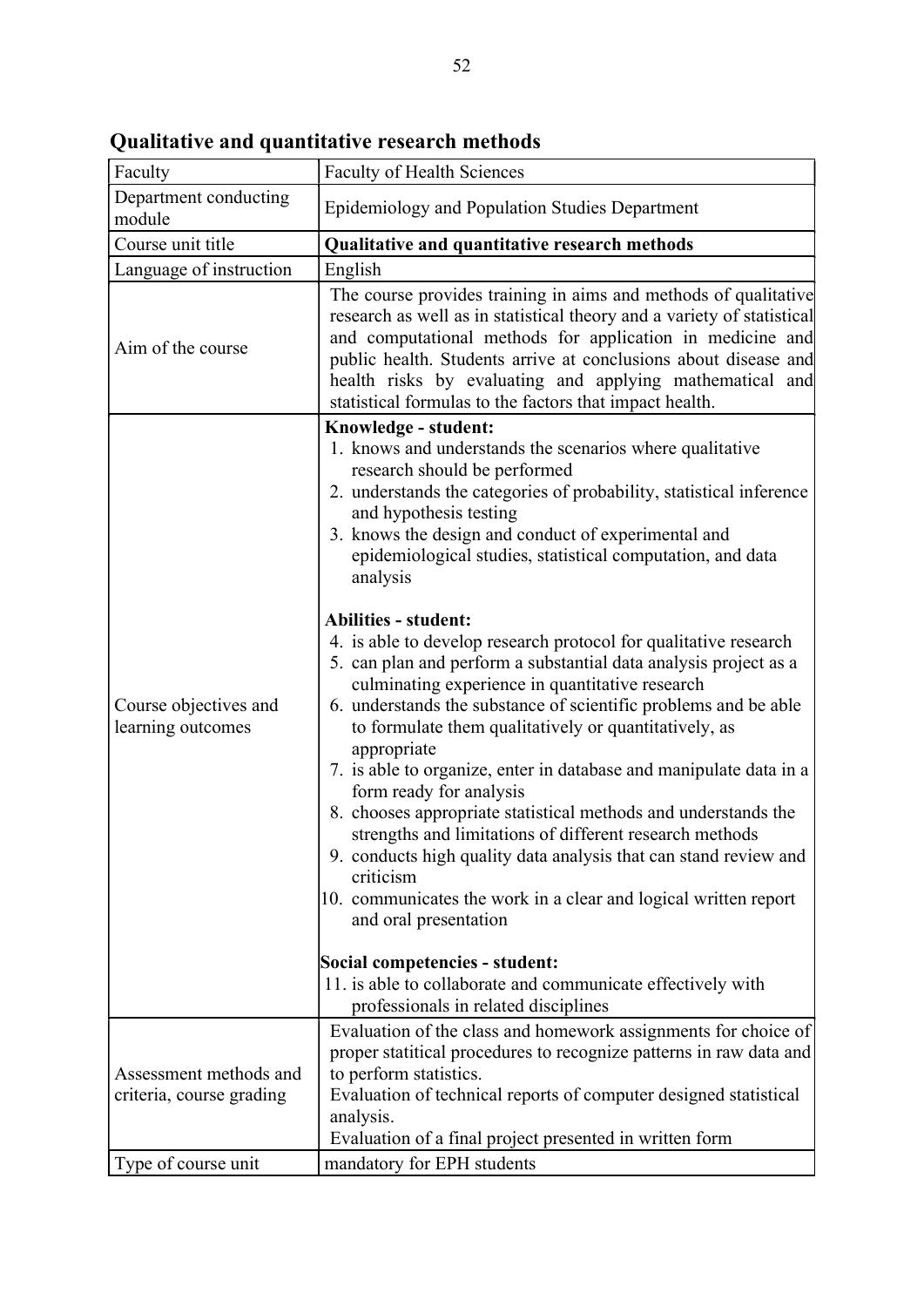| (mandatory/optional)                                                                              |                                                                                                                                                                                                                                                                                                                                                          |
|---------------------------------------------------------------------------------------------------|----------------------------------------------------------------------------------------------------------------------------------------------------------------------------------------------------------------------------------------------------------------------------------------------------------------------------------------------------------|
| Year of study (if                                                                                 | $\overline{2}$                                                                                                                                                                                                                                                                                                                                           |
| applicable)                                                                                       |                                                                                                                                                                                                                                                                                                                                                          |
| Semester                                                                                          | 3                                                                                                                                                                                                                                                                                                                                                        |
| Type of studies                                                                                   | full-time                                                                                                                                                                                                                                                                                                                                                |
| Teacher responsible                                                                               | dr Maciej Polak<br>dr Agnieszka Doryńska                                                                                                                                                                                                                                                                                                                 |
| Name of examiner                                                                                  |                                                                                                                                                                                                                                                                                                                                                          |
| Mode of delivery                                                                                  | lectures, practical classes                                                                                                                                                                                                                                                                                                                              |
| Prerequisites                                                                                     | basic knowledge of epidemiology, base of descriptive and<br>inferential statistics                                                                                                                                                                                                                                                                       |
| Type of classes and<br>number of hours taught<br>directly by an academic<br>teacher               | lectures - 3<br>practical classes - 15                                                                                                                                                                                                                                                                                                                   |
| Number of ECTS credits<br>allocated                                                               | $\overline{2}$                                                                                                                                                                                                                                                                                                                                           |
| Estimation of the student<br>workload needed in order<br>to achieve expected<br>learning outcomes | participation in contact activities (seminars): $18 \text{ hours} - 0.8$<br><b>ECTS</b><br>preparatory work: text readings 6 hours $-0.2$ ECTS<br>• realization of project and presentation of its results: 30 hours -<br>$1,0$ ECTS                                                                                                                     |
| Teaching & learning<br>methods                                                                    | Instructional classes and seminars including short review of the<br>concepts of descriptive and inferrential statistics, and data-based<br>exercises in computer lab using statistical software                                                                                                                                                          |
|                                                                                                   | A final project in 2-person teams in written form will be<br>required. The goal of the project is to conduct statistical analysis<br>of a population health issue using a dataset. Project is scored<br>from 0 to 40 points; minimum credit requirement is 24 points.                                                                                    |
| Form and conditions for                                                                           | Grades:                                                                                                                                                                                                                                                                                                                                                  |
| the award of a credit                                                                             | no credit (ndst): $\leq$ 24 points                                                                                                                                                                                                                                                                                                                       |
|                                                                                                   | sufficient (dst): 24-27 points                                                                                                                                                                                                                                                                                                                           |
|                                                                                                   | sufficient plus $(+$ dst): 28-29 points                                                                                                                                                                                                                                                                                                                  |
|                                                                                                   | good $(db): 30-33$ points                                                                                                                                                                                                                                                                                                                                |
|                                                                                                   | good plus $(+$ db): 34-35 points                                                                                                                                                                                                                                                                                                                         |
|                                                                                                   | very good (bdb): 36-40 points                                                                                                                                                                                                                                                                                                                            |
| Course topics                                                                                     | I. Qualitative research design<br>1. Concept and goals of qualitativeresearch<br>2. Data collecting instruments<br>strategies of gathering data (structured and non-structured<br>interviews, focus groups, document analysis, participant<br>observation, case study)<br>design of the questionnaire<br>3. Levels of measurement and concept of scaling |
|                                                                                                   | 4. Type of data, qualitative coding and analysis<br>5. Validity of qualitative research - criteria for research judging                                                                                                                                                                                                                                  |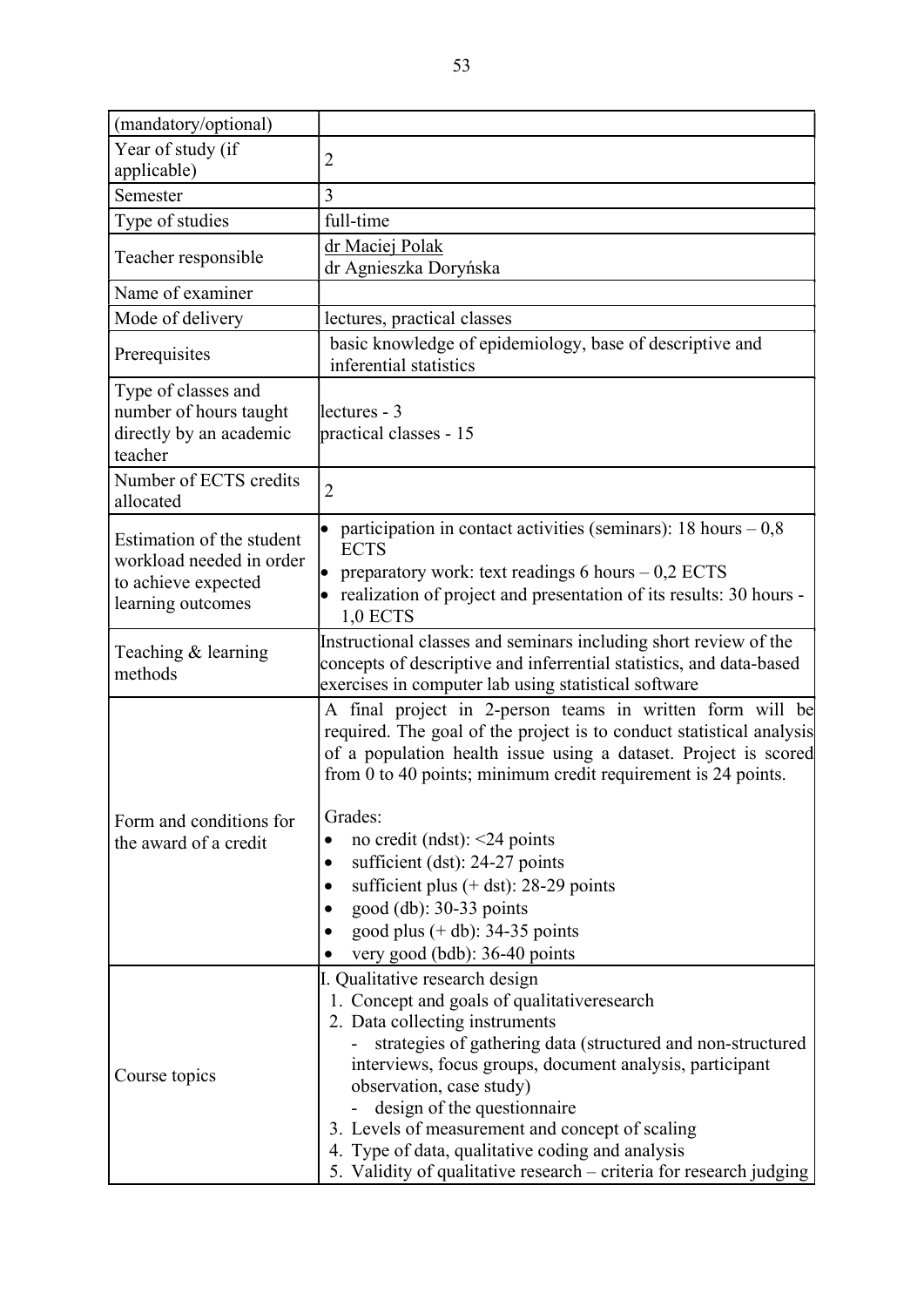|                                     | II. Quantitative methods in data analysis<br>1. Quantitative research concepts and instruments for gathering<br>data<br>2. Data preparation - organizing the data for analysis<br>3. Descriptive methods to summarize basic features of sample<br>and measures<br>4. Inferential statistics – concept of confidence interval,<br>measures of association, review of the methods for<br>comparing groups, regression modeling<br>5. Practical utilization of the statistical methods in computer lab<br>using statistical software and data-based exercises.<br>6. Structure of final report - method of presenting the results. |
|-------------------------------------|---------------------------------------------------------------------------------------------------------------------------------------------------------------------------------------------------------------------------------------------------------------------------------------------------------------------------------------------------------------------------------------------------------------------------------------------------------------------------------------------------------------------------------------------------------------------------------------------------------------------------------|
| Recommended and<br>required reading | Handouts and other materials will be made available in<br>$\bullet$<br>advance to class period<br>Strauss A.L. (1989), Qualitative Analysis for Social<br>$\bullet$<br>Scientists, Cambridge University Press, Cambridge<br>Pope C., Ziebland S., Mays N. (2000), Analysing qualitative<br>data, BMJ, Vol. 320, pp. 114–6<br>Rosner B. (2010), Fundamentals of biostatistics, Cengage<br>$\bullet$<br>Learning Inc., Boston<br>Babbie E. (2013), The Practice of Social Research, Cengage<br>Learning Inc., Boston                                                                                                              |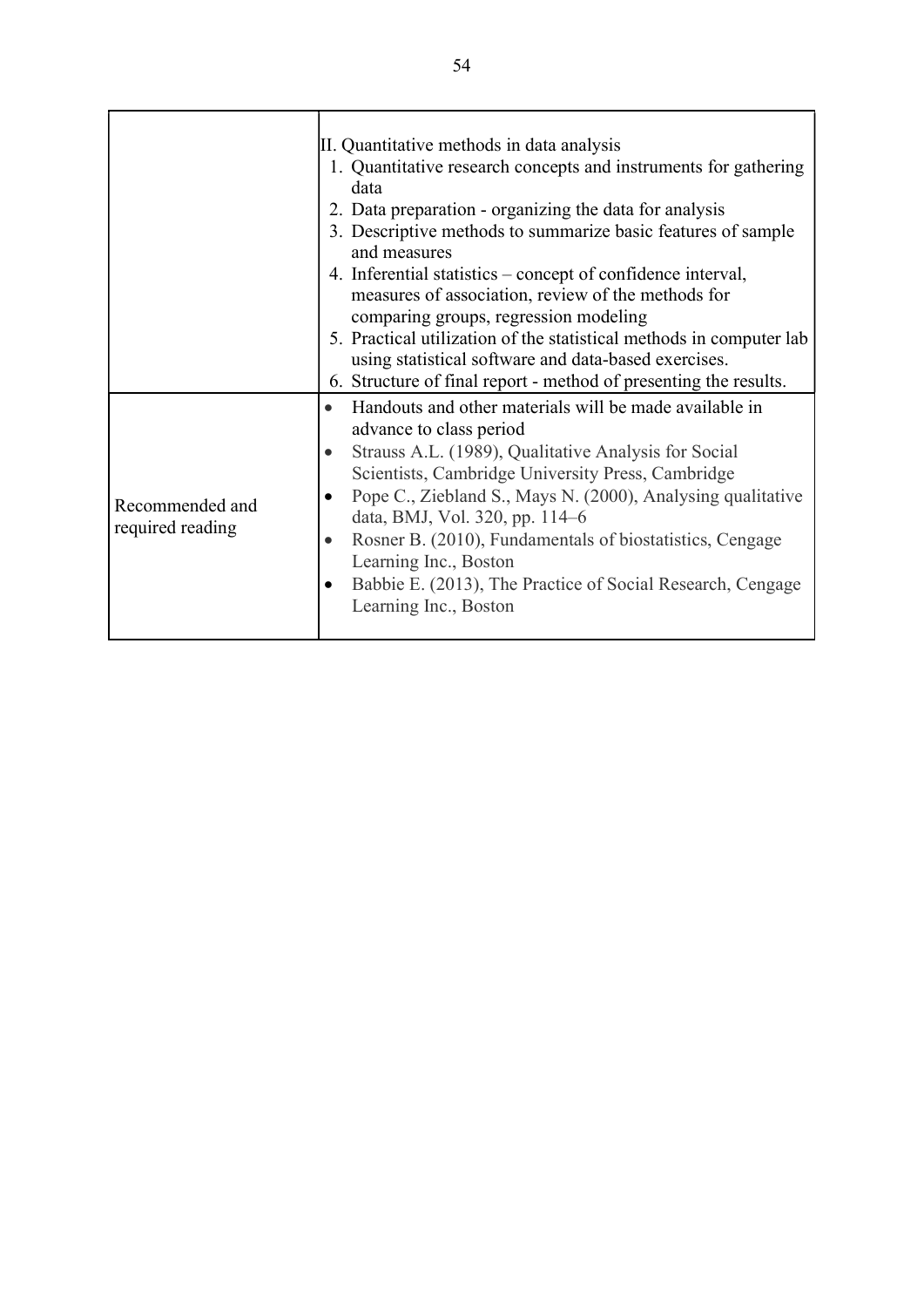Practical placement

| Faculty                                                                             | <b>Faculty of Health Sciences</b>                                                                                                                                                                                                                                                                                                                                                                                                                                                                                                                  |
|-------------------------------------------------------------------------------------|----------------------------------------------------------------------------------------------------------------------------------------------------------------------------------------------------------------------------------------------------------------------------------------------------------------------------------------------------------------------------------------------------------------------------------------------------------------------------------------------------------------------------------------------------|
| Unit conducting module                                                              | Institute of Public Health                                                                                                                                                                                                                                                                                                                                                                                                                                                                                                                         |
| Course unit title                                                                   | Practical placement                                                                                                                                                                                                                                                                                                                                                                                                                                                                                                                                |
| Language of instruction                                                             | English                                                                                                                                                                                                                                                                                                                                                                                                                                                                                                                                            |
| Aim of the course                                                                   | The student should get acquainted with practical aspects of<br>functioning of the selected health care institutions, be<br>involved in the development of a public health project, gain<br>valuable experience of the public health work arena and<br>observe practices and organizations in order to put them in<br>perspective with his/her learning and employment objectives.<br>Practical placement should also provide student with<br>experience in developing job applications and general career<br>plans, both for short and long terms. |
| Course objectives and learning<br>outcomes                                          | Knowledge - student:<br>6. can describe the structure and role of the institution in its<br>own environment<br>7. gets knowledge on the practical functioning of the<br>institution(s) belonging to the health sector<br>8. gets knowledge in the basic documents related to the<br>institution(s)<br><b>Abilities - student:</b><br>9. gets experience in the realization of practical tasks<br>analyses the environment of the institution and its role<br>10.<br>uses the theory in solving practical problems<br>11.                           |
| Assessment methods and<br>criteria, course grading                                  | The credit is given based on the active participation                                                                                                                                                                                                                                                                                                                                                                                                                                                                                              |
| Type of course unit<br>(compulsory/optional)                                        | mandatory for EPH students                                                                                                                                                                                                                                                                                                                                                                                                                                                                                                                         |
| Year of study (if applicable)                                                       | $\overline{2}$                                                                                                                                                                                                                                                                                                                                                                                                                                                                                                                                     |
| Semester                                                                            | l4                                                                                                                                                                                                                                                                                                                                                                                                                                                                                                                                                 |
| Type of studies                                                                     | full-time                                                                                                                                                                                                                                                                                                                                                                                                                                                                                                                                          |
| Teacher responsible                                                                 | Tomasz Bochenek MD, MPH, PhD (coordinator)<br>Master degree thesis promoters (supervisors)<br>On-site practical placement supervisors                                                                                                                                                                                                                                                                                                                                                                                                              |
| Name of examiner                                                                    |                                                                                                                                                                                                                                                                                                                                                                                                                                                                                                                                                    |
| Mode of delivery                                                                    | Practical placement in health sector institution(s) – practical<br>work                                                                                                                                                                                                                                                                                                                                                                                                                                                                            |
| Prerequisites                                                                       | non                                                                                                                                                                                                                                                                                                                                                                                                                                                                                                                                                |
| Type of classes and number of<br>hours<br>taught directly by an academic<br>teacher | active observation, practical tasks                                                                                                                                                                                                                                                                                                                                                                                                                                                                                                                |
| Number of ECTS credits<br>allocated                                                 | 11                                                                                                                                                                                                                                                                                                                                                                                                                                                                                                                                                 |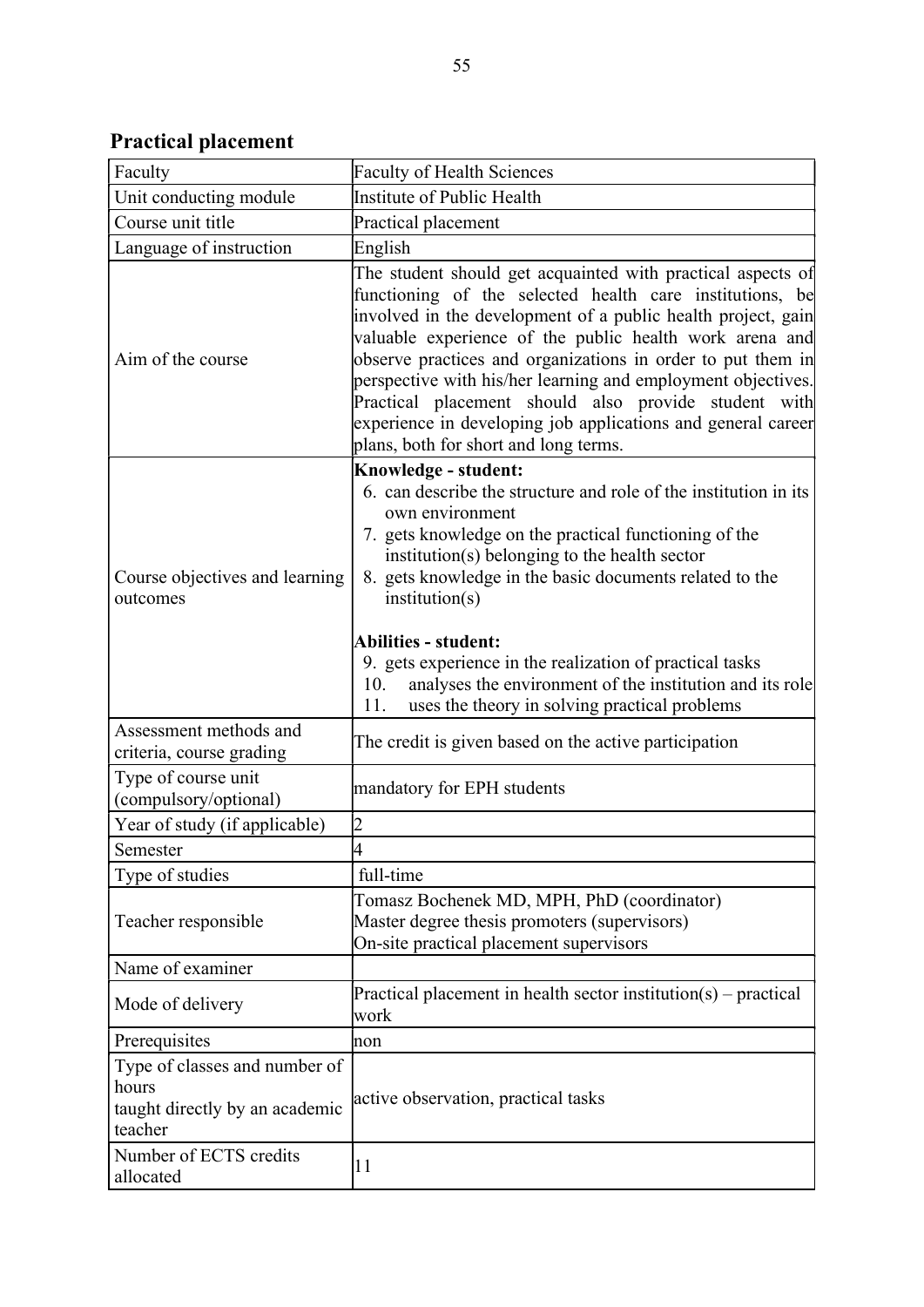| Estimation of the student<br>workload needed in order to<br>achieve expected learning<br>outcomes | Realization of tasks included in the program of practical<br>placement: 320_hours - 11 ECTS                                                                                                                                                                                                                                                                                                                                                                                                                                                                                                                                              |
|---------------------------------------------------------------------------------------------------|------------------------------------------------------------------------------------------------------------------------------------------------------------------------------------------------------------------------------------------------------------------------------------------------------------------------------------------------------------------------------------------------------------------------------------------------------------------------------------------------------------------------------------------------------------------------------------------------------------------------------------------|
| Teaching & learning methods                                                                       | Active observation, practical tasks                                                                                                                                                                                                                                                                                                                                                                                                                                                                                                                                                                                                      |
| Form and conditions for the<br>award of a credit                                                  | Document issued from the hosting institution(s) confirming<br>the realization of practical placement, confirmed then by the<br>Coordinator of practical placements.                                                                                                                                                                                                                                                                                                                                                                                                                                                                      |
| Course topics                                                                                     | The content of this module depends on institution, where the<br>practical placement is done. The recommended scope<br>includes:<br>introduction to organizational structure and rules of<br>functioning of the institution,<br>getting acquainted with methods and techniques of work<br>and its documentation,<br>practical approach to utilization of learned theories and<br>gained knowledge,<br>performing analysis of institution's environment and its<br>influence on institution's functioning,<br>observation and participation in selected institution's<br>activities, as agreed with the practical placement<br>supervisor. |
| Recommended and required<br>reading                                                               | Accordingly to needs, the necessary scientific literature is<br>recommended or given to students based on a particular<br>placement.                                                                                                                                                                                                                                                                                                                                                                                                                                                                                                     |

 $\begin{array}{c} \rule{0pt}{2ex} \rule{0pt}{2ex} \rule{0pt}{2ex} \rule{0pt}{2ex} \rule{0pt}{2ex} \rule{0pt}{2ex} \rule{0pt}{2ex} \rule{0pt}{2ex} \rule{0pt}{2ex} \rule{0pt}{2ex} \rule{0pt}{2ex} \rule{0pt}{2ex} \rule{0pt}{2ex} \rule{0pt}{2ex} \rule{0pt}{2ex} \rule{0pt}{2ex} \rule{0pt}{2ex} \rule{0pt}{2ex} \rule{0pt}{2ex} \rule{0pt}{2ex} \rule{0pt}{2ex} \rule{0pt}{2ex} \rule{0pt}{2ex} \rule{0pt}{$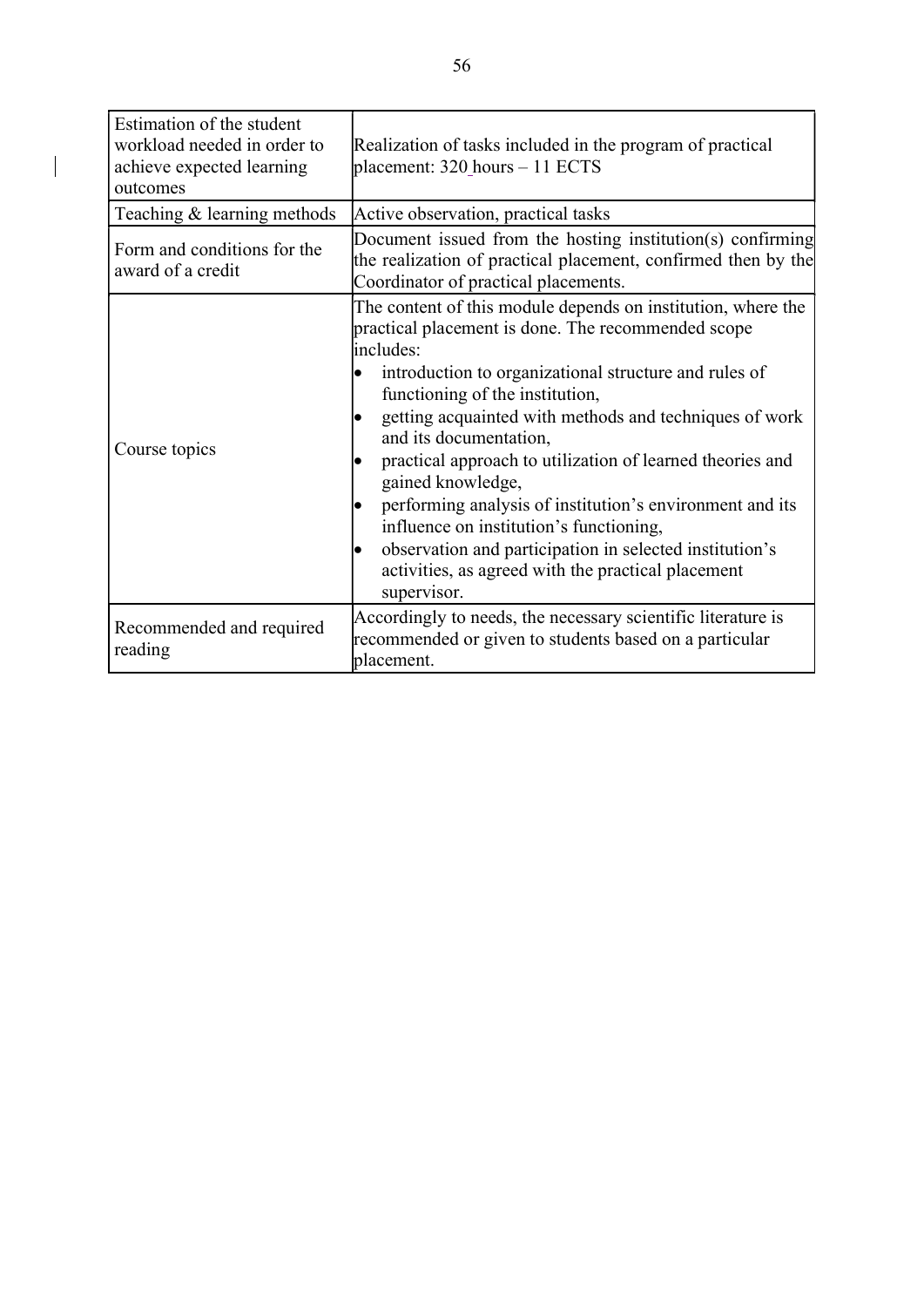Master's seminar

| Faculty                                                                                           | <b>Faculty of Health Sciences</b>                                                                                                                                                                                                                                                                                                   |
|---------------------------------------------------------------------------------------------------|-------------------------------------------------------------------------------------------------------------------------------------------------------------------------------------------------------------------------------------------------------------------------------------------------------------------------------------|
| Unit conducting module                                                                            | Institute of Public Health                                                                                                                                                                                                                                                                                                          |
| Course unit title                                                                                 | Master's seminar                                                                                                                                                                                                                                                                                                                    |
| Language of instruction                                                                           | English                                                                                                                                                                                                                                                                                                                             |
| Aim of the course                                                                                 | The seminar serves to prepare the student to conduct research<br>that demonstrates his/her competence as a first-hand<br>researcher and to write and defend a master degree thesis.<br>After the seminar student should know how to take a position<br>of a scientific researcher, appropriate for a public health<br>professional. |
| Course objectives and learning<br>outcomes                                                        | Knowledge - student:<br>1. knows the rules and requirements related to elaboration<br>and defending a master degree thesis                                                                                                                                                                                                          |
|                                                                                                   | <b>Abilities - student:</b><br>2. can apply the knowledge gained during the studies in<br>his/her own scientific work<br>3. uses skills on gathering scientific data, critical analysis of<br>scientific papers, running independent necessary<br>statistical analyses<br>4. can describe own research results and analyse them     |
| Assessment methods and                                                                            | Monitoring of the process (literature research, preparing of                                                                                                                                                                                                                                                                        |
| criteria, course grading                                                                          | research project, statistical analysis, writing the thesis)                                                                                                                                                                                                                                                                         |
| Type of course unit<br>(compulsory/optional)                                                      | mandatory for EPH students                                                                                                                                                                                                                                                                                                          |
| Year of study (if applicable)                                                                     | $\overline{2}$                                                                                                                                                                                                                                                                                                                      |
| Semester                                                                                          | $3-4$                                                                                                                                                                                                                                                                                                                               |
| Type of studies                                                                                   | full-time                                                                                                                                                                                                                                                                                                                           |
| Teacher responsible                                                                               | Tomasz Bochenek MD, MPH, PhD (coordinator)<br>Master degree thesis promoters (supervisors)                                                                                                                                                                                                                                          |
| Name of examiner                                                                                  |                                                                                                                                                                                                                                                                                                                                     |
| Mode of delivery                                                                                  | seminar                                                                                                                                                                                                                                                                                                                             |
| Prerequisites                                                                                     | Readiness to prepare and defend the MPH thesis                                                                                                                                                                                                                                                                                      |
| Type of classes and number of<br>hours<br>taught directly by an academic<br>teacher               | 100                                                                                                                                                                                                                                                                                                                                 |
| Number of ECTS credits<br>allocated                                                               | 17                                                                                                                                                                                                                                                                                                                                  |
| Estimation of the student<br>workload needed in order to<br>achieve expected learning<br>outcomes | participation in contact activities (seminars): $100$ hours $-4$<br><b>ECTS</b><br>preparation of thesis: $325$ hours $-13$ ECTS<br>$\bullet$                                                                                                                                                                                       |
| Teaching & learning methods                                                                       | Seminars, individual and group work, discussions.                                                                                                                                                                                                                                                                                   |